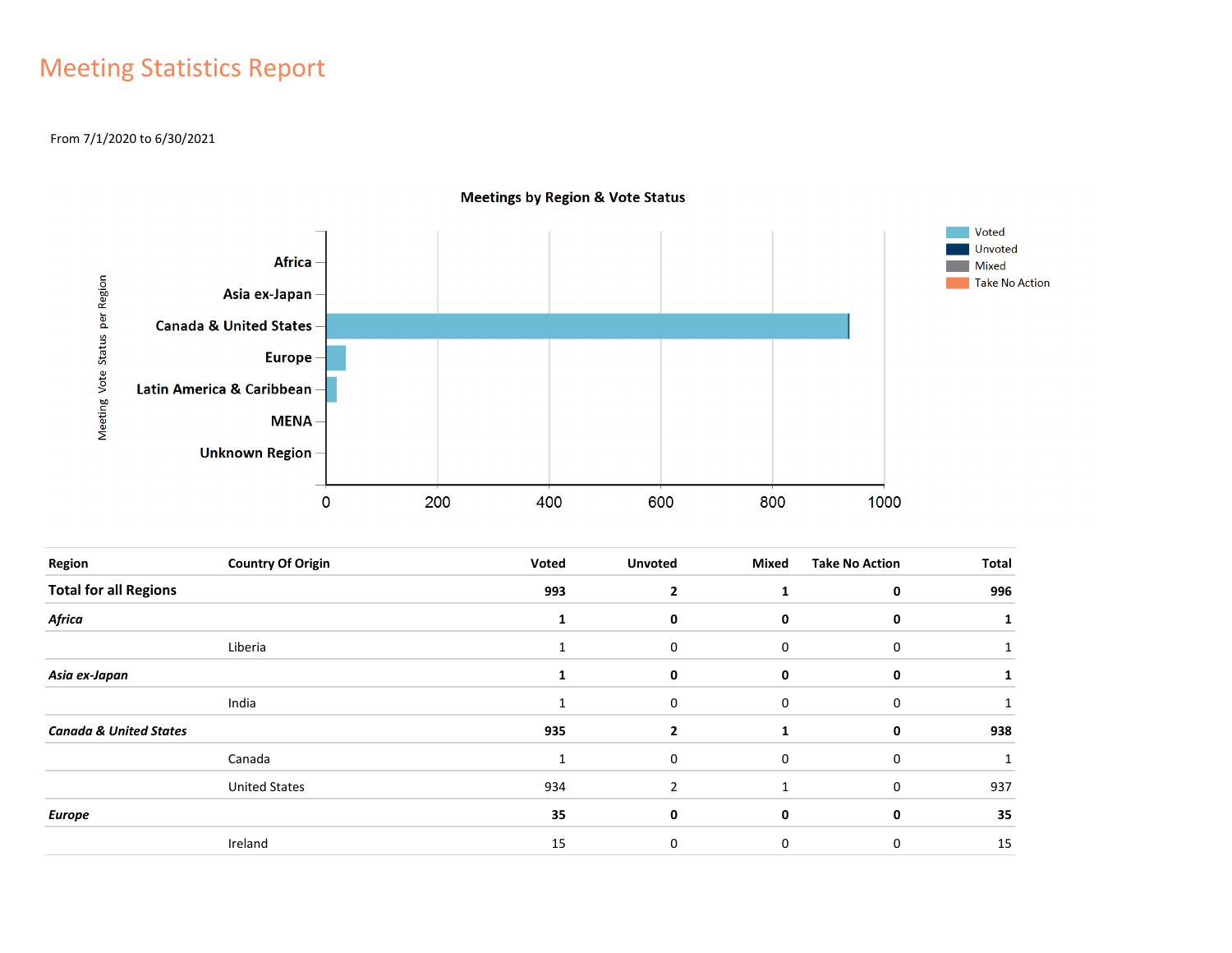|                           | Jersey                   | 3            | $\mathbf 0$ | $\mathbf 0$ | $\mathbf 0$ | 3              |
|---------------------------|--------------------------|--------------|-------------|-------------|-------------|----------------|
|                           | Luxembourg               | 3            | 0           | 0           | 0           |                |
|                           | Netherlands              | 3            | $\mathbf 0$ | 0           | $\mathbf 0$ | 3              |
|                           | Switzerland              | 2            | 0           | 0           | $\mathbf 0$ | 2              |
|                           | United Kingdom           | 9            | 0           | $\mathbf 0$ | $\mathbf 0$ | 9              |
| Latin America & Caribbean |                          | 19           | 0           | 0           | 0           | 19             |
|                           | Bermuda                  | 14           | $\mathbf 0$ | 0           | $\mathbf 0$ | 14             |
|                           | Cayman Islands           | 2            | 0           | 0           | 0           | $\overline{2}$ |
|                           | Panama                   | $\mathbf{1}$ | 0           | 0           | 0           |                |
|                           | Puerto Rico              | 1            | 0           | 0           | $\mathbf 0$ |                |
|                           | Virgin Islands (British) | 1            | 0           | 0           | $\mathbf 0$ |                |
| <b>MENA</b>               |                          | 1            | 0           | 0           | 0           |                |
|                           | Israel                   | $\mathbf{1}$ | $\mathbf 0$ | $\mathbf 0$ | $\mathbf 0$ |                |
| <b>Unknown Region</b>     |                          | 1            | 0           | 0           | 0           |                |
|                           | Unknown Country          |              | 0           | $\Omega$    | $\mathbf 0$ |                |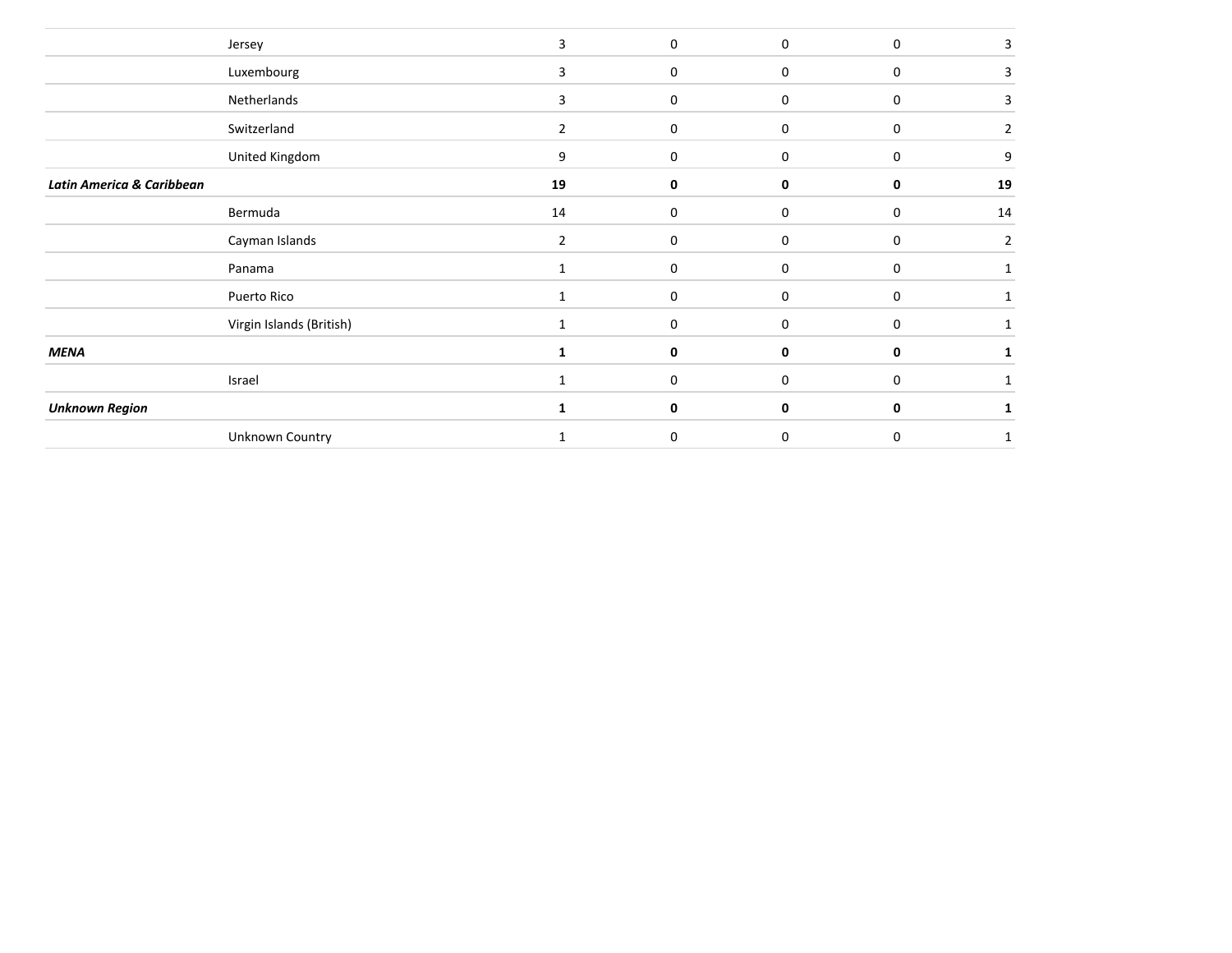## Ballot Statistics Report

From 7/1/2020 to 6/30/2021



**Ballots by Region & Vote Status** 

| Region                            | <b>Country Of Origin</b> | Voted        | <b>Unvoted</b> | <b>Take No Action</b> | Total |
|-----------------------------------|--------------------------|--------------|----------------|-----------------------|-------|
| <b>Total for all Regions</b>      |                          | 999          | 3              | 0                     | 1002  |
| Africa                            |                          | 1            | 0              | 0                     |       |
|                                   | Liberia                  | 1            | 0              | 0                     |       |
| Asia ex-Japan                     |                          |              | 0              | 0                     |       |
|                                   | India                    | 1            | 0              | 0                     |       |
| <b>Canada &amp; United States</b> |                          | 940          | 3              | 0                     | 943   |
|                                   | Canada                   | $\mathbf{1}$ | 0              | 0                     |       |
|                                   | <b>United States</b>     | 939          | 3              | 0                     | 942   |
| <b>Europe</b>                     |                          | 36           | 0              | 0                     | 36    |
|                                   | Ireland                  | 16           | $\Omega$       | 0                     | 16    |
|                                   | Jersey                   | 3            | $\mathbf 0$    | 0                     | 3     |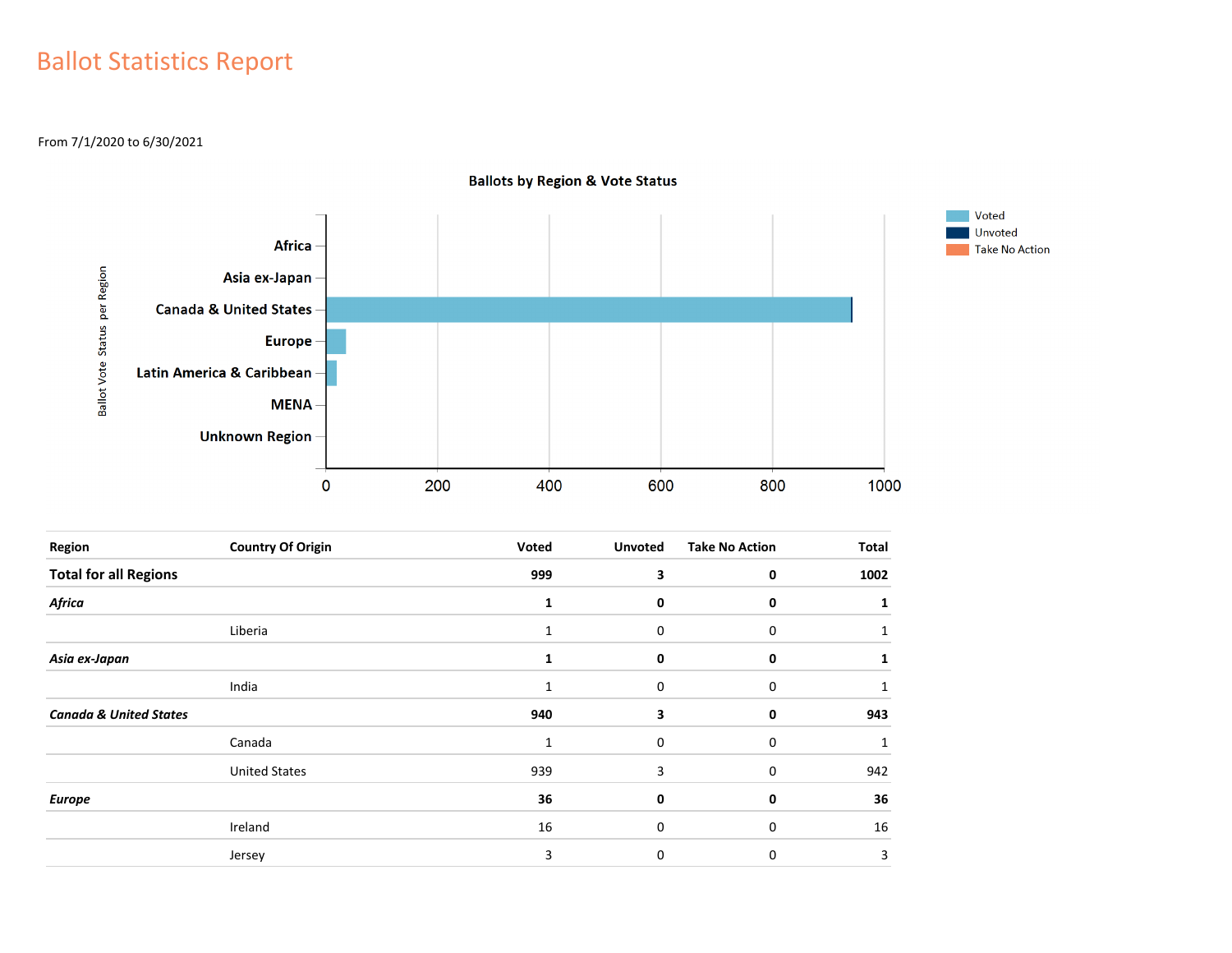|                           | Luxembourg               | 3              | $\Omega$    | $\mathbf 0$      | 3  |
|---------------------------|--------------------------|----------------|-------------|------------------|----|
|                           | Netherlands              | 3              | 0           | $\boldsymbol{0}$ | 3  |
|                           | Switzerland              | 2              | 0           | 0                | 2  |
|                           | United Kingdom           | 9              | $\mathbf 0$ | $\mathbf 0$      | 9  |
| Latin America & Caribbean |                          | 19             | 0           | 0                | 19 |
|                           | Bermuda                  | 14             | 0           | $\mathbf 0$      | 14 |
|                           | Cayman Islands           | $\overline{2}$ | 0           | $\mathbf 0$      | 2  |
|                           | Panama                   | $\mathbf{1}$   | 0           | 0                |    |
|                           | Puerto Rico              | 1              | 0           | 0                |    |
|                           | Virgin Islands (British) |                | 0           | $\mathbf 0$      |    |
| <b>MENA</b>               |                          |                | 0           | 0                |    |
|                           | Israel                   | 1              | 0           | $\mathbf 0$      |    |
| <b>Unknown Region</b>     |                          | 1              | 0           | 0                |    |
|                           | Unknown Country          |                | $\Omega$    | $\mathbf 0$      | 1  |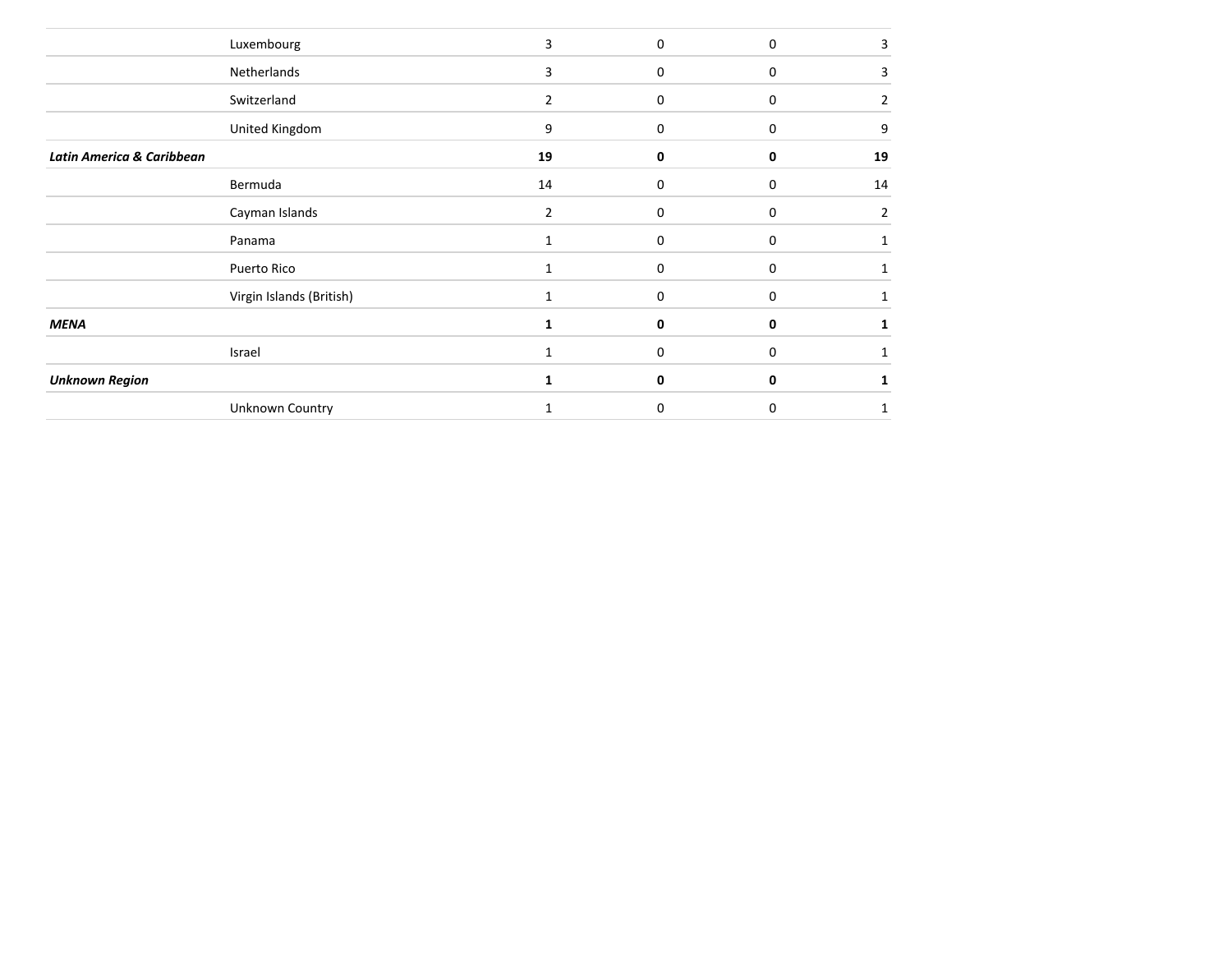### Proposal Statistics Report

#### From 7/1/2020 to 6/30/2021

|                       | <b>Mgmt Proposals</b> |     | <b>SHP Proposals Total Proposals</b> |
|-----------------------|-----------------------|-----|--------------------------------------|
| For                   | 9904                  | 235 | 10139                                |
| Against               | 515                   | 152 | 667                                  |
| Abstain               | 33                    | 33  | 66                                   |
| 1 Year                | 61                    | 0   | 61                                   |
| 2 Years               | 0                     | 0   | 0                                    |
| 3 Years               | 0                     | 0   | 0                                    |
| Mixed                 | 0                     | 0   | 0                                    |
| <b>Take No Action</b> | 0                     | 0   | 0                                    |
| Unvoted               | 5                     | 0   | 5                                    |
| <b>Totals</b>         | 10518                 | 420 | 10938                                |



|                           | <b>Mgmt</b><br>Proposals |               | <b>SHP Proposals Total Proposals</b> |
|---------------------------|--------------------------|---------------|--------------------------------------|
| With Management           | 9952                     | 151           | 10103                                |
| <b>Against Management</b> | 560                      | 267           | 827                                  |
| N/A                       | 1                        | $\mathcal{P}$ | 3                                    |
| Mixed                     | 0                        | 0             | 0                                    |
| Take No Action            | 0                        | 0             | 0                                    |
| Unvoted                   | 5                        | 0             | 5                                    |
| <b>Totals</b>             | 10518                    | 420           | 10938                                |

#### Management Proposals - Votes versus Management



Shareholder Proposals - Votes versus Management



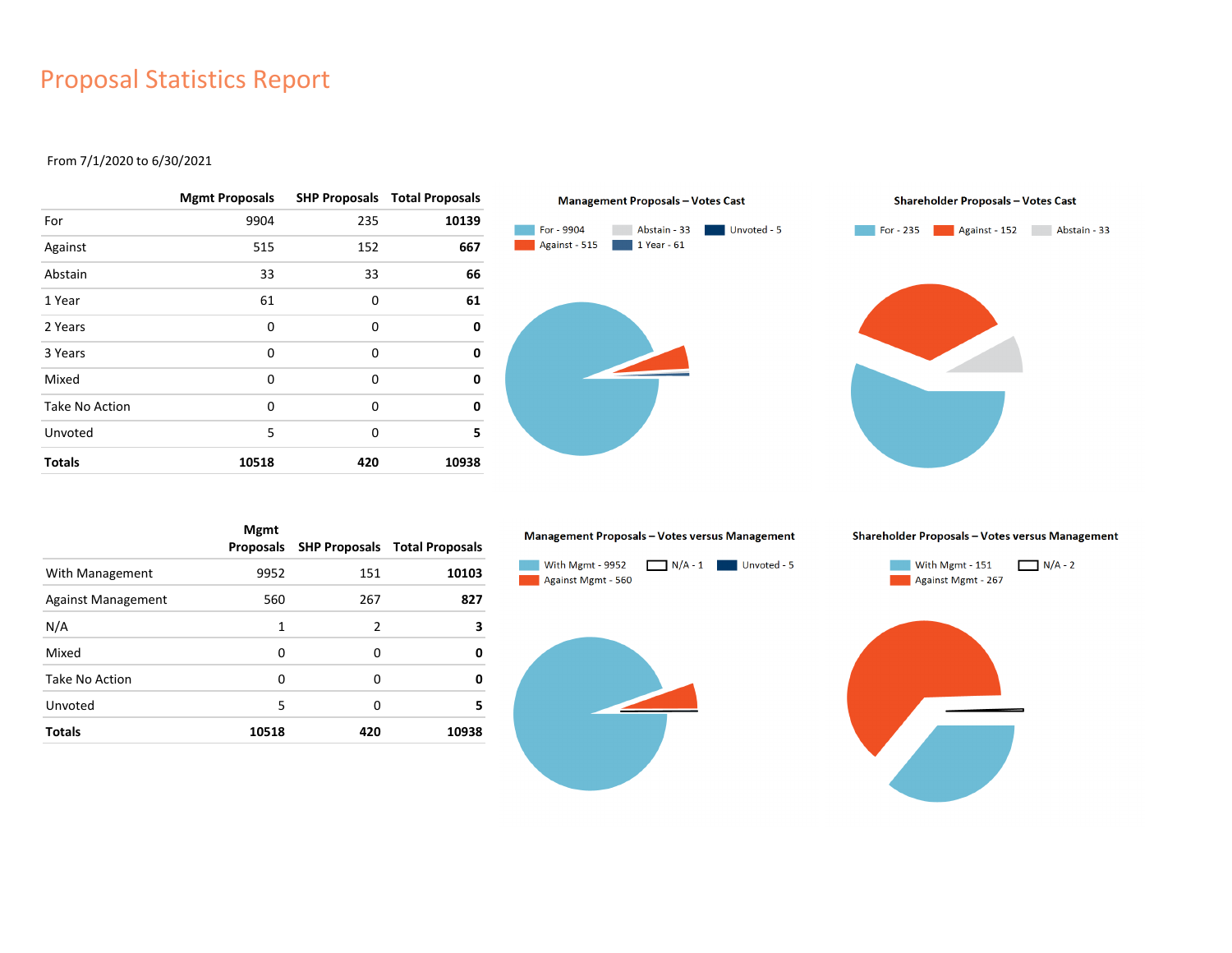**Mgmt Proposals SHP Proposals Total Proposals**

|                       | ັ        |     |       |
|-----------------------|----------|-----|-------|
| With Policy           | 10511    | 340 | 10851 |
| <b>Against Policy</b> | 1        | 0   | 1     |
| Manual                | 1        | 80  | 81    |
| N/A                   | $\Omega$ | 0   | 0     |
| Mixed                 | $\Omega$ | 0   | 0     |
| Take No Action        | 0        | 0   | 0     |
| Unvoted               | 5        | 0   | 5     |
| <b>Totals</b>         | 10518    | 420 | 10938 |
|                       |          |     |       |



With Policy 10511 Manual 1 Unvoted 5 With Policy 340 Manual 80 Against Policy 1

|                            | <b>Mgmt Proposals</b> |     | <b>SHP Proposals Total Proposals</b> |
|----------------------------|-----------------------|-----|--------------------------------------|
| <b>With Glass Lewis</b>    | 10437                 | 380 | 10817                                |
| <b>Against Glass Lewis</b> | 76                    | 35  | 111                                  |
| N/A                        | 0                     | 5   | 5                                    |
| Mixed                      | 0                     | 0   | 0                                    |
| Take No Action             | 0                     | O   | 0                                    |
| Unvoted                    | 5                     | 0   | 5                                    |
| <b>Totals</b>              | 10518                 | 420 | 10938                                |

#### Management Proposals - Votes versus Glass Lewis









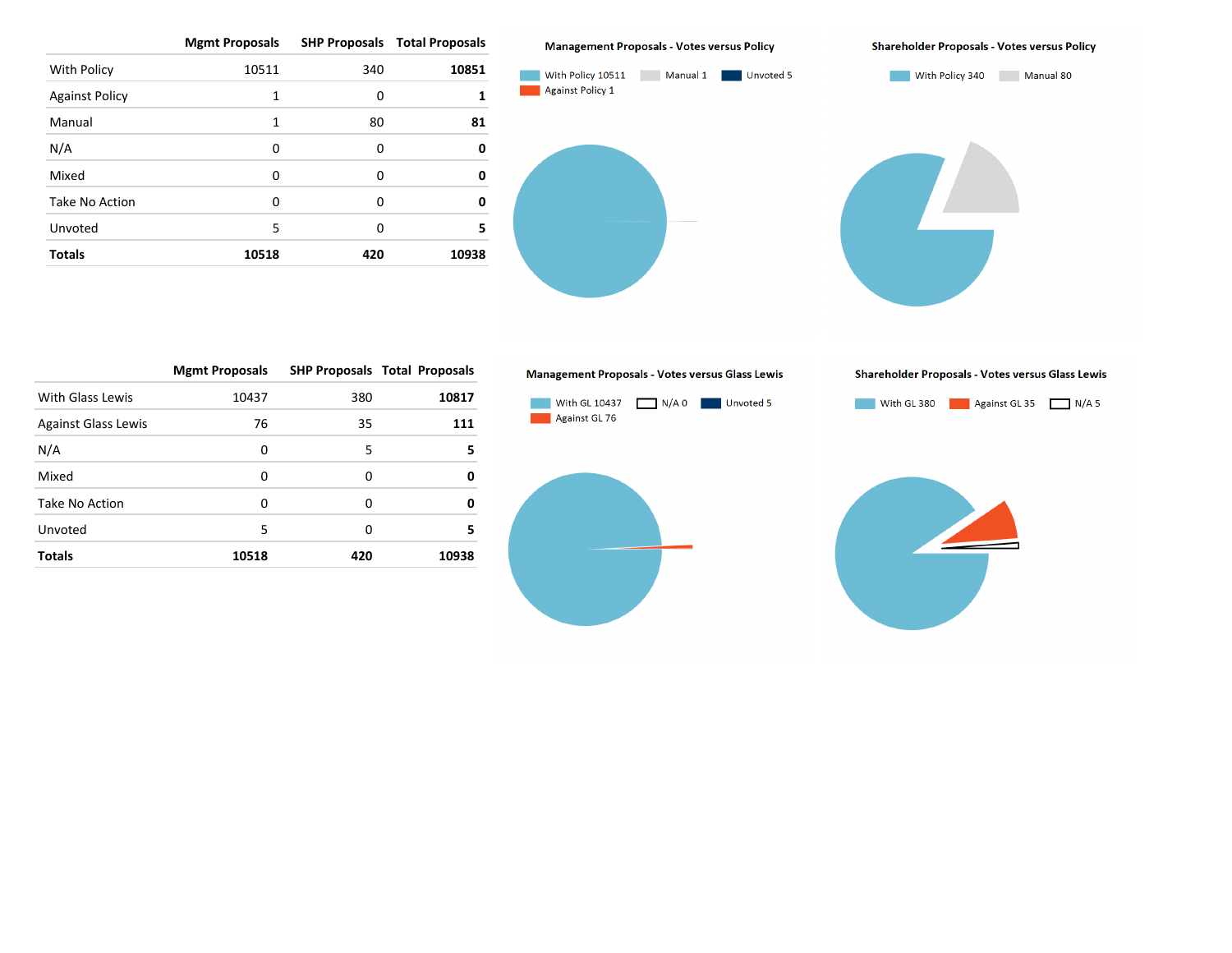# Proposal Category Report

From 7/1/2020 to 6/30/2021

## Proposal Categories - All Votes

|                               |                |                |                  | <b>Take No</b>   |                  |                  |             |                  |             |              |
|-------------------------------|----------------|----------------|------------------|------------------|------------------|------------------|-------------|------------------|-------------|--------------|
| <b>Proposal Category Type</b> | For            | <b>Against</b> | Abstain          | <b>Action</b>    | <b>Unvoted</b>   | <b>Mixed</b>     | 1 Year      | 2 Years          | 3 Years     | <b>Total</b> |
| <b>Totals</b>                 | 10139          | 667            | 66               | $\pmb{0}$        | 5                | $\pmb{0}$        | 61          | $\pmb{0}$        | $\mathbf 0$ | 10938        |
| Audit/Financials              | 974            | 5              | 0                | $\mathbf 0$      | $\mathbf 0$      | $\pmb{0}$        | $\bf{0}$    | $\mathbf 0$      | $\pmb{0}$   | 979          |
| <b>Board Related</b>          | 7658           | 309            | $27\,$           | $\boldsymbol{0}$ | $\mathbf{1}$     | $\pmb{0}$        | $\pmb{0}$   | $\mathbf 0$      | $\pmb{0}$   | 7995         |
| Capital Management            | 67             | 4              | $\mathbf{1}$     | 0                | $\bf{0}$         | $\pmb{0}$        | $\pmb{0}$   | $\mathbf 0$      | $\pmb{0}$   | 72           |
| Changes to Company Statutes   | 97             | 13             | 3                | $\pmb{0}$        | $\boldsymbol{0}$ | $\pmb{0}$        | $\pmb{0}$   | $\boldsymbol{0}$ | $\pmb{0}$   | 113          |
| Compensation                  | 1024           | 178            | 0                | $\mathbf 0$      | $\mathbf{1}$     | $\pmb{0}$        | 61          | $\boldsymbol{0}$ | 0           | 1264         |
| M&A                           | 46             | $\mathbf{3}$   | $\boldsymbol{0}$ | 0                | $\mathbf{1}$     | $\boldsymbol{0}$ | $\pmb{0}$   | $\boldsymbol{0}$ | $\pmb{0}$   | 50           |
| <b>Meeting Administration</b> | 38             | 3              | 0                | $\mathbf 0$      | $\mathbf{1}$     | $\pmb{0}$        | $\mathbf 0$ | $\mathbf 0$      | 0           | 42           |
| Other                         | 0              | $\mathbf 0$    | $\overline{2}$   | 0                | $\mathbf{1}$     | $\mathbf 0$      | $\mathbf 0$ | $\mathbf 0$      | 0           | 3            |
| SHP: Compensation             | $\overline{7}$ | 14             | $10\,$           | 0                | $\mathbf 0$      | $\pmb{0}$        | $\mathbf 0$ | $\mathbf 0$      | $\mathbf 0$ | 31           |
| SHP: Environment              | 18             | 15             | $\overline{2}$   | $\mathbf 0$      | $\mathbf 0$      | $\pmb{0}$        | $\mathbf 0$ | $\mathbf 0$      | 0           | 35           |
| SHP: Governance               | 150            | 100            | 0                | $\pmb{0}$        | $\pmb{0}$        | $\pmb{0}$        | $\pmb{0}$   | $\boldsymbol{0}$ | $\pmb{0}$   | 250          |
| SHP: Misc                     | $\mathbf{1}$   | $\mathbf{1}$   | 0                | $\mathbf 0$      | $\mathbf 0$      | $\pmb{0}$        | $\mathbf 0$ | $\mathbf 0$      | $\pmb{0}$   | $\mathbf{2}$ |
| SHP: Social                   | 59             | 22             | 21               | 0                | 0                | 0                | 0           | 0                | 0           | 102          |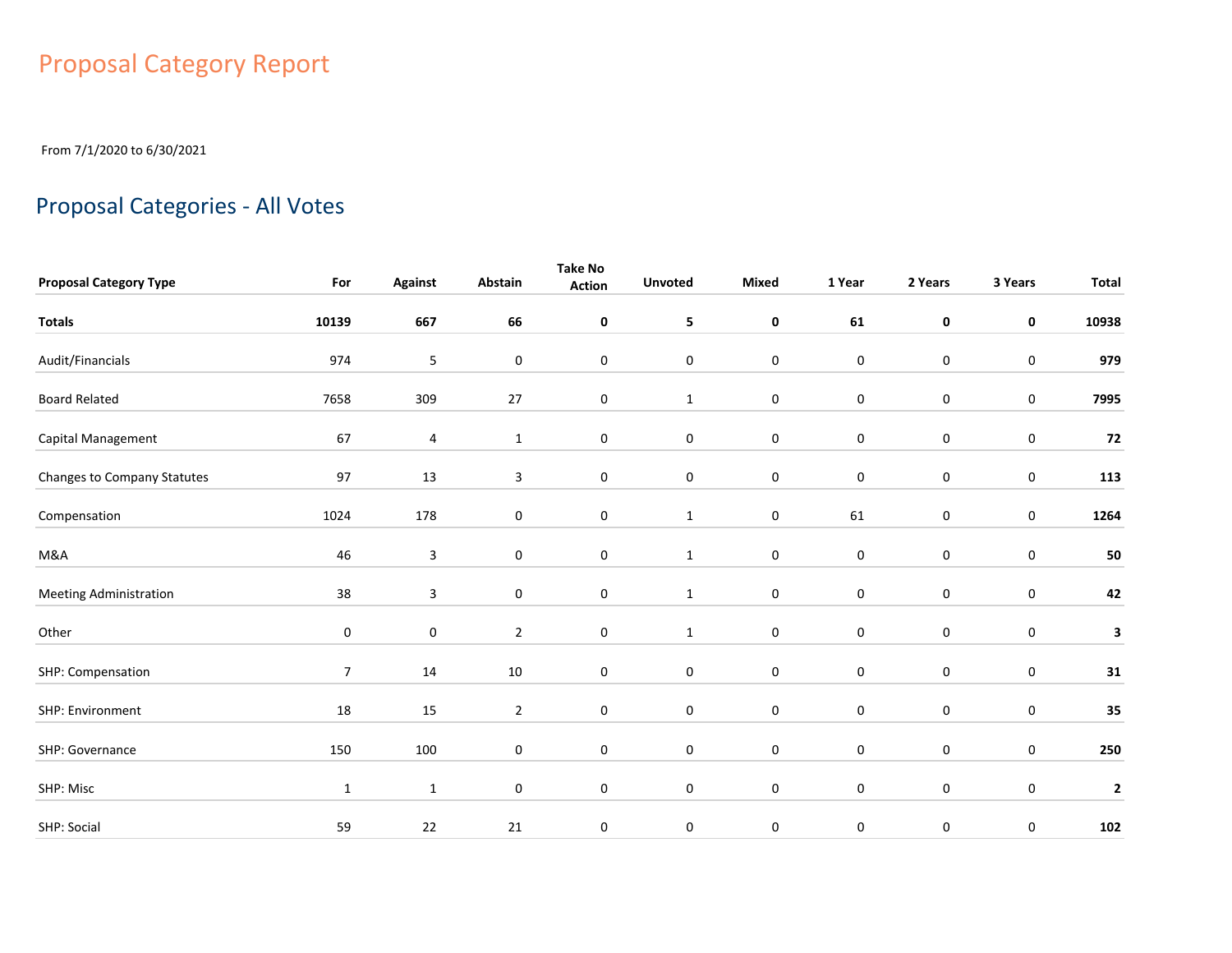#### Proposal Categories - Votes versus Management



### Proposal Categories - Votes versus Management

|                               | With       | <b>Against</b> | <b>Take No</b> |                |     |              |       |
|-------------------------------|------------|----------------|----------------|----------------|-----|--------------|-------|
| <b>Proposal Category Type</b> | Management | Management     | <b>Action</b>  | <b>Unvoted</b> | N/A | <b>Mixed</b> | Total |
| <b>Totals</b>                 | 10103      | 827            | 0              | 5              | 3   | 0            | 10938 |
| Audit/Financials              | 973        | 6              | 0              | $\mathbf 0$    | 0   | 0            | 979   |
| Board Related                 | 7660       | 334            | 0              | 1              | 0   | 0            | 7995  |
| Capital Management            | 67         | 5              | 0              | $\mathbf 0$    | 0   | 0            | 72    |
| Changes to Company Statutes   | 97         | 16             | 0              | $\mathbf 0$    | 0   | 0            | 113   |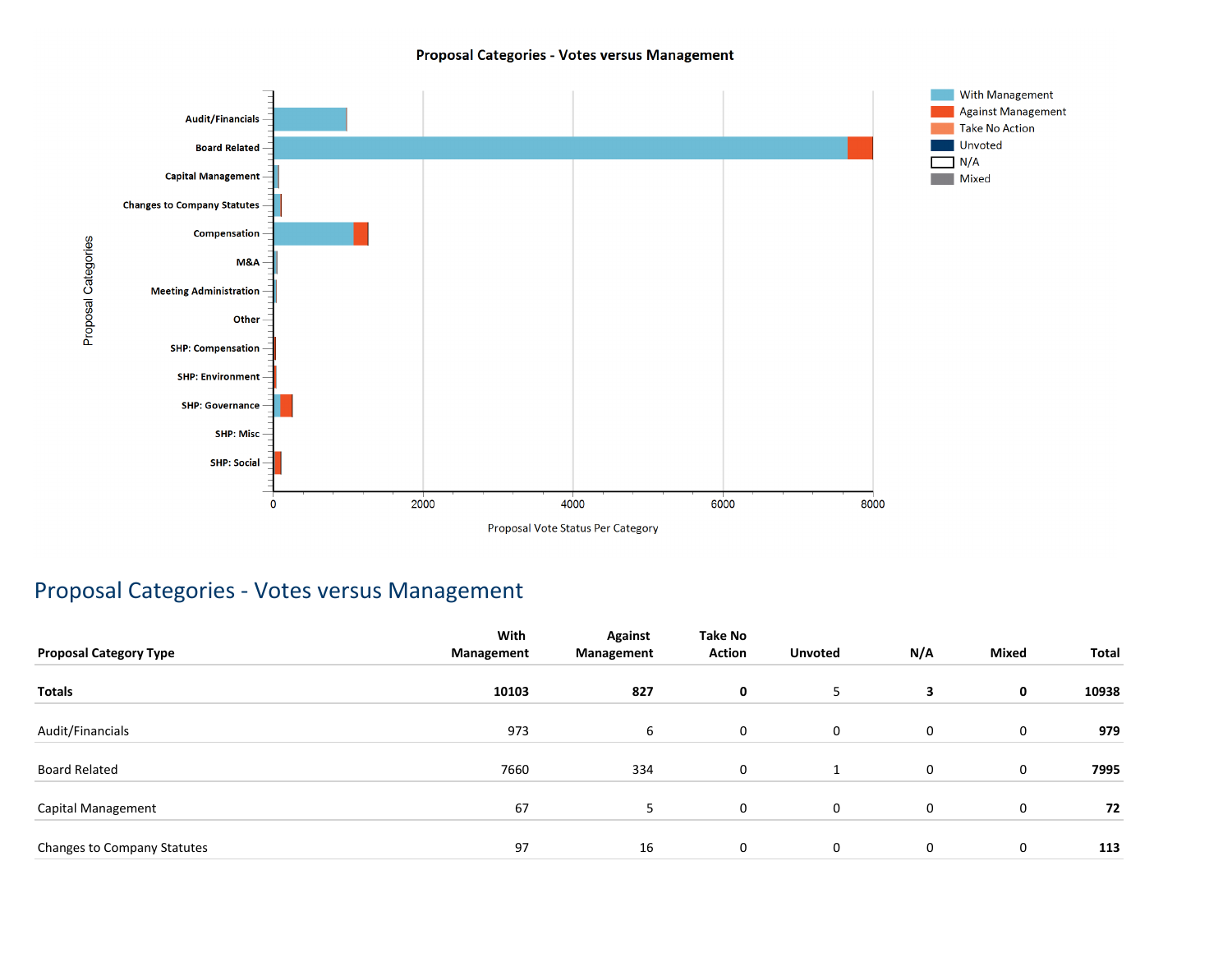|                               | With         | <b>Against</b> | <b>Take No</b>   |                  |              |                  |              |
|-------------------------------|--------------|----------------|------------------|------------------|--------------|------------------|--------------|
| <b>Proposal Category Type</b> | Management   | Management     | Action           | <b>Unvoted</b>   | N/A          | Mixed            | Total        |
|                               |              |                |                  |                  |              |                  |              |
| Compensation                  | 1071         | 191            | $\boldsymbol{0}$ | $\mathbf{1}$     | $\mathbf{1}$ | 0                | 1264         |
|                               |              |                |                  |                  |              |                  |              |
| M&A                           | 46           | 3              | $\boldsymbol{0}$ | $\mathbf{1}$     | 0            | $\boldsymbol{0}$ | 50           |
| <b>Meeting Administration</b> | 38           | 3              | $\mathbf 0$      | 1                | 0            | $\mathbf 0$      | 42           |
|                               |              |                |                  |                  |              |                  |              |
| Other                         | $\mathbf 0$  | $\overline{2}$ | 0                | 1                | 0            | 0                | 3            |
| SHP: Compensation             | 14           | 17             | $\boldsymbol{0}$ | $\mathbf 0$      | 0            | 0                | 31           |
| SHP: Environment              | 16           | 19             | $\mathbf 0$      | $\mathbf 0$      | 0            | $\mathbf 0$      | 35           |
|                               |              |                |                  |                  |              |                  |              |
| SHP: Governance               | 97           | 152            | $\mathbf 0$      | $\mathbf 0$      | $\mathbf{1}$ | $\mathbf 0$      | 250          |
| SHP: Misc                     | $\mathbf{1}$ | $\mathbf{1}$   | $\mathbf 0$      | $\boldsymbol{0}$ | 0            | $\mathbf 0$      | $\mathbf{2}$ |
|                               |              |                |                  |                  |              |                  |              |
| SHP: Social                   | 23           | 78             | 0                | $\pmb{0}$        | $\mathbf{1}$ | $\pmb{0}$        | 102          |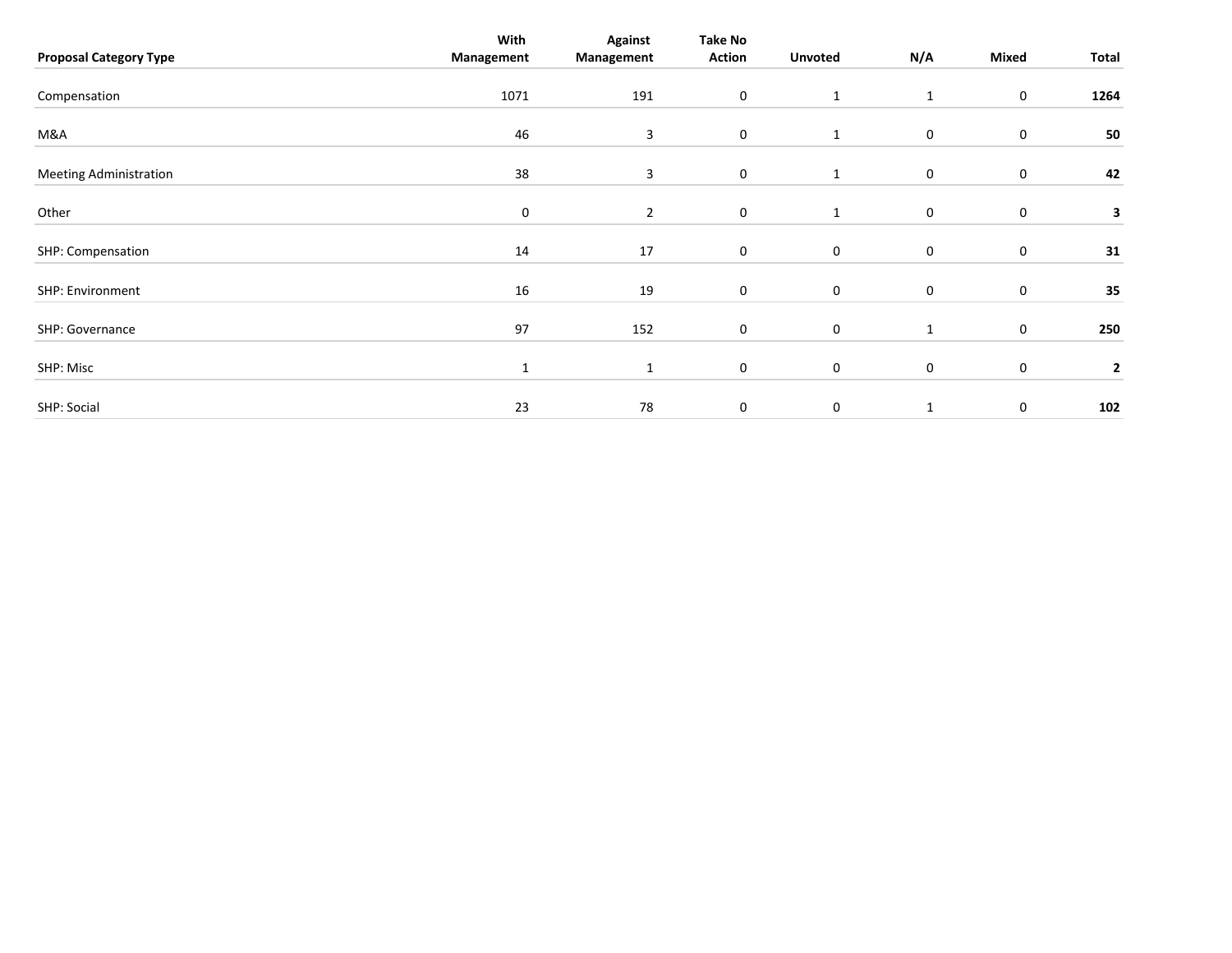#### **Proposal Categories - Votes versus Policy**



### Proposal Categories - Votes versus Policy

| <b>Proposal Category Type</b> | <b>With Policy</b> | <b>Against Policy</b> | Manual      | <b>Take No</b><br><b>Action</b> | <b>Unvoted</b> | N/A         | <b>Mixed</b> | Total |
|-------------------------------|--------------------|-----------------------|-------------|---------------------------------|----------------|-------------|--------------|-------|
| Totals                        | 10851              | <b>L</b>              | 81          | $\mathbf 0$                     | 5              | 0           | 0            | 10938 |
|                               |                    |                       |             |                                 |                |             |              |       |
| Audit/Financials              | 979                | 0                     | $\mathbf 0$ | $\mathbf 0$                     | 0              | 0           | $\mathbf 0$  | 979   |
| <b>Board Related</b>          | 7993               | 1                     | 0           | $\mathbf 0$                     | 1              | $\mathbf 0$ | 0            | 7995  |
| Capital Management            | 72                 | 0                     | $\mathbf 0$ | $\mathbf 0$                     | 0              | 0           | $\mathbf 0$  | 72    |
| Changes to Company Statutes   | 112                | 0                     |             | $\mathbf 0$                     | 0              | 0           | 0            | 113   |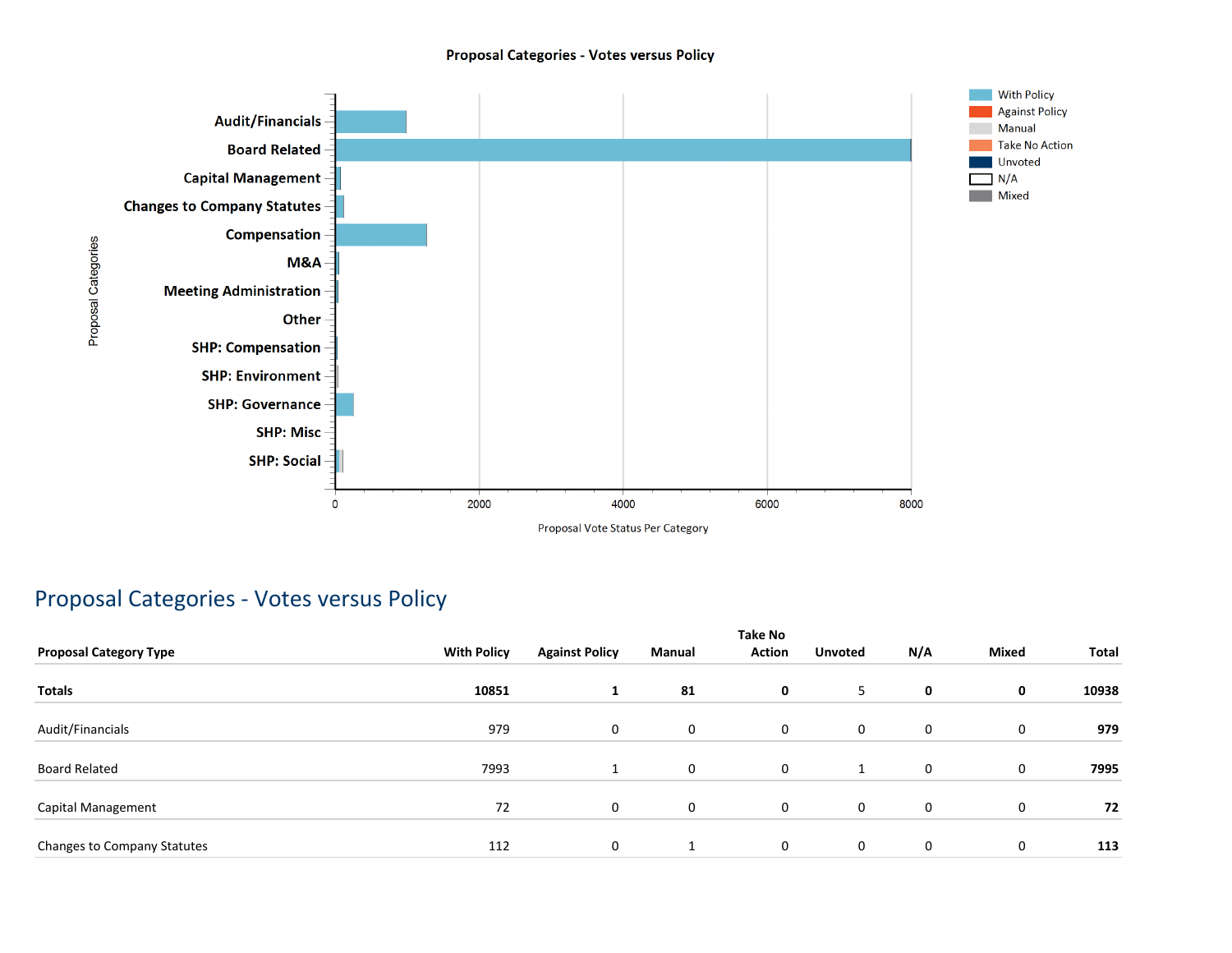|                               |                    |                       |             | <b>Take No</b>   |                  |             |                  |                         |
|-------------------------------|--------------------|-----------------------|-------------|------------------|------------------|-------------|------------------|-------------------------|
| <b>Proposal Category Type</b> | <b>With Policy</b> | <b>Against Policy</b> | Manual      | <b>Action</b>    | <b>Unvoted</b>   | N/A         | Mixed            | Total                   |
|                               |                    |                       |             |                  |                  |             |                  |                         |
| Compensation                  | 1263               | 0                     | $\mathbf 0$ | $\boldsymbol{0}$ | $\mathbf{1}$     | $\mathbf 0$ | $\boldsymbol{0}$ | 1264                    |
|                               |                    |                       |             |                  |                  |             |                  |                         |
| M&A                           | 49                 | 0                     | $\mathbf 0$ | $\mathbf 0$      | $\mathbf{1}$     | $\mathbf 0$ | $\boldsymbol{0}$ | 50                      |
| <b>Meeting Administration</b> | 41                 | 0                     | 0           | $\boldsymbol{0}$ | $\mathbf{1}$     | $\mathbf 0$ | 0                | 42                      |
|                               |                    |                       |             |                  |                  |             |                  |                         |
| Other                         | $\overline{2}$     | 0                     | $\mathbf 0$ | $\mathbf 0$      | $\mathbf{1}$     | 0           | 0                | 3                       |
| SHP: Compensation             | 31                 | 0                     | $\mathbf 0$ | $\boldsymbol{0}$ | $\boldsymbol{0}$ | $\mathbf 0$ | 0                | 31                      |
|                               |                    |                       |             |                  |                  |             |                  |                         |
| SHP: Environment              | $\overline{2}$     | 0                     | 33          | $\boldsymbol{0}$ | $\mathbf 0$      | $\mathbf 0$ | $\boldsymbol{0}$ | 35                      |
| SHP: Governance               | 250                | 0                     | $\mathbf 0$ | $\boldsymbol{0}$ | $\pmb{0}$        | $\mathbf 0$ | $\boldsymbol{0}$ | 250                     |
| SHP: Misc                     | $\overline{2}$     | 0                     | 0           | $\boldsymbol{0}$ | $\boldsymbol{0}$ | $\mathbf 0$ | 0                | $\overline{\mathbf{2}}$ |
|                               |                    |                       |             |                  |                  |             |                  |                         |
| SHP: Social                   | 55                 | 0                     | 47          | $\mathbf 0$      | $\pmb{0}$        | $\mathbf 0$ | 0                | 102                     |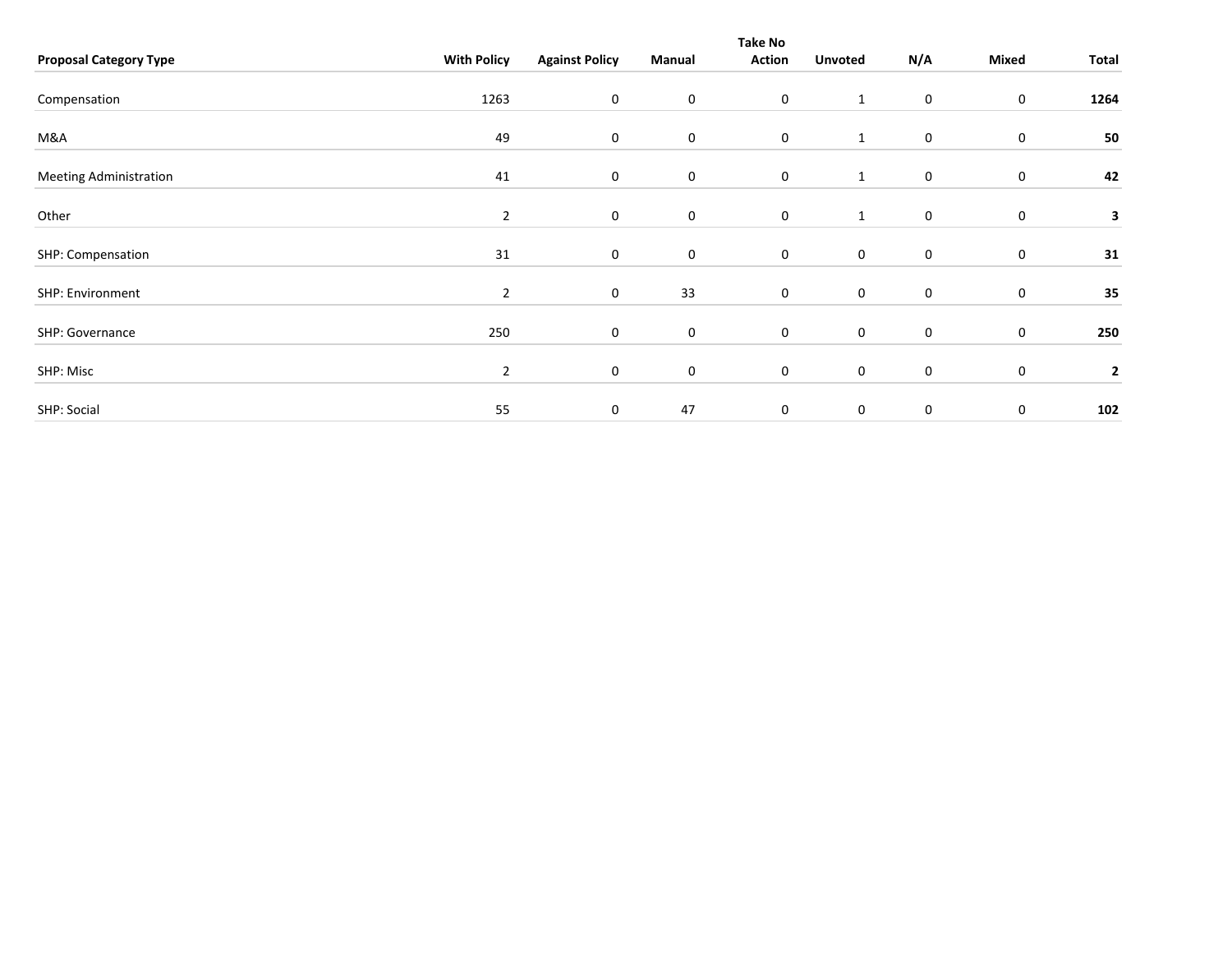#### Proposal Categories - Votes versus Glass Lewis



### Proposal Categories - Votes versus Glass Lewis

| <b>Proposal Category Type</b> | <b>With Glass</b><br>Lewis | <b>Against</b><br><b>Glass Lewis</b> | Take No<br><b>Action</b> | <b>Unvoted</b> | N/A         | <b>Mixed</b> | Total |
|-------------------------------|----------------------------|--------------------------------------|--------------------------|----------------|-------------|--------------|-------|
| <b>Totals</b>                 | 10817                      | 111                                  | 0                        | 5              | 5           | 0            | 10938 |
| Audit/Financials              | 979                        | 0                                    | 0                        | $\mathbf 0$    | $\mathbf 0$ | 0            | 979   |
| <b>Board Related</b>          | 7925                       | 69                                   | 0                        | 1              | $\mathbf 0$ | 0            | 7995  |
| Capital Management            | 72                         | 0                                    | 0                        | $\mathbf 0$    | $\mathbf 0$ | 0            | 72    |
| Changes to Company Statutes   | 109                        | 4                                    | 0                        | $\mathbf{0}$   | 0           | 0            | 113   |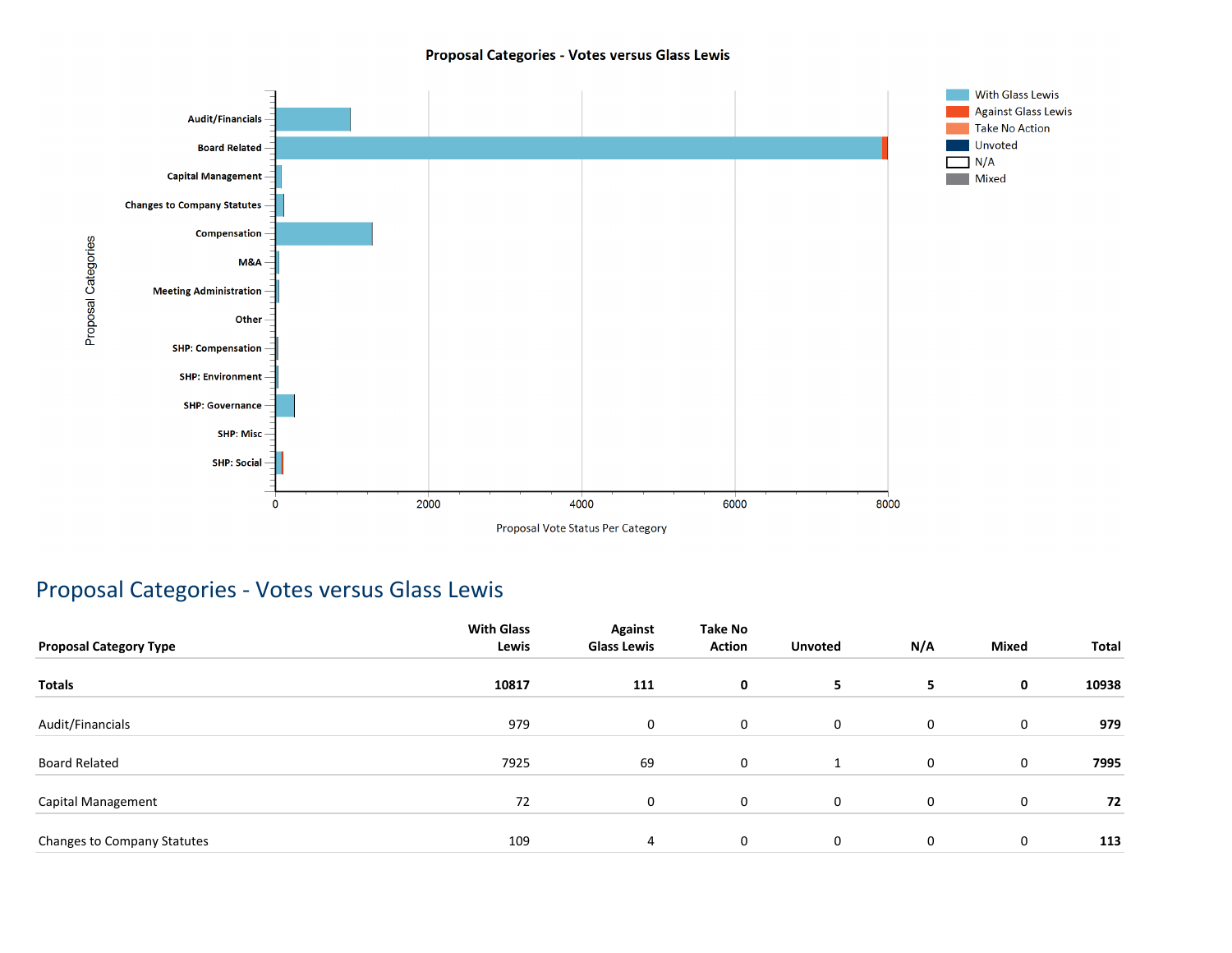| <b>Proposal Category Type</b> | <b>With Glass</b><br>Lewis | <b>Against</b><br><b>Glass Lewis</b> | <b>Take No</b><br><b>Action</b> | <b>Unvoted</b> | N/A         | Mixed     | Total        |
|-------------------------------|----------------------------|--------------------------------------|---------------------------------|----------------|-------------|-----------|--------------|
| Compensation                  | 1260                       | $\mathbf{3}$                         | $\mathbf 0$                     | $\mathbf{1}$   | 0           | $\bf{0}$  | 1264         |
| M&A                           | 49                         | $\mathbf 0$                          | $\mathbf 0$                     | $\mathbf{1}$   | 0           | $\pmb{0}$ | 50           |
| <b>Meeting Administration</b> | 41                         | $\mathbf 0$                          | $\mathbf 0$                     | 1              | 0           | 0         | 42           |
| Other                         | $\overline{2}$             | $\mathbf 0$                          | $\mathbf 0$                     | 1              | 0           | $\pmb{0}$ | 3            |
| SHP: Compensation             | 21                         | 10                                   | $\mathbf 0$                     | $\mathbf 0$    | 0           | $\pmb{0}$ | 31           |
| SHP: Environment              | 32                         | 3                                    | $\mathbf 0$                     | $\mathbf 0$    | 0           | $\pmb{0}$ | 35           |
| SHP: Governance               | 245                        | $\mathbf 0$                          | $\boldsymbol{0}$                | $\mathbf 0$    | 5           | $\pmb{0}$ | 250          |
| SHP: Misc                     | $\overline{2}$             | $\mathbf 0$                          | $\mathbf 0$                     | $\mathsf 0$    | 0           | $\pmb{0}$ | $\mathbf{2}$ |
| SHP: Social                   | 80                         | 22                                   | 0                               | $\mathbf 0$    | $\mathbf 0$ | $\pmb{0}$ | 102          |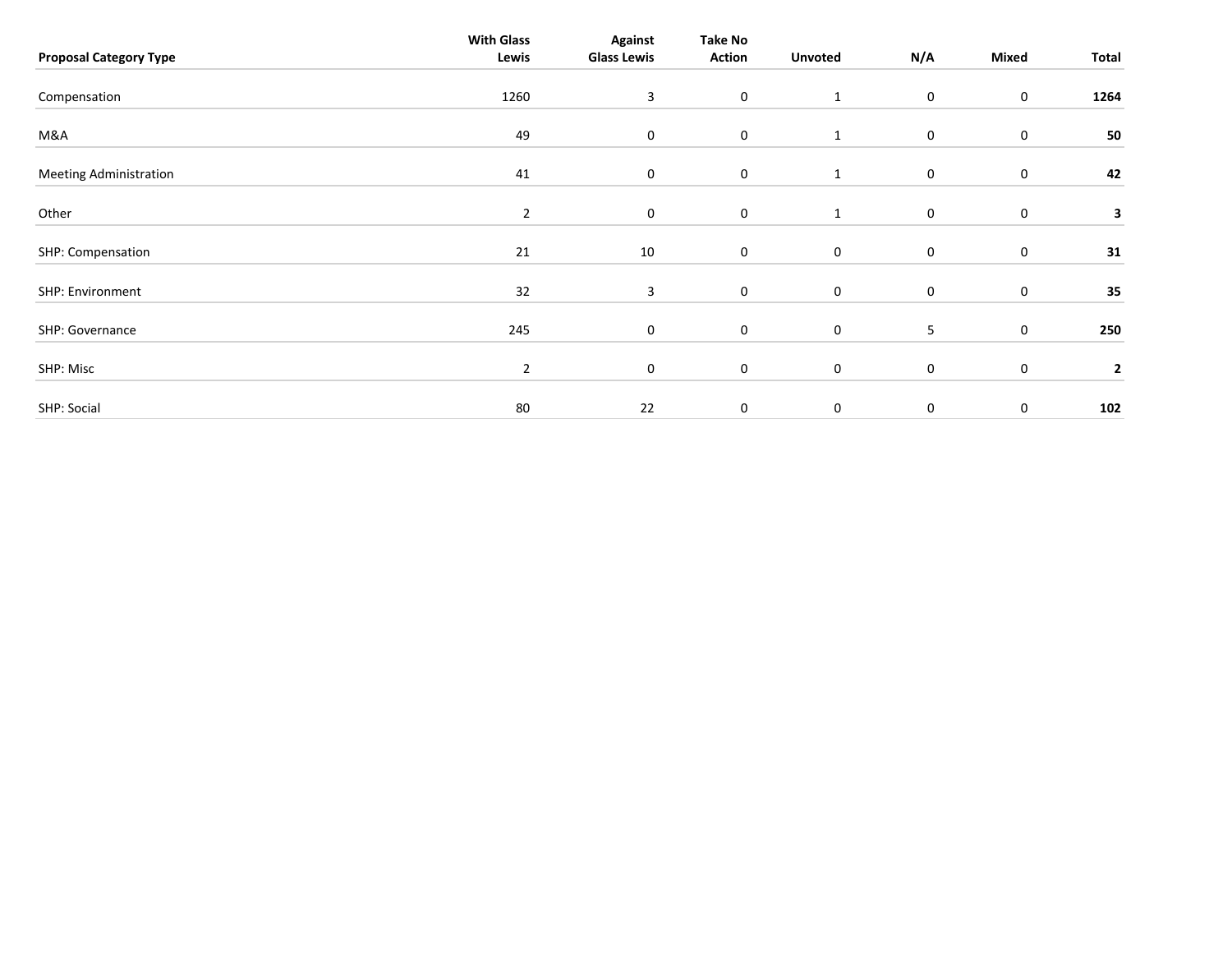# Proposal Type Report

From 7/1/2020 to 6/30/2021

## Proposal Types - All Votes

|                                 | <b>Take No</b>                                      |              |                  |         |   |                       |                  |             |             |           |              |  |  |
|---------------------------------|-----------------------------------------------------|--------------|------------------|---------|---|-----------------------|------------------|-------------|-------------|-----------|--------------|--|--|
| <b>Issue Code Category</b>      | <b>Issue Short Text</b>                             | For          | <b>Against</b>   | Abstain |   | <b>Action Unvoted</b> | Mixed            | 1 Year      | 2 Years     | 3 Years   | <b>Total</b> |  |  |
| <b>Total for all categories</b> |                                                     | 10139        | 667              | 66      | 0 | 5                     | 0                | 61          | 0           | 0         | 10938        |  |  |
| <b>Audit/Financials</b>         |                                                     | 974          | 5                | 0       | 0 | $\mathbf 0$           | 0                | 0           | 0           | 0         | 979          |  |  |
|                                 | Accounts and Reports (Bundled Issues)               | $\mathbf{1}$ | 0                | 0       | 0 | $\mathbf 0$           | $\bf{0}$         | 0           | 0           | 0         | $\mathbf{1}$ |  |  |
|                                 | Allocation of Profits/Dividends                     | 8            | 0                | 0       | 0 | $\mathbf 0$           | 0                | 0           | 0           | 0         | 8            |  |  |
|                                 | Appointment of Auditor                              | 15           | 0                | 0       | 0 | $\mathbf 0$           | $\mathbf 0$      | 0           | 0           | 0         | 15           |  |  |
|                                 | Appointment of Auditor and Authority to<br>Set Fees | 13           | $\mathbf 0$      | 0       | 0 | $\mathbf 0$           | $\mathbf 0$      | $\mathbf 0$ | $\mathbf 0$ | 0         | 13           |  |  |
|                                 | Appointment of Special Auditor                      | $\mathbf{1}$ | $\mathbf 0$      | 0       | 0 | $\mathbf 0$           | $\mathbf 0$      | $\mathbf 0$ | $\mathbf 0$ | 0         | $\mathbf{1}$ |  |  |
|                                 | Authority to Set Auditor's Fees                     | 9            | $\mathbf 0$      | 0       | 0 | $\mathbf 0$           | $\mathbf 0$      | $\mathbf 0$ | $\mathbf 0$ | 0         | 9            |  |  |
|                                 | <b>Financial Statements</b>                         | 16           | $\mathbf 0$      | 0       | 0 | $\mathbf 0$           | $\mathbf 0$      | $\mathbf 0$ | $\mathbf 0$ | 0         | 16           |  |  |
|                                 | Ratification of Auditor                             | 911          | 5                | 0       | 0 | $\mathbf 0$           | 0                | 0           | $\mathbf 0$ | 0         | 916          |  |  |
| <b>Board Related</b>            |                                                     | 7658         | 309              | 27      | 0 | $\mathbf{1}$          | 0                | 0           | $\mathbf 0$ | 0         | 7968         |  |  |
|                                 | Change in Board Size                                | 4            | $\boldsymbol{0}$ | 0       | 0 | $\mathbf 0$           | $\mathbf 0$      | $\pmb{0}$   | $\mathbf 0$ | $\pmb{0}$ | 4            |  |  |
|                                 | <b>Election of Board Committee Members</b>          | 6            | $\mathbf{1}$     | 0       | 0 | $\mathbf 0$           | $\boldsymbol{0}$ | $\pmb{0}$   | $\mathbf 0$ | 0         | 7            |  |  |
|                                 | <b>Election of Directors</b>                        | 7605         | 305              | 27      | 0 | $\mathbf 0$           | 0                | 0           | 0           | 0         | 7937         |  |  |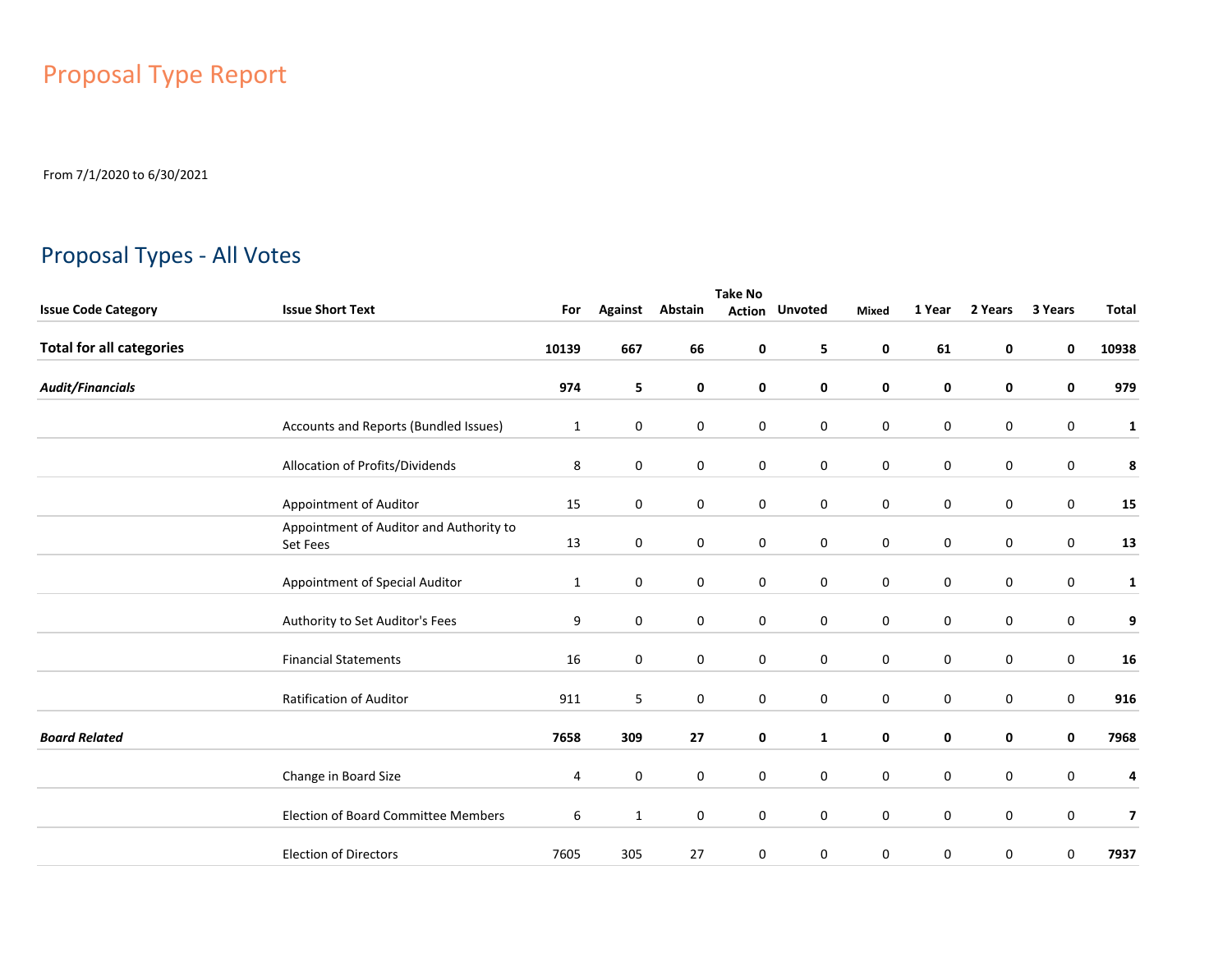|                            | <b>Take No</b>                                                     |                |                |                  |                  |                       |             |                  |             |                  |                         |  |
|----------------------------|--------------------------------------------------------------------|----------------|----------------|------------------|------------------|-----------------------|-------------|------------------|-------------|------------------|-------------------------|--|
| <b>Issue Code Category</b> | <b>Issue Short Text</b>                                            | For            |                | Against Abstain  |                  | <b>Action Unvoted</b> | Mixed       | 1 Year           | 2 Years     | 3 Years          | Total                   |  |
|                            | <b>Election of Non-Principal Members</b><br>(Chairman, alternates) | $\mathbf{1}$   | $\mathbf{1}$   | 0                | 0                | 0                     | $\mathbf 0$ | $\mathbf 0$      | $\mathbf 0$ | 0                | $\mathbf{2}$            |  |
|                            | <b>Election of Statutory Auditors</b>                              | $\mathbf{1}$   | $\pmb{0}$      | $\boldsymbol{0}$ | 0                | $\pmb{0}$             | $\pmb{0}$   | $\pmb{0}$        | 0           | $\pmb{0}$        | $\mathbf{1}$            |  |
|                            |                                                                    |                |                |                  |                  |                       |             |                  |             |                  |                         |  |
|                            | <b>Election of Subsidiary Directors</b>                            | 22             | $\overline{2}$ | $\mathbf 0$      | 0                | $\pmb{0}$             | $\pmb{0}$   | $\pmb{0}$        | 0           | $\boldsymbol{0}$ | 24                      |  |
|                            | Election of Supervisory Board                                      | $\overline{7}$ | 0              | 0                | 0                | $\mathbf 0$           | $\pmb{0}$   | 0                | 0           | 0                | $\overline{\mathbf{z}}$ |  |
|                            | Misc. Management Proposal Regarding<br>Board                       | $\overline{2}$ | $\mathbf 0$    | $\pmb{0}$        | 0                | $\pmb{0}$             | $\pmb{0}$   | $\mathbf 0$      | 0           | $\pmb{0}$        | $\mathbf{2}$            |  |
|                            |                                                                    |                |                |                  |                  |                       |             |                  |             |                  |                         |  |
|                            | Misc. Proposal Regarding the Board                                 | 0              | $\bf{0}$       | $\boldsymbol{0}$ | 0                | $\mathbf{1}$          | $\pmb{0}$   | $\pmb{0}$        | 0           | $\boldsymbol{0}$ | $\mathbf{1}$            |  |
|                            | Ratification of Board Acts - Legal                                 | 8              | $\bf{0}$       | $\boldsymbol{0}$ | 0                | $\mathbf 0$           | $\pmb{0}$   | $\pmb{0}$        | 0           | $\boldsymbol{0}$ | $\pmb{8}$               |  |
|                            | Ratification of Management Acts - Legal                            | $\overline{2}$ | $\pmb{0}$      | $\mathbf 0$      | $\boldsymbol{0}$ | $\mathbf 0$           | $\mathbf 0$ | $\pmb{0}$        | 0           | $\boldsymbol{0}$ | $\overline{2}$          |  |
| <b>Capital Management</b>  |                                                                    | 67             | 4              | $\mathbf{1}$     | 0                | $\mathbf 0$           | $\pmb{0}$   | $\pmb{0}$        | 0           | $\pmb{0}$        | 71                      |  |
|                            | Authority to Issue Shares w/ Preemptive<br>Rights                  | $12\,$         | $\mathbf{1}$   | 0                | 0                | $\pmb{0}$             | $\pmb{0}$   | $\pmb{0}$        | 0           | 0                | 13                      |  |
|                            | Authority to Issue Shares w/o                                      |                |                |                  |                  |                       |             |                  |             |                  |                         |  |
|                            | Preemptive Rights                                                  | 14             | $\mathbf{1}$   | 0                | $\boldsymbol{0}$ | $\pmb{0}$             | $\pmb{0}$   | $\pmb{0}$        | 0           | $\boldsymbol{0}$ | 15                      |  |
|                            | Authority to Repurchase Shares                                     | 11             | $\mathbf 0$    | 0                | 0                | $\pmb{0}$             | $\mathbf 0$ | $\mathbf 0$      | 0           | $\pmb{0}$        | 11                      |  |
|                            | Authority to Set Offering Price of Shares                          | 5              | $\bf{0}$       | 0                | 0                | $\mathbf 0$           | $\mathbf 0$ | $\boldsymbol{0}$ | 0           | 0                | 5                       |  |
|                            | Cancellation of Authorized Stock                                   | $\overline{2}$ | $\bf{0}$       | 0                | 0                | $\pmb{0}$             | $\mathbf 0$ | $\mathbf 0$      | 0           | $\mathbf 0$      | $\mathbf{2}$            |  |
|                            | Increase in Authorized Capital                                     | 0              | $\mathbf{1}$   | 0                | 0                | 0                     | $\mathbf 0$ | 0                | 0           | 0                | $\mathbf{1}$            |  |
|                            | Increase in Authorized Common Stock                                | 12             | $\mathbf 0$    | 0                | 0                | 0                     | $\pmb{0}$   | $\pmb{0}$        | $\pmb{0}$   | $\pmb{0}$        | 12                      |  |
|                            | Increase in/Authorization of Preferred                             |                |                |                  |                  |                       |             |                  |             |                  |                         |  |
|                            | Stock                                                              | $\overline{2}$ | $\mathbf{1}$   | 0                | 0                | $\pmb{0}$             | $\pmb{0}$   | $\pmb{0}$        | 0           | $\boldsymbol{0}$ | $\mathbf{3}$            |  |
|                            | <b>Issuance of Common Stock</b>                                    | $\overline{2}$ | $\mathbf 0$    | 0                | 0                | $\pmb{0}$             | $\pmb{0}$   | $\mathbf 0$      | 0           | $\boldsymbol{0}$ | $\mathbf{2}$            |  |
|                            | <b>Issuance of Repurchased Shares</b>                              | $\mathbf{1}$   | 0              | $\boldsymbol{0}$ | 0                | $\pmb{0}$             | $\pmb{0}$   | $\pmb{0}$        | $\pmb{0}$   | $\pmb{0}$        | $\mathbf{1}$            |  |
|                            |                                                                    |                |                |                  |                  |                       |             |                  |             |                  |                         |  |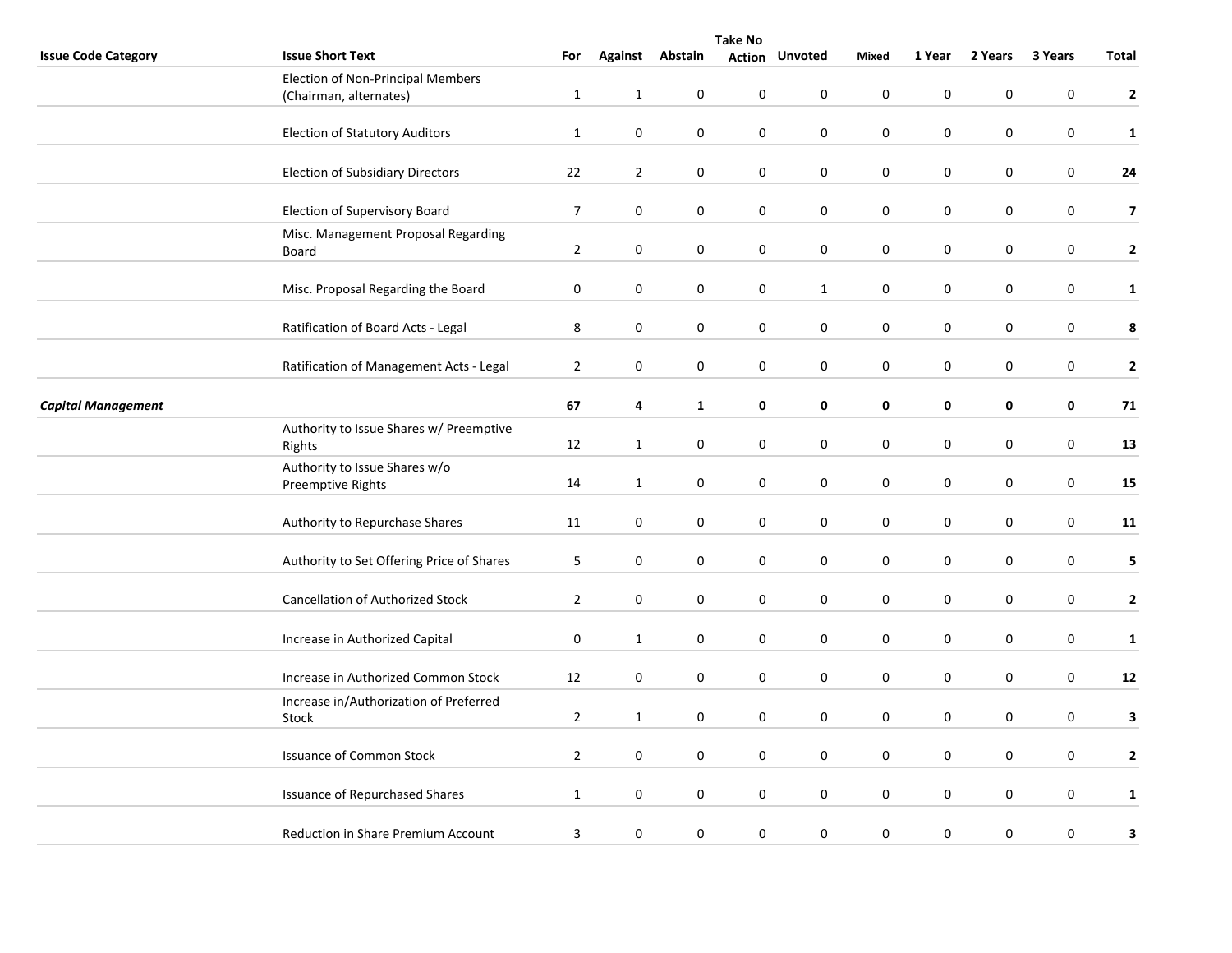|                                    | <b>Take No</b>                                                |              |                |                  |                  |                       |                     |                  |                  |                  |              |  |
|------------------------------------|---------------------------------------------------------------|--------------|----------------|------------------|------------------|-----------------------|---------------------|------------------|------------------|------------------|--------------|--|
| <b>Issue Code Category</b>         | <b>Issue Short Text</b>                                       | For          |                | Against Abstain  |                  | <b>Action Unvoted</b> | <b>Mixed</b>        | 1 Year           | 2 Years          | 3 Years          | Total        |  |
|                                    | Repurchase of Shares                                          | $\mathbf{1}$ | $\pmb{0}$      | $\mathbf{1}$     | $\boldsymbol{0}$ | $\pmb{0}$             | $\mathsf{O}\xspace$ | $\pmb{0}$        | 0                | $\pmb{0}$        | $\mathbf{2}$ |  |
|                                    | Reverse Stock Split                                           | $\mathbf 1$  | $\pmb{0}$      | $\boldsymbol{0}$ | $\boldsymbol{0}$ | $\pmb{0}$             | $\pmb{0}$           | $\boldsymbol{0}$ | $\pmb{0}$        | $\pmb{0}$        | $\mathbf{1}$ |  |
|                                    | Share Repurchase                                              | $\mathbf{1}$ | $\mathbf 0$    | $\mathbf 0$      | 0                | $\mathbf 0$           | 0                   | $\mathbf 0$      | 0                | $\boldsymbol{0}$ | $\mathbf{1}$ |  |
| <b>Changes to Company Statutes</b> |                                                               | 97           | 13             | 3                | 0                | $\mathbf 0$           | $\mathbf 0$         | 0                | $\mathbf 0$      | 0                | 110          |  |
|                                    | Adoption of Majority Vote for Election of<br><b>Directors</b> | $\mathbf{1}$ | $\pmb{0}$      | $\boldsymbol{0}$ | $\boldsymbol{0}$ | $\pmb{0}$             | $\pmb{0}$           | $\boldsymbol{0}$ | $\boldsymbol{0}$ | $\pmb{0}$        | $\mathbf{1}$ |  |
|                                    | Adoption of Poison Pill                                       | $\pmb{0}$    | $\mathbf{1}$   | 0                | 0                | 0                     | $\boldsymbol{0}$    | 0                | 0                | $\pmb{0}$        | $\mathbf{1}$ |  |
|                                    | Amendment to Classified Board                                 | 0            | $\overline{2}$ | 0                | 0                | $\pmb{0}$             | $\pmb{0}$           | $\pmb{0}$        | 0                | $\pmb{0}$        | $\mathbf{2}$ |  |
|                                    | Amendment to Poison Pill                                      | $\pmb{0}$    | $\mathbf 1$    | $\boldsymbol{0}$ | $\boldsymbol{0}$ | $\pmb{0}$             | $\mathsf{O}\xspace$ | $\pmb{0}$        | $\pmb{0}$        | $\pmb{0}$        | $\mathbf{1}$ |  |
|                                    | Amendment to Supermajority<br>Requirement                     | $\pmb{0}$    | $\overline{2}$ | $\pmb{0}$        | 0                | $\pmb{0}$             | $\pmb{0}$           | 0                | $\boldsymbol{0}$ | $\boldsymbol{0}$ | $\mathbf{2}$ |  |
|                                    | Amendments to Articles (Technical)                            | $\mathbf{1}$ | $\pmb{0}$      | $\boldsymbol{0}$ | $\boldsymbol{0}$ | $\pmb{0}$             | $\boldsymbol{0}$    | $\boldsymbol{0}$ | $\pmb{0}$        | $\boldsymbol{0}$ | $\mathbf{1}$ |  |
|                                    | Amendments to Articles, Constitution,<br><b>Bylaws</b>        | $\mathbf{1}$ | $\mathbf 0$    | $\mathbf 0$      | $\boldsymbol{0}$ | $\boldsymbol{0}$      | $\boldsymbol{0}$    | $\boldsymbol{0}$ | $\pmb{0}$        | $\boldsymbol{0}$ | $\mathbf{1}$ |  |
|                                    | Article Amendments - Proxy Access                             | $\mathbf{1}$ | $\mathbf 0$    | $\boldsymbol{0}$ | $\boldsymbol{0}$ | $\bf{0}$              | $\boldsymbol{0}$    | $\pmb{0}$        | 0                | $\boldsymbol{0}$ | $\mathbf{1}$ |  |
|                                    | Change in State of Incorporation                              | $\mathbf{1}$ | $\pmb{0}$      | $\boldsymbol{0}$ | $\boldsymbol{0}$ | $\pmb{0}$             | $\mathsf{O}\xspace$ | $\pmb{0}$        | $\pmb{0}$        | $\boldsymbol{0}$ | $\mathbf{1}$ |  |
|                                    | Elimination of Cumulative Voting                              | $\pmb{0}$    | $\overline{2}$ | $\pmb{0}$        | 0                | $\pmb{0}$             | $\mathbf 0$         | $\pmb{0}$        | $\mathbf 0$      | $\boldsymbol{0}$ | $\mathbf{2}$ |  |
|                                    | Elimination of Supermajority<br>Requirement                   | 42           | $\mathbf 0$    | 0                | 0                | $\pmb{0}$             | $\boldsymbol{0}$    | 0                | 0                | $\boldsymbol{0}$ | 42           |  |
|                                    | Misc. Article Amendments                                      | $10\,$       | 5              | 0                | $\boldsymbol{0}$ | 0                     | $\pmb{0}$           | $\pmb{0}$        | 0                | $\pmb{0}$        | 15           |  |
|                                    | Repeal of Classified Board                                    | 19           | $\mathbf 0$    | $\mathbf 0$      | 0                | $\mathbf 0$           | 0                   | $\mathbf 0$      | 0                | $\mathbf 0$      | 19           |  |
|                                    | Restoration of Right to Call a Special<br>Meeting             | 14           | $\mathbf 0$    | $\overline{2}$   | 0                | $\pmb{0}$             | $\boldsymbol{0}$    | 0                | 0                | $\pmb{0}$        | 16           |  |
|                                    | Restoration of Written Consent                                | 4            | $\pmb{0}$      | $\mathbf{1}$     | $\boldsymbol{0}$ | $\pmb{0}$             | $\mathsf{O}\xspace$ | $\pmb{0}$        | $\pmb{0}$        | $\pmb{0}$        | 5            |  |
|                                    | Technical Amendments to Charter/Bylaw                         | 3            | $\pmb{0}$      | $\pmb{0}$        | 0                | $\pmb{0}$             | $\pmb{0}$           | $\pmb{0}$        | 0                | $\boldsymbol{0}$ | 3            |  |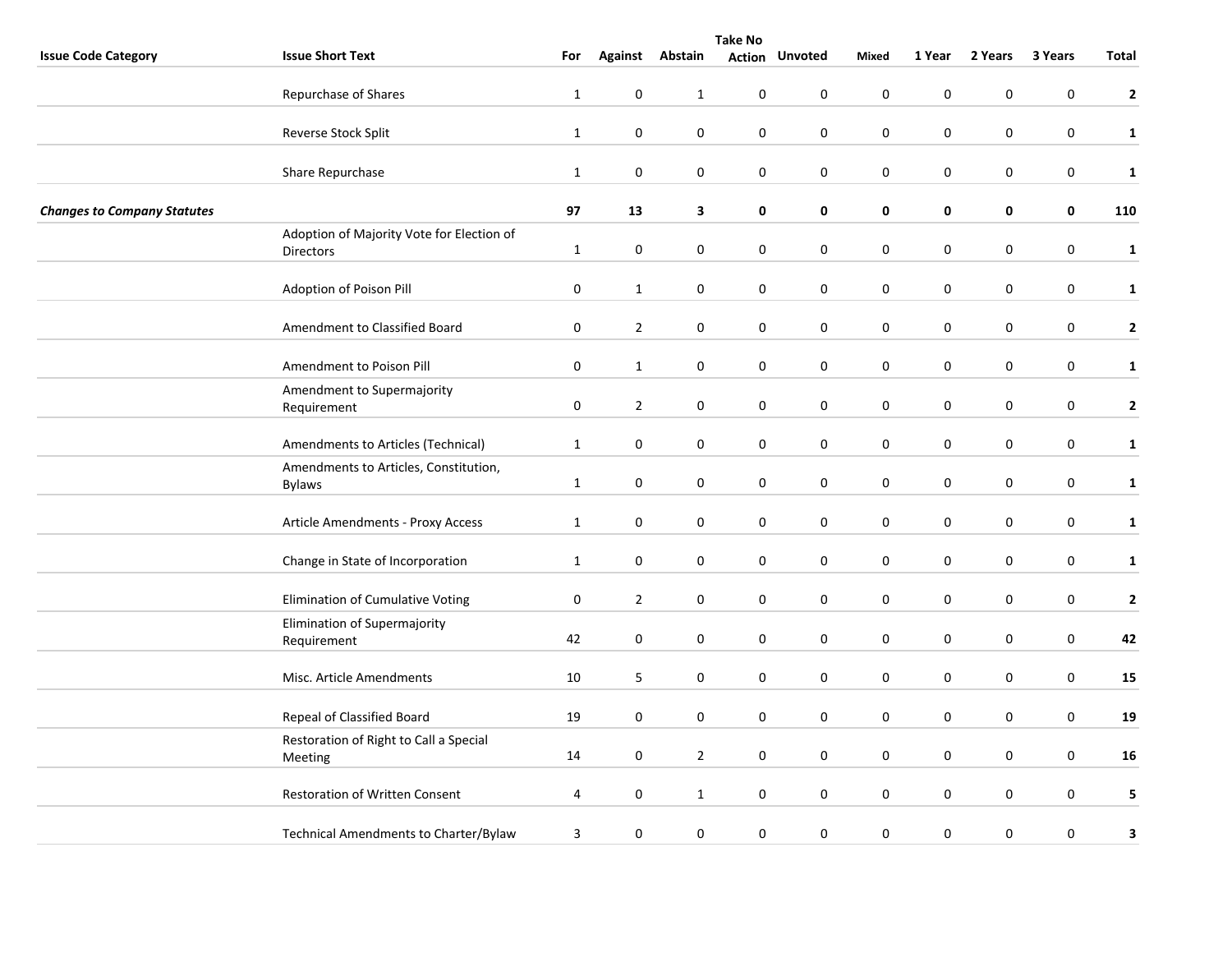|                            | <b>Take No</b>                                                   |                         |                 |                  |               |                |                  |             |                  |                  |              |
|----------------------------|------------------------------------------------------------------|-------------------------|-----------------|------------------|---------------|----------------|------------------|-------------|------------------|------------------|--------------|
| <b>Issue Code Category</b> | <b>Issue Short Text</b>                                          | For                     | Against Abstain |                  | <b>Action</b> | <b>Unvoted</b> | <b>Mixed</b>     | 1 Year      | 2 Years          | 3 Years          | Total        |
| Compensation               |                                                                  | 1024                    | 178             | $\pmb{0}$        | 0             | $\mathbf{1}$   | 0                | 61          | 0                | $\mathbf 0$      | 1264         |
|                            | Adoption of Director Equity                                      |                         |                 |                  |               |                |                  |             |                  |                  |              |
|                            | <b>Compensation Plan</b>                                         | 5                       | $\pmb{0}$       | 0                | 0             | $\pmb{0}$      | $\pmb{0}$        | $\pmb{0}$   | $\pmb{0}$        | $\mathbf 0$      | 5            |
|                            | Adoption of Employee Stock Purchase<br>Plan                      | $20\,$                  | $\mathbf{1}$    | 0                | 0             | 0              | $\mathbf 0$      | $\pmb{0}$   | $\mathbf 0$      | $\mathsf 0$      | 21           |
|                            | Adoption of Equity Compensation Plan                             | 66                      | 6               | $\mathbf 0$      | 0             | $\pmb{0}$      | $\pmb{0}$        | 0           | $\mathbf 0$      | $\mathbf 0$      | 72           |
|                            | Advisory Vote on Executive                                       |                         |                 |                  |               |                |                  |             |                  |                  |              |
|                            | Compensation                                                     | 737                     | 146             | 0                | 0             | $\mathbf 0$    | $\mathbf 0$      | $\pmb{0}$   | $\pmb{0}$        | $\mathsf 0$      | 883          |
|                            | Advisory Vote on Severance                                       | 19                      | 10              | 0                | 0             | $\mathbf{1}$   | $\mathbf 0$      | 0           | 0                | $\mathsf 0$      | 30           |
|                            | Amendment to Bonus/162(m) Plan                                   | $\mathbf{1}$            | $\pmb{0}$       | $\pmb{0}$        | 0             | $\mathbf 0$    | $\mathbf 0$      | $\pmb{0}$   | $\pmb{0}$        | $\boldsymbol{0}$ | $\mathbf{1}$ |
|                            | Amendment to Director Equity<br><b>Compensation Plan</b>         | 15                      | $\overline{3}$  | 0                | $\mathbf 0$   | $\mathbf 0$    | $\mathbf 0$      | $\mathbf 0$ | $\mathbf 0$      | $\mathbf 0$      | 18           |
|                            | Amendment to Employee Stock Purchase<br>Plan                     | 31                      | $\mathbf{1}$    | 0                | 0             | $\mathbf 0$    | $\mathbf 0$      | $\pmb{0}$   | $\bf{0}$         | $\pmb{0}$        | 32           |
|                            | Amendment to Equity Compensation<br>Plan                         | 111                     | $\mathbf{3}$    | $\pmb{0}$        | 0             | $\mathbf 0$    | $\mathbf 0$      | $\pmb{0}$   | $\pmb{0}$        | $\mathsf 0$      | 114          |
|                            | Bonus/162(m) Plan                                                | $\mathbf{1}$            | $\mathbf 0$     | 0                | 0             | $\mathbf 0$    | $\mathbf 0$      | 0           | $\mathbf 0$      | $\mathbf 0$      | $\mathbf{1}$ |
|                            | Capital Proposal to Implement Equity<br><b>Compensation Plan</b> | $\overline{2}$          | $\pmb{0}$       | 0                | 0             | $\mathbf 0$    | $\mathbf 0$      | 0           | 0                | $\pmb{0}$        | $\mathbf{2}$ |
|                            | Directors' Fees                                                  | $\overline{3}$          | $\mathbf{1}$    | $\pmb{0}$        | 0             | $\mathbf 0$    | $\mathbf 0$      | $\pmb{0}$   | $\pmb{0}$        | $\mathbf 0$      | 4            |
|                            | <b>Employment Agreement</b>                                      | $\overline{\mathbf{3}}$ | $\pmb{0}$       | 0                | 0             | $\mathbf 0$    | $\pmb{0}$        | $\pmb{0}$   | $\pmb{0}$        | $\mathbf 0$      | 3            |
|                            | Non-Executive Remuneration Policy<br>(Forward-Looking)           | $\mathbf{3}$            | $\mathbf{1}$    | $\boldsymbol{0}$ | 0             | $\pmb{0}$      | $\pmb{0}$        | $\pmb{0}$   | $\pmb{0}$        | $\pmb{0}$        | 4            |
|                            | <b>Option Exchange/Repricing</b>                                 | 0                       | $\mathbf{1}$    | 0                | 0             | $\pmb{0}$      | $\pmb{0}$        | 0           | $\mathbf 0$      | 0                | $\mathbf{1}$ |
|                            | Remuneration Policy (Forward-Looking)                            | $\overline{2}$          | $\overline{2}$  | $\mathbf 0$      | 0             | $\pmb{0}$      | $\boldsymbol{0}$ | $\pmb{0}$   | $\boldsymbol{0}$ | 0                | 4            |
|                            | Remuneration Report (Retrospective)                              | 4                       | $\overline{2}$  | 0                | 0             | $\mathbf 0$    | $\mathbf 0$      | $\pmb{0}$   | $\bf{0}$         | 0                | 6            |
|                            | Say When on Pay                                                  | $\boldsymbol{0}$        | $\pmb{0}$       | 0                | 0             | $\pmb{0}$      | $\mathbf 0$      | 61          | $\bf{0}$         | 0                | 61           |
|                            | <b>Stock Purchase Plan</b>                                       | $\mathbf{1}$            | $\pmb{0}$       | 0                | 0             | $\pmb{0}$      | $\mathbf 0$      | $\pmb{0}$   | $\pmb{0}$        | $\boldsymbol{0}$ | 1            |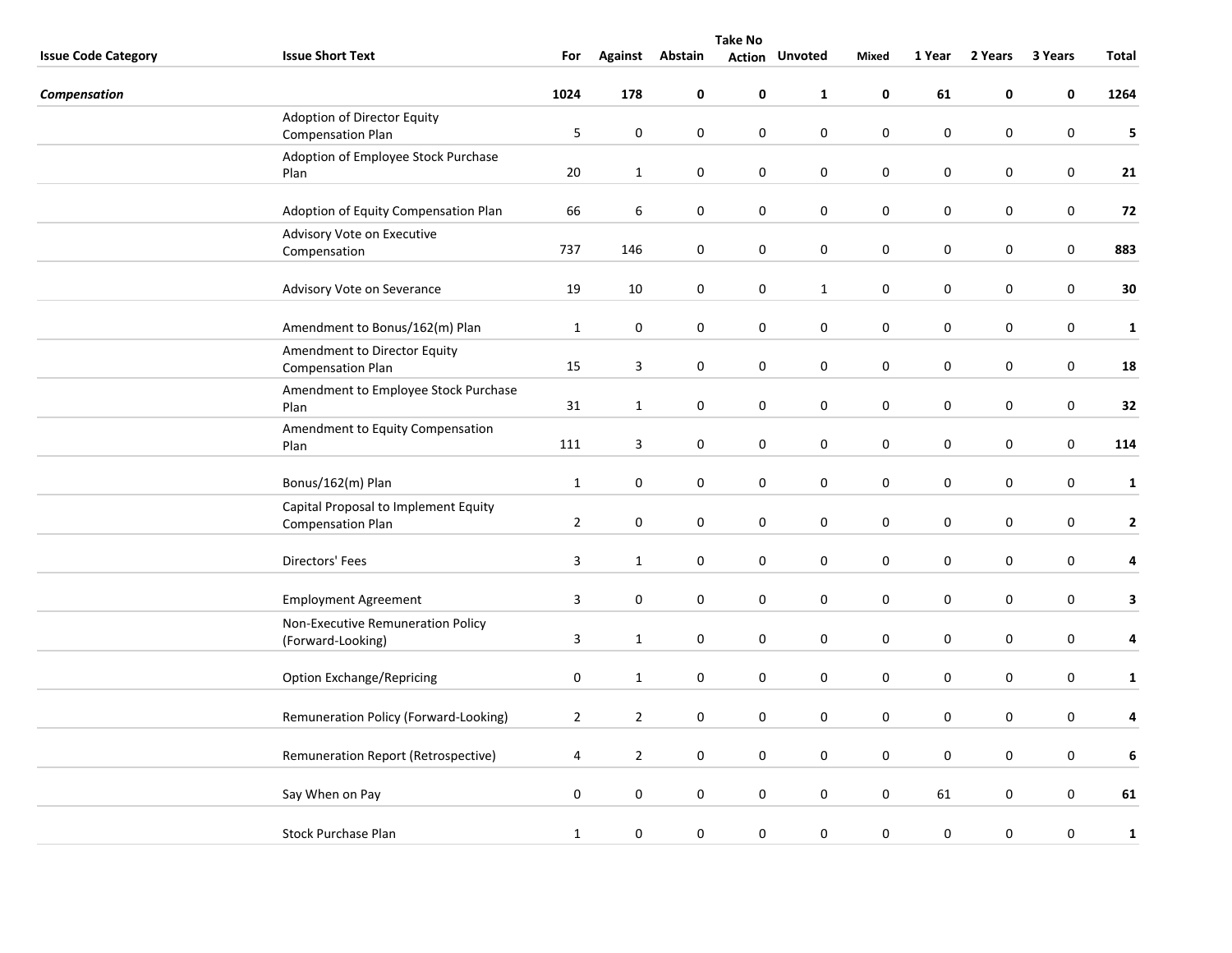|                               | <b>Take No</b>                                               |                         |                |                  |                  |                       |                  |             |             |                  |                         |
|-------------------------------|--------------------------------------------------------------|-------------------------|----------------|------------------|------------------|-----------------------|------------------|-------------|-------------|------------------|-------------------------|
| <b>Issue Code Category</b>    | <b>Issue Short Text</b>                                      | For                     |                | Against Abstain  |                  | <b>Action Unvoted</b> | Mixed            | 1 Year      | 2 Years     | 3 Years          | <b>Total</b>            |
|                               | Supervisory Board/ Corp Assembly Fees                        | $\pmb{0}$               | $\mathbf 1$    | $\mathbf 0$      | $\pmb{0}$        | $\mathbf 0$           | $\mathbf 0$      | $\pmb{0}$   | $\pmb{0}$   | $\pmb{0}$        | $\mathbf 1$             |
| <b>M&amp;A</b>                |                                                              | 46                      | $\mathbf{3}$   | 0                | 0                | $\mathbf{1}$          | 0                | $\pmb{0}$   | $\pmb{0}$   | $\pmb{0}$        | 50                      |
|                               | Merger/Acquisition                                           | 42                      | 3              | 0                | 0                | $\mathbf{1}$          | $\mathbf 0$      | $\pmb{0}$   | 0           | $\boldsymbol{0}$ | 46                      |
|                               | Restructuring/Reorganization                                 | $\mathbf{1}$            | $\pmb{0}$      | $\mathbf 0$      | $\pmb{0}$        | $\pmb{0}$             | $\pmb{0}$        | $\pmb{0}$   | $\pmb{0}$   | $\pmb{0}$        | $\mathbf{1}$            |
|                               | Sale of Assets                                               | $\overline{2}$          | $\pmb{0}$      | $\mathbf 0$      | $\boldsymbol{0}$ | $\pmb{0}$             | $\boldsymbol{0}$ | $\mathbf 0$ | $\mathbf 0$ | $\mathbf 0$      | $\mathbf{2}$            |
|                               | Spin-off                                                     | $\mathbf{1}$            | $\bf{0}$       | 0                | 0                | 0                     | $\pmb{0}$        | $\pmb{0}$   | 0           | $\pmb{0}$        | $\mathbf{1}$            |
| <b>Meeting Administration</b> |                                                              | 38                      | $\mathbf{3}$   | $\mathbf 0$      | 0                | $\mathbf 1$           | $\pmb{0}$        | $\pmb{0}$   | $\pmb{0}$   | 0                | 42                      |
|                               | Appointment of Independent Proxy<br>(Switzerland)            | $\overline{2}$          | $\bf{0}$       | $\mathbf 0$      | 0                | $\mathbf 0$           | $\mathbf 0$      | $\mathbf 0$ | $\mathbf 0$ | 0                | $\overline{\mathbf{2}}$ |
|                               | Authorization of Legal Formalities                           | $\mathbf{1}$            | $\bf{0}$       | $\pmb{0}$        | 0                | $\mathbf 0$           | $\mathbf 0$      | 0           | 0           | 0                | $\mathbf{1}$            |
|                               | Right to Adjourn Meeting                                     | 35                      | $\overline{2}$ | $\mathsf 0$      | $\boldsymbol{0}$ | $\mathbf 1$           | $\mathbf 0$      | $\pmb{0}$   | $\pmb{0}$   | $\boldsymbol{0}$ | 38                      |
|                               | <b>Transaction of Other Business</b>                         | 0                       | $\mathbf{1}$   | 0                | 0                | $\pmb{0}$             | $\pmb{0}$        | $\pmb{0}$   | 0           | $\pmb{0}$        | $\mathbf{1}$            |
| <b>Other</b>                  |                                                              | 0                       | $\mathbf 0$    | $\mathbf{2}$     | 0                | $\mathbf{1}$          | 0                | $\pmb{0}$   | 0           | 0                | $\mathbf{1}$            |
|                               | Management Proposal Regarding ESG<br>Issues                  | $\pmb{0}$               | $\pmb{0}$      | $\overline{2}$   | $\boldsymbol{0}$ | $\mathsf{O}\xspace$   | $\mathbf 0$      | $\pmb{0}$   | $\pmb{0}$   | $\boldsymbol{0}$ | $\mathbf{2}$            |
|                               | Misc. Proposal                                               | $\boldsymbol{0}$        | $\pmb{0}$      | $\pmb{0}$        | $\pmb{0}$        | $\mathbf{1}$          | $\pmb{0}$        | $\pmb{0}$   | 0           | $\pmb{0}$        | $\mathbf{1}$            |
| <b>SHP: Compensation</b>      |                                                              | $\overline{\mathbf{z}}$ | 14             | 10               | 0                | 0                     | 0                | 0           | 0           | $\mathbf 0$      | 21                      |
|                               | SHP Recoupment of Unearned Bonuses<br>(Clawback)             | $\mathbf{1}$            | $\overline{2}$ | $\mathbf 0$      | $\pmb{0}$        | $\pmb{0}$             | $\mathbf 0$      | $\pmb{0}$   | $\pmb{0}$   | $\pmb{0}$        | $\mathbf{3}$            |
|                               | SHP Regarding Golden Parachutes                              | $\mathbf{1}$            | $\pmb{0}$      | $\boldsymbol{0}$ | 0                | 0                     | $\mathbf 0$      | $\pmb{0}$   | $\pmb{0}$   | $\pmb{0}$        | $\mathbf{1}$            |
|                               | SHP Regarding Linking Executive Pay to<br>Social Criteria    | $\mathbf{1}$            | $\bf{0}$       | 5                | 0                | 0                     | $\mathbf 0$      | 0           | 0           | 0                | 6                       |
|                               | SHP Regarding Misc. Compensation                             | $\overline{2}$          | 4              | $\mathbf 0$      | 0                | $\pmb{0}$             | $\pmb{0}$        | $\pmb{0}$   | $\mathbf 0$ | $\pmb{0}$        | 6                       |
|                               | SHP Regarding Race and/or Gender Pay<br><b>Equity Report</b> | $\mathbf 1$             | $\pmb{0}$      | 4                | 0                | $\mathbf 0$           | $\mathbf 0$      | $\pmb{0}$   | 0           | 0                | 5                       |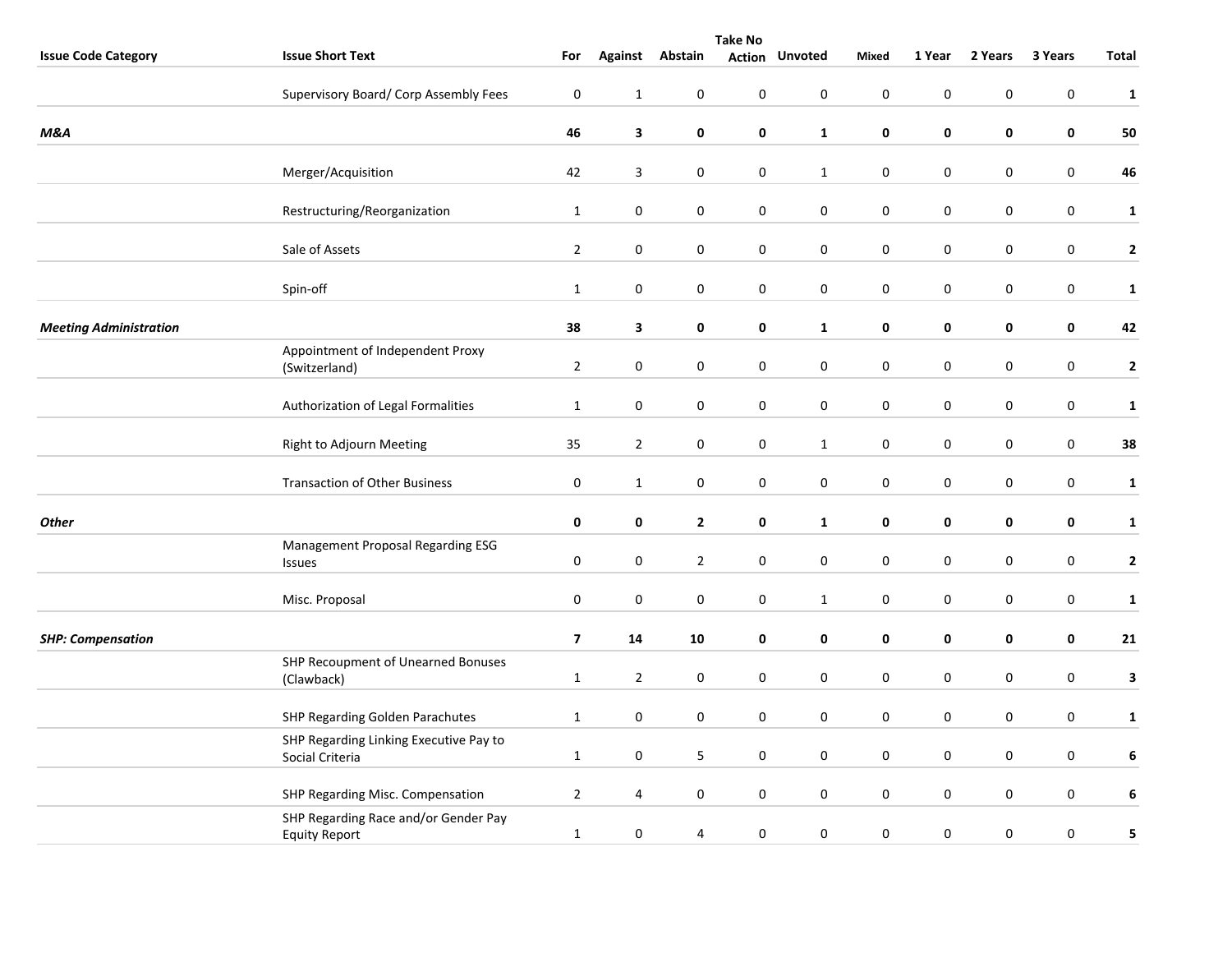|                            | <b>Take No</b>                                                                      |              |                |                  |                  |                  |                  |           |             |                  |                         |  |
|----------------------------|-------------------------------------------------------------------------------------|--------------|----------------|------------------|------------------|------------------|------------------|-----------|-------------|------------------|-------------------------|--|
| <b>Issue Code Category</b> | <b>Issue Short Text</b>                                                             | For          | <b>Against</b> | Abstain          | <b>Action</b>    | <b>Unvoted</b>   | Mixed            | 1 Year    | 2 Years     | 3 Years          | <b>Total</b>            |  |
|                            | SHP Regarding Report on Ratio Between<br>CEO and Employee Pay                       | 0            | $\overline{7}$ | $\pmb{0}$        | $\boldsymbol{0}$ | 0                | $\mathsf 0$      | $\pmb{0}$ | 0           | 0                | $\overline{\mathbf{z}}$ |  |
|                            | SHP Regarding Restricting Executive<br>Compensation                                 | $\mathbf{1}$ | $\mathbf{1}$   | $\mathbf{1}$     | 0                | 0                | $\mathbf 0$      | 0         | 0           | 0                | 3                       |  |
| <b>SHP: Environment</b>    |                                                                                     | 18           | 15             | $\mathbf{2}$     | 0                | 0                | $\mathbf 0$      | 0         | 0           | $\pmb{0}$        | 33                      |  |
|                            | SHP Regarding Climate Lobbying                                                      | 6            | $\pmb{0}$      | 0                | 0                | 0                | $\bf{0}$         | $\bf{0}$  | 0           | 0                | 6                       |  |
|                            | SHP Regarding Environmental Report                                                  | 3            | 3              | $\boldsymbol{0}$ | $\pmb{0}$        | $\boldsymbol{0}$ | $\pmb{0}$        | $\pmb{0}$ | $\pmb{0}$   | $\boldsymbol{0}$ | 6                       |  |
|                            | SHP Regarding Formation of<br>Environmental/Social Committee of the                 | 0            | 0              | $\mathbf{1}$     | $\boldsymbol{0}$ | $\boldsymbol{0}$ | $\pmb{0}$        | $\pmb{0}$ | $\pmb{0}$   | $\boldsymbol{0}$ | $\mathbf{1}$            |  |
|                            | SHP Regarding Misc.<br>Energy/Environmental Issues                                  | $\pmb{0}$    | $10\,$         | $\mathbf 0$      | $\pmb{0}$        | 0                | $\pmb{0}$        | $\pmb{0}$ | $\pmb{0}$   | 0                | 10                      |  |
|                            | SHP Regarding Report on Antibiotics in<br>Animal Agriculture                        | 0            | 0              | $\mathbf{1}$     | 0                | 0                | $\bf{0}$         | 0         | 0           | $\pmb{0}$        | $\mathbf{1}$            |  |
|                            | SHP Regarding Report/Action on Climate<br>Change                                    | 8            | 0              | 0                | 0                | $\boldsymbol{0}$ | $\bf{0}$         | $\pmb{0}$ | 0           | 0                | 8                       |  |
|                            | SHP Regarding Reporting and Reducing<br><b>Greenhouse Gas Emissions</b>             | $\mathbf{1}$ | $\overline{2}$ | $\boldsymbol{0}$ | $\pmb{0}$        | $\boldsymbol{0}$ | $\pmb{0}$        | $\pmb{0}$ | $\mathbf 0$ | $\boldsymbol{0}$ | 3                       |  |
| <b>SHP: Governance</b>     |                                                                                     | 150          | 100            | 0                | 0                | 0                | $\pmb{0}$        | $\pmb{0}$ | $\pmb{0}$   | 0                | 250                     |  |
|                            | SHP Regarding Board Composition                                                     | $\mathbf{1}$ | 10             | $\mathbf 0$      | $\mathbf 0$      | 0                | 0                | 0         | 0           | 0                | 11                      |  |
|                            | SHP Regarding Directors' Roles in<br>Corporate Strategy                             | 0            | $\mathbf{1}$   | 0                | 0                | 0                | $\pmb{0}$        | 0         | 0           | 0                | $\mathbf{1}$            |  |
|                            | SHP Regarding Double Board Nominees                                                 | 0            | $\mathbf{1}$   | 0                | $\boldsymbol{0}$ | $\boldsymbol{0}$ | $\pmb{0}$        | $\pmb{0}$ | 0           | 0                | $\mathbf{1}$            |  |
|                            | SHP Regarding Election of Board Member<br>(s) During a Contested Election - Disside | 14           | $\overline{7}$ | $\boldsymbol{0}$ | 0                | 0                | $\pmb{0}$        | 0         | 0           | $\boldsymbol{0}$ | 21                      |  |
|                            | SHP Regarding Eliminating Supermajority<br>Provisions                               | 16           | $\mathbf{1}$   | 0                | $\pmb{0}$        | $\boldsymbol{0}$ | $\boldsymbol{0}$ | $\pmb{0}$ | 0           | 0                | 17                      |  |
|                            | SHP Regarding Independent Board<br>Chairman/Seperation of Chair and CEO             | 26           | 6              | $\mathbf 0$      | 0                | 0                | 0                | 0         | 0           | $\boldsymbol{0}$ | 32                      |  |
|                            | SHP Regarding Majority Vote for Election<br>of Directors                            | $\mathbf{3}$ | 0              | 0                | 0                | 0                | $\pmb{0}$        | 0         | 0           | 0                | 3                       |  |
|                            | SHP Regarding Misc. Board/Shareholder<br><b>Rights Issue</b>                        | $\mathbf{1}$ | $\mathbf{1}$   | 0                | 0                | $\boldsymbol{0}$ | $\pmb{0}$        | $\pmb{0}$ | 0           | 0                | $\mathbf{2}$            |  |
|                            | SHP Regarding Recapitalization                                                      | 8            | 0              | $\boldsymbol{0}$ | $\pmb{0}$        | $\boldsymbol{0}$ | $\pmb{0}$        | $\pmb{0}$ | $\pmb{0}$   | 0                | 8                       |  |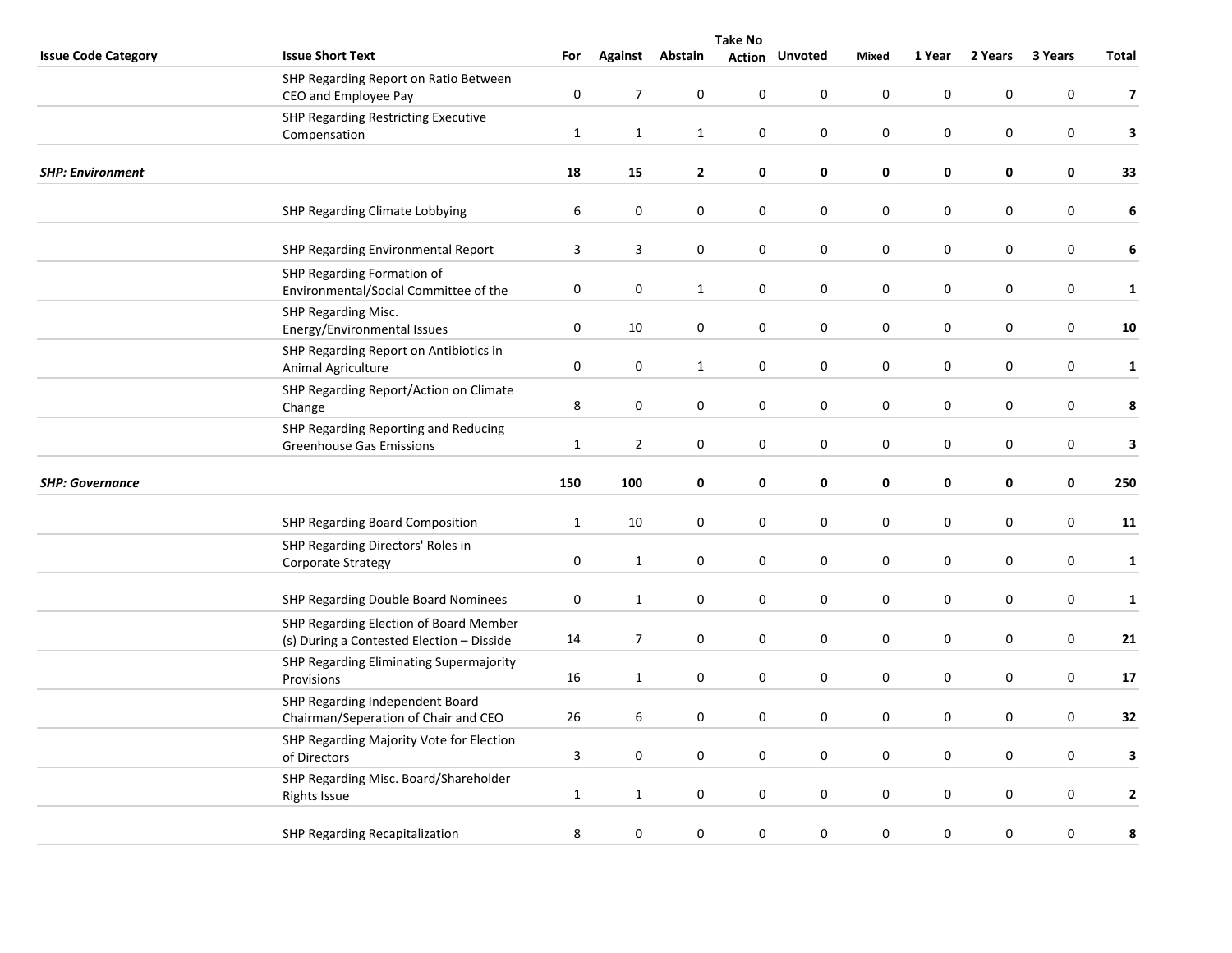|                            | <b>Take No</b>                                     |                |                |                  |                  |                       |              |           |             |                  |                         |  |
|----------------------------|----------------------------------------------------|----------------|----------------|------------------|------------------|-----------------------|--------------|-----------|-------------|------------------|-------------------------|--|
| <b>Issue Code Category</b> | <b>Issue Short Text</b>                            | For            |                | Against Abstain  |                  | <b>Action Unvoted</b> | <b>Mixed</b> | 1 Year    | 2 Years     | 3 Years          | Total                   |  |
|                            | SHP Regarding Reducing Supermajority               |                |                |                  |                  |                       |              |           |             |                  |                         |  |
|                            | Provisions                                         | $\mathbf{1}$   | $\mathbf 0$    | 0                | $\pmb{0}$        | 0                     | $\pmb{0}$    | $\pmb{0}$ | 0           | $\pmb{0}$        | $\mathbf{1}$            |  |
|                            | SHP Regarding Reincorporation                      | $\pmb{0}$      | 14             | 0                | $\pmb{0}$        | $\pmb{0}$             | $\pmb{0}$    | $\pmb{0}$ | 0           | $\pmb{0}$        | ${\bf 14}$              |  |
|                            |                                                    |                |                |                  |                  |                       |              |           |             |                  |                         |  |
|                            | SHP Regarding Removal of Directors                 | 10             | $\pmb{0}$      | $\boldsymbol{0}$ | 0                | $\pmb{0}$             | $\pmb{0}$    | $\pmb{0}$ | 0           | $\boldsymbol{0}$ | 10                      |  |
|                            | SHP Regarding Right to Act by Written              |                |                |                  |                  |                       |              |           |             |                  |                         |  |
|                            | Consent                                            | 40             | 29             | 0                | $\boldsymbol{0}$ | $\pmb{0}$             | $\pmb{0}$    | $\pmb{0}$ | 0           | $\boldsymbol{0}$ | 69                      |  |
|                            | SHP Regarding Right to Call a Special              | 22             | 6              | 0                | 0                | $\pmb{0}$             | $\pmb{0}$    | $\pmb{0}$ | 0           | 0                | ${\bf 28}$              |  |
|                            | Meeting                                            |                |                |                  |                  |                       |              |           |             |                  |                         |  |
|                            | SHP Regarding the Declassification of the<br>Board | 3              | $\bf{0}$       | 0                | 0                | 0                     | $\pmb{0}$    | $\pmb{0}$ | 0           | 0                | $\mathbf{3}$            |  |
|                            | SHP Regarding Trained, Qualified                   |                |                |                  |                  |                       |              |           |             |                  |                         |  |
|                            | Directors on Environment, Health and Sa            | $\sqrt{2}$     | $\mathbf{1}$   | 0                | 0                | $\pmb{0}$             | $\pmb{0}$    | $\pmb{0}$ | 0           | $\pmb{0}$        | $\mathbf{3}$            |  |
|                            | SHP Shareholder Access to the                      |                |                |                  |                  |                       |              |           |             |                  |                         |  |
|                            | <b>Nomination Process (Proxy Access)</b>           | $\overline{3}$ | 23             | $\boldsymbol{0}$ | $\boldsymbol{0}$ | $\pmb{0}$             | $\pmb{0}$    | $\pmb{0}$ | 0           | $\boldsymbol{0}$ | 26                      |  |
| <b>SHP: Misc</b>           |                                                    | $\mathbf{1}$   | 1              | 0                | 0                | 0                     | $\pmb{0}$    | 0         | 0           | 0                | $\mathbf{2}$            |  |
|                            |                                                    |                |                |                  |                  |                       |              |           |             |                  |                         |  |
|                            | SHP Regarding Repeal of Bylaw<br>Amendments        | $\mathbf 1$    | $\pmb{0}$      | $\pmb{0}$        | 0                | $\pmb{0}$             | $\pmb{0}$    | $\pmb{0}$ | 0           | $\pmb{0}$        | $\mathbf{1}$            |  |
|                            |                                                    |                |                |                  |                  |                       |              |           |             |                  |                         |  |
|                            | SHP: Misc. Issues                                  | $\pmb{0}$      | $\mathbf{1}$   | $\boldsymbol{0}$ | 0                | 0                     | $\pmb{0}$    | $\pmb{0}$ | 0           | $\pmb{0}$        | $\mathbf{1}$            |  |
| <b>SHP: Social</b>         |                                                    | 59             | 22             | 21               | 0                | $\mathbf 0$           | $\pmb{0}$    | $\pmb{0}$ | 0           | 0                | 81                      |  |
|                            |                                                    |                |                |                  |                  |                       |              |           |             |                  |                         |  |
|                            | SHP Regarding Animal Welfare                       | $\pmb{0}$      | $\bf{0}$       | $\overline{2}$   | 0                | $\pmb{0}$             | $\pmb{0}$    | $\pmb{0}$ | 0           | 0                | $\mathbf{2}$            |  |
|                            |                                                    |                |                |                  |                  |                       |              |           |             |                  |                         |  |
|                            | SHP Regarding Drug Pricing/Distribution            | $\pmb{0}$      | $\pmb{0}$      | $\mathbf{3}$     | $\pmb{0}$        | $\mathbf 0$           | $\pmb{0}$    | $\pmb{0}$ | $\mathbf 0$ | $\pmb{0}$        | 3                       |  |
|                            | SHP Regarding Independent Verification             |                |                |                  |                  |                       |              |           |             |                  |                         |  |
|                            | of Contractors' Compliance with Labor an           | $\pmb{0}$      | $\mathbf{1}$   | $\pmb{0}$        | 0                | $\pmb{0}$             | $\pmb{0}$    | $\pmb{0}$ | 0           | $\pmb{0}$        | $\mathbf 1$             |  |
|                            | SHP Regarding Misc. Human Capital                  | 11             | $\overline{2}$ | 0                | 0                | $\pmb{0}$             | $\pmb{0}$    | $\pmb{0}$ | 0           | $\boldsymbol{0}$ | 13                      |  |
|                            | Management                                         |                |                |                  |                  |                       |              |           |             |                  |                         |  |
|                            | SHP Regarding Misc. Labor<br>Issues/Policies       | $\pmb{0}$      | $\mathbf{1}$   | 0                | 0                | $\pmb{0}$             | $\pmb{0}$    | $\pmb{0}$ | $\pmb{0}$   | $\boldsymbol{0}$ | $\mathbf{1}$            |  |
|                            |                                                    |                |                |                  |                  |                       |              |           |             |                  |                         |  |
|                            | SHP Regarding Misc. Social Issue                   | 11             | $\pmb{0}$      | 14               | 0                | 0                     | $\pmb{0}$    | $\pmb{0}$ | 0           | $\pmb{0}$        | 25                      |  |
|                            |                                                    |                |                |                  |                  |                       |              |           |             |                  |                         |  |
|                            | SHP Regarding Report on EEO                        | $\overline{2}$ | $\pmb{0}$      | 0                | $\pmb{0}$        | $\pmb{0}$             | $\pmb{0}$    | $\pmb{0}$ | $\pmb{0}$   | $\pmb{0}$        | $\mathbf{2}$            |  |
|                            | SHP Regarding Reporting on Company's               | 5              | $\overline{2}$ | $\boldsymbol{0}$ | $\pmb{0}$        | $\pmb{0}$             | $\pmb{0}$    | $\pmb{0}$ | $\pmb{0}$   | $\boldsymbol{0}$ | $\overline{\mathbf{z}}$ |  |
|                            | Compliance with International Human Ri             |                |                |                  |                  |                       |              |           |             |                  |                         |  |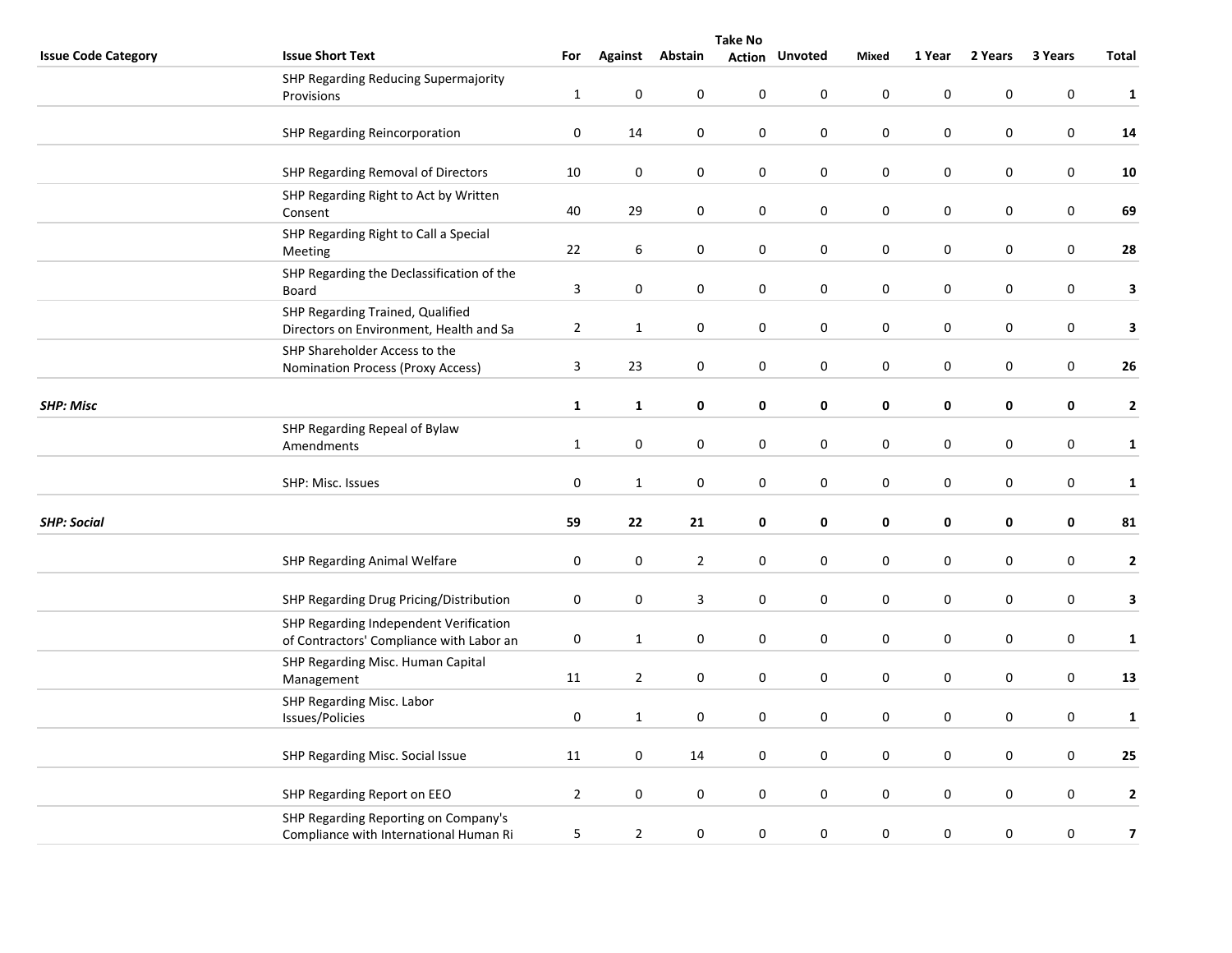|                            | <b>Take No</b>                                            |     |         |         |          |         |       |        |         |         |              |  |
|----------------------------|-----------------------------------------------------------|-----|---------|---------|----------|---------|-------|--------|---------|---------|--------------|--|
| <b>Issue Code Category</b> | <b>Issue Short Text</b>                                   | For | Against | Abstain | Action   | Unvoted | Mixed | 1 Year | 2 Years | 3 Years | <b>Total</b> |  |
|                            | SHP Regarding Reviewing Charitable<br>Spending            |     |         | 0       | 0        |         |       | 0      |         | 0       |              |  |
|                            | SHP Regarding Reviewing Political<br>Spending or Lobbying | 29  | 16      |         | 0        |         |       | 0      |         |         | 45           |  |
|                            | SHP Regarding Tobacco/Alcohol                             |     |         |         | $\Omega$ |         |       | 0      |         | 0       |              |  |

# Proposal Types – Votes Versus Management

| <b>Issue Code Category</b>      | <b>Issue Code Description</b>                       | With<br>Management | <b>Against</b><br>Management | <b>Take No</b><br><b>Action</b> | <b>Unvoted</b> | N/A              | Mixed            | Total     |
|---------------------------------|-----------------------------------------------------|--------------------|------------------------------|---------------------------------|----------------|------------------|------------------|-----------|
| <b>Total for all Categories</b> |                                                     | 10103              | 827                          | 0                               | 5              | 3                | $\mathbf 0$      | 10938     |
| <b>Audit/Financials</b>         |                                                     | 973                | 6                            | 0                               | 0              | 0                | 0                | 979       |
|                                 | Accounts and Reports (Bundled Issues)               | $\mathbf{1}$       | 0                            | $\mathbf 0$                     | $\mathbf 0$    | $\pmb{0}$        | 0                | 1         |
|                                 | Allocation of Profits/Dividends                     | 8                  | $\mathbf 0$                  | $\mathbf 0$                     | $\mathbf 0$    | $\mathbf 0$      | $\mathbf 0$      | $\pmb{8}$ |
|                                 | Appointment of Auditor                              | 15                 | 0                            | 0                               | 0              | 0                | 0                | 15        |
|                                 | Appointment of Auditor and Authority<br>to Set Fees | 13                 | 0                            | 0                               | $\bf{0}$       | $\boldsymbol{0}$ | $\boldsymbol{0}$ | 13        |
|                                 | Appointment of Special Auditor                      | 1                  | 0                            | $\mathbf 0$                     | $\mathbf 0$    | $\mathbf 0$      | 0                | 1         |
|                                 | Authority to Set Auditor's Fees                     | 9                  | 0                            | $\mathbf 0$                     | $\mathbf 0$    | $\mathbf 0$      | $\mathbf 0$      | 9         |
|                                 | <b>Financial Statements</b>                         | 16                 | $\mathbf 0$                  | 0                               | $\pmb{0}$      | $\pmb{0}$        | 0                | 16        |
|                                 | <b>Ratification of Auditor</b>                      | 910                | 6                            | $\mathbf 0$                     | $\mathbf 0$    | $\mathbf 0$      | $\mathbf 0$      | 916       |
| <b>Board Related</b>            |                                                     | 7660               | 334                          | 0                               | 1              | 0                | 0                | 7995      |
|                                 | Change in Board Size                                | 4                  | 0                            | 0                               | $\mathbf 0$    | $\boldsymbol{0}$ | 0                | 4         |
|                                 | <b>Election of Board Committee Members</b>          | 6                  | 1                            | $\mathbf 0$                     | 0              | $\mathbf 0$      | 0                | 7         |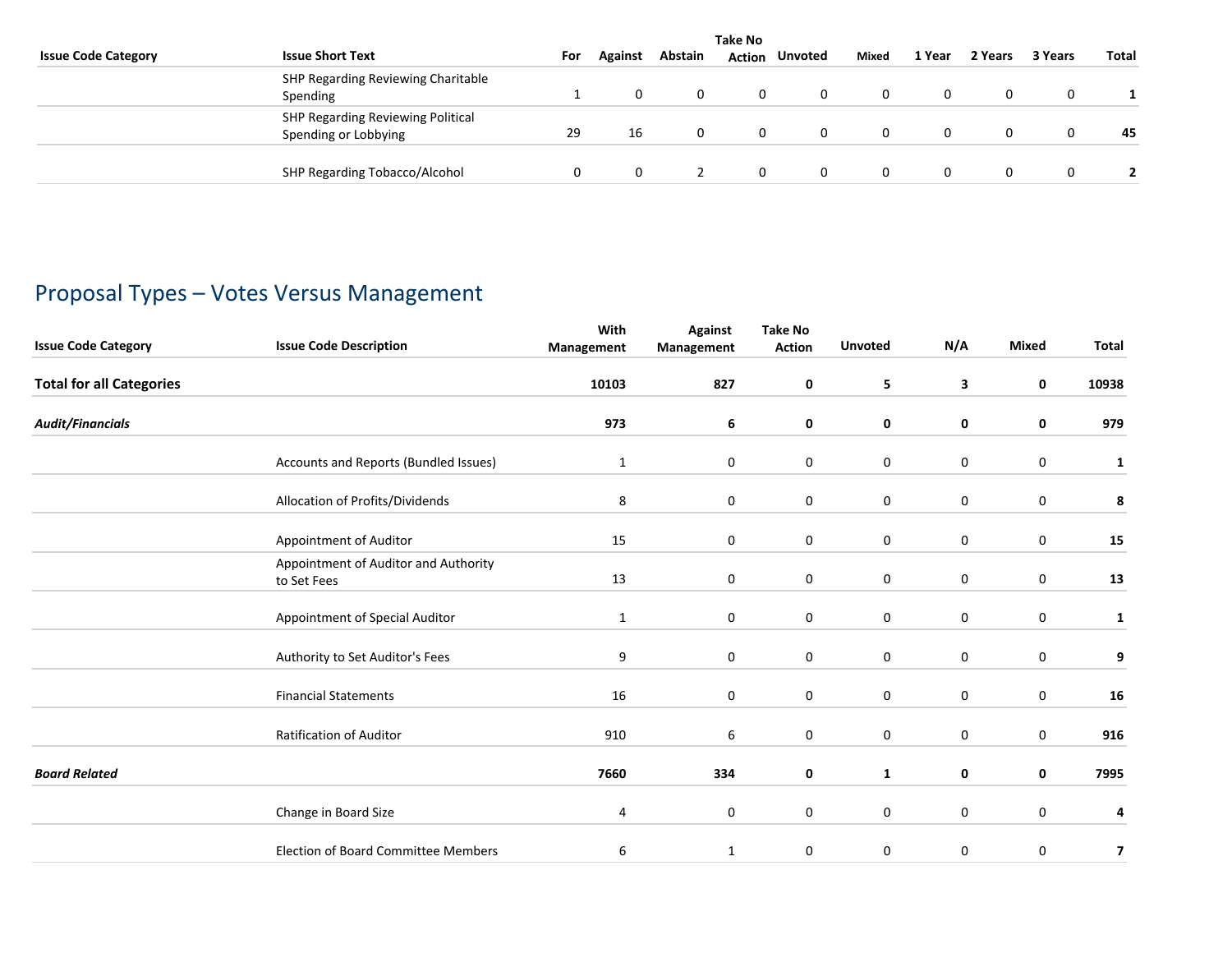| <b>Issue Code Category</b> | <b>Issue Code Description</b>                      | With<br>Management | <b>Against</b><br>Management | <b>Take No</b><br><b>Action</b> | <b>Unvoted</b>   | N/A              | Mixed            | Total                   |
|----------------------------|----------------------------------------------------|--------------------|------------------------------|---------------------------------|------------------|------------------|------------------|-------------------------|
|                            |                                                    | 7607               |                              | 0                               | $\boldsymbol{0}$ | $\mathsf 0$      | $\boldsymbol{0}$ |                         |
|                            | <b>Election of Directors</b>                       |                    | 330                          |                                 |                  |                  |                  | 7937                    |
|                            | <b>Election of Non-Principal Members</b>           |                    |                              |                                 |                  |                  |                  |                         |
|                            | (Chairman, alternates)                             | $\mathbf{1}$       | $\mathbf{1}$                 | 0                               | $\mathbf 0$      | 0                | $\mathbf 0$      | $\mathbf{2}$            |
|                            | <b>Election of Statutory Auditors</b>              | $\mathbf{1}$       | $\pmb{0}$                    | 0                               | $\mathbf 0$      | $\pmb{0}$        | $\pmb{0}$        | $\mathbf{1}$            |
|                            | <b>Election of Subsidiary Directors</b>            | 22                 | $\overline{2}$               | 0                               | $\mathbf 0$      | 0                | $\mathbf 0$      | ${\bf 24}$              |
|                            | Election of Supervisory Board                      | $\overline{7}$     | $\pmb{0}$                    | 0                               | $\mathbf 0$      | $\boldsymbol{0}$ | $\pmb{0}$        | $\overline{\mathbf{z}}$ |
|                            | Misc. Management Proposal Regarding<br>Board       | $\overline{2}$     | 0                            | 0                               | $\pmb{0}$        | $\boldsymbol{0}$ | $\mathbf 0$      | $\mathbf{2}$            |
|                            | Misc. Proposal Regarding the Board                 | $\pmb{0}$          | $\pmb{0}$                    | 0                               | $\mathbf{1}$     | $\boldsymbol{0}$ | $\boldsymbol{0}$ | $\mathbf{1}$            |
|                            | Ratification of Board Acts - Legal                 | 8                  | $\pmb{0}$                    | 0                               | $\mathbf 0$      | $\pmb{0}$        | $\mathbf 0$      | 8                       |
|                            | Ratification of Management Acts - Legal            | $\overline{2}$     | $\pmb{0}$                    | 0                               | $\mathbf 0$      | 0                | $\mathbf 0$      | $\mathbf{2}$            |
| <b>Capital Management</b>  |                                                    | 67                 | 5                            | 0                               | 0                | $\pmb{0}$        | 0                | 72                      |
|                            | Authority to Issue Shares w/ Preemptive<br>Rights  | 12                 | 1                            | $\boldsymbol{0}$                | $\pmb{0}$        | $\pmb{0}$        | $\pmb{0}$        | 13                      |
|                            | Authority to Issue Shares w/o<br>Preemptive Rights | 14                 | $\mathbf{1}$                 | 0                               | $\mathbf 0$      | 0                | $\mathbf 0$      | 15                      |
|                            | Authority to Repurchase Shares                     | 11                 | $\pmb{0}$                    | 0                               | $\mathbf 0$      | 0                | $\mathbf 0$      | 11                      |
|                            | Authority to Set Offering Price of Shares          | 5                  | $\pmb{0}$                    | 0                               | $\pmb{0}$        | $\pmb{0}$        | $\pmb{0}$        | 5                       |
|                            | <b>Cancellation of Authorized Stock</b>            | $\overline{2}$     | $\mathbf 0$                  | 0                               | $\mathbf 0$      | 0                | $\mathbf 0$      | $\mathbf{2}$            |
|                            | Increase in Authorized Capital                     | $\pmb{0}$          | $\mathbf 1$                  | 0                               | $\pmb{0}$        | 0                | $\pmb{0}$        | $\mathbf{1}$            |
|                            | Increase in Authorized Common Stock                | 12                 | $\mathbf 0$                  | 0                               | 0                | $\pmb{0}$        | $\mathbf 0$      | 12                      |
|                            | Increase in/Authorization of Preferred<br>Stock    | $\overline{2}$     | $\mathbf{1}$                 | 0                               | $\mathbf 0$      | $\pmb{0}$        | $\mathbf 0$      | 3                       |
|                            | <b>Issuance of Common Stock</b>                    | $\overline{2}$     | $\boldsymbol{0}$             | 0                               | $\pmb{0}$        | $\pmb{0}$        | $\mathbf 0$      | 2                       |
|                            | <b>Issuance of Repurchased Shares</b>              | $\mathbf{1}$       | $\boldsymbol{0}$             | 0                               | $\mathbf 0$      | $\pmb{0}$        | $\pmb{0}$        | $\mathbf{1}$            |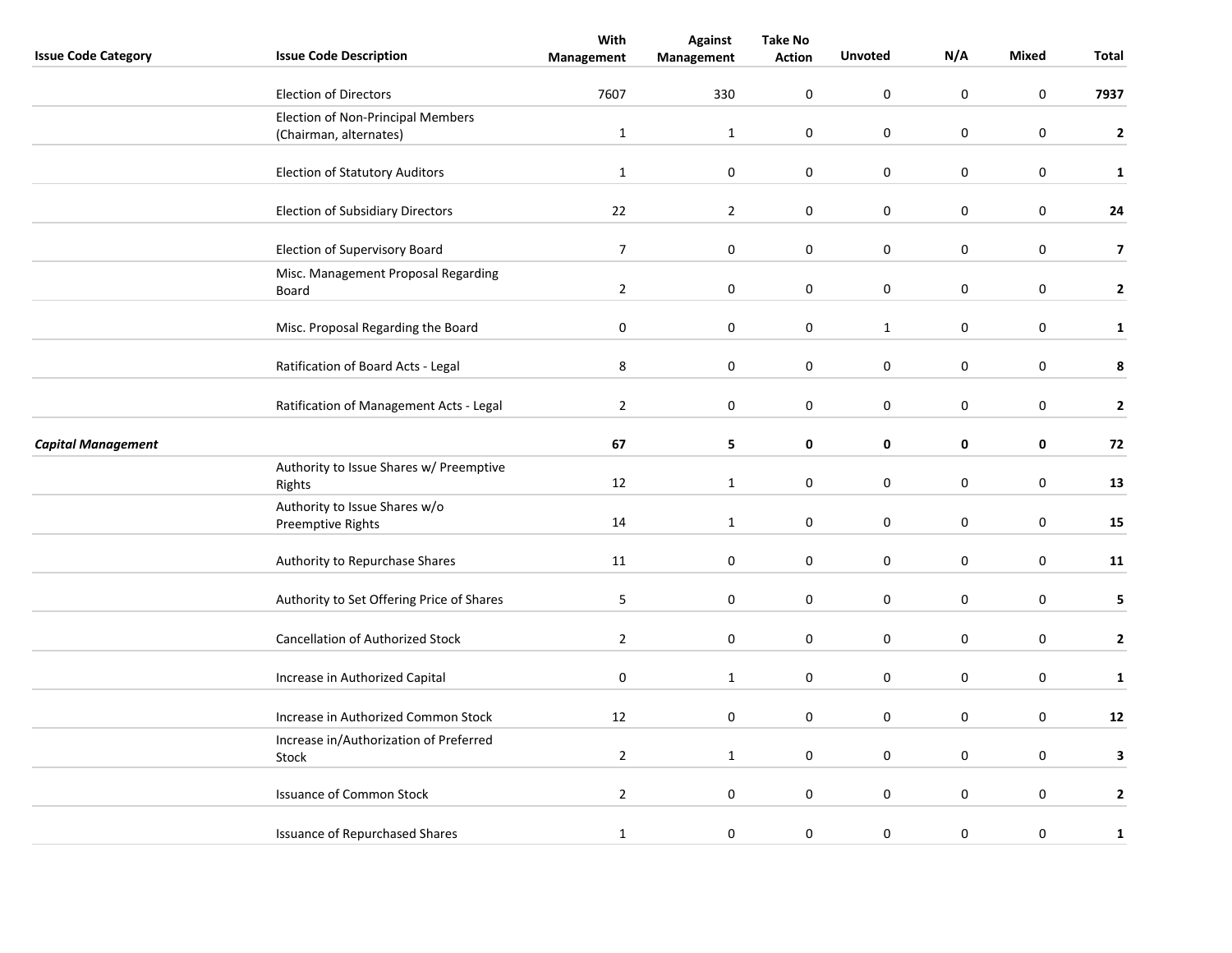|                                    |                                             | With           | <b>Against</b>   | <b>Take No</b>   |                |                  |                  |              |
|------------------------------------|---------------------------------------------|----------------|------------------|------------------|----------------|------------------|------------------|--------------|
| <b>Issue Code Category</b>         | <b>Issue Code Description</b>               | Management     | Management       | <b>Action</b>    | <b>Unvoted</b> | N/A              | Mixed            | Total        |
|                                    | <b>Reduction in Share Premium Account</b>   | $\overline{3}$ | 0                | 0                | $\pmb{0}$      | $\mathbf 0$      | $\boldsymbol{0}$ | 3            |
|                                    | Repurchase of Shares                        | $\mathbf{1}$   | $\mathbf{1}$     | 0                | $\mathbf 0$    | 0                | $\mathbf 0$      | $\mathbf{2}$ |
|                                    |                                             |                |                  |                  |                |                  |                  |              |
|                                    | Reverse Stock Split                         | $\mathbf{1}$   | $\boldsymbol{0}$ | 0                | $\mathbf 0$    | $\pmb{0}$        | $\mathbf 0$      | $\mathbf{1}$ |
|                                    | Share Repurchase                            | $\mathbf{1}$   | $\pmb{0}$        | 0                | $\mathbf 0$    | $\bf{0}$         | $\mathbf 0$      | $\mathbf{1}$ |
| <b>Changes to Company Statutes</b> |                                             | 97             | 16               | 0                | 0              | 0                | 0                | 113          |
|                                    | Adoption of Majority Vote for Election      |                | $\pmb{0}$        | 0                | $\mathbf 0$    | $\boldsymbol{0}$ | $\boldsymbol{0}$ |              |
|                                    | of Directors                                | $\mathbf{1}$   |                  |                  |                |                  |                  | $\mathbf{1}$ |
|                                    | Adoption of Poison Pill                     | $\pmb{0}$      | $\mathbf{1}$     | 0                | $\pmb{0}$      | $\mathsf 0$      | $\boldsymbol{0}$ | $\mathbf{1}$ |
|                                    | Amendment to Classified Board               | $\pmb{0}$      | $\overline{2}$   | 0                | $\mathbf 0$    | $\pmb{0}$        | $\mathbf 0$      | $\mathbf{2}$ |
|                                    | Amendment to Poison Pill                    | $\pmb{0}$      | $\mathbf{1}$     | 0                | $\mathbf 0$    | $\pmb{0}$        | $\mathbf 0$      | $\mathbf{1}$ |
|                                    | Amendment to Supermajority                  |                |                  |                  |                |                  |                  |              |
|                                    | Requirement                                 | $\pmb{0}$      | $\overline{2}$   | $\boldsymbol{0}$ | $\pmb{0}$      | $\pmb{0}$        | $\mathbf 0$      | $\mathbf{2}$ |
|                                    | Amendments to Articles (Technical)          | $\mathbf{1}$   | $\pmb{0}$        | $\boldsymbol{0}$ | $\pmb{0}$      | $\boldsymbol{0}$ | $\pmb{0}$        | $\mathbf{1}$ |
|                                    | Amendments to Articles, Constitution,       | $\mathbf{1}$   | $\mathbf 0$      | 0                | $\mathbf 0$    | 0                | $\mathbf 0$      | $\mathbf{1}$ |
|                                    | <b>Bylaws</b>                               |                |                  |                  |                |                  |                  |              |
|                                    | Article Amendments - Proxy Access           | $\mathbf{1}$   | $\pmb{0}$        | 0                | $\mathbf 0$    | $\pmb{0}$        | $\mathbf 0$      | ${\bf 1}$    |
|                                    | Change in State of Incorporation            | $\mathbf{1}$   | $\boldsymbol{0}$ | 0                | $\pmb{0}$      | $\pmb{0}$        | $\mathbf 0$      | ${\bf 1}$    |
|                                    | Elimination of Cumulative Voting            | $\pmb{0}$      | $\overline{2}$   | 0                | $\mathbf 0$    | $\boldsymbol{0}$ | $\mathbf 0$      | $\mathbf 2$  |
|                                    |                                             |                |                  |                  |                |                  |                  |              |
|                                    | Elimination of Supermajority<br>Requirement | 42             | $\mathbf 0$      | 0                | $\pmb{0}$      | $\boldsymbol{0}$ | $\mathbf 0$      | 42           |
|                                    | Misc. Article Amendments                    | 10             | 5                | 0                | $\mathbf 0$    | $\pmb{0}$        | $\mathbf 0$      | 15           |
|                                    | Repeal of Classified Board                  | 19             | $\mathbf 0$      | 0                | 0              | $\mathbf 0$      | $\mathbf 0$      | 19           |
|                                    | Restoration of Right to Call a Special      |                |                  |                  |                |                  |                  |              |
|                                    | Meeting                                     | 14             | $\overline{2}$   | 0                | $\pmb{0}$      | $\pmb{0}$        | $\mathbf 0$      | 16           |
|                                    | Restoration of Written Consent              | 4              | $\mathbf{1}$     | 0                | $\mathbf 0$    | $\boldsymbol{0}$ | $\pmb{0}$        | 5            |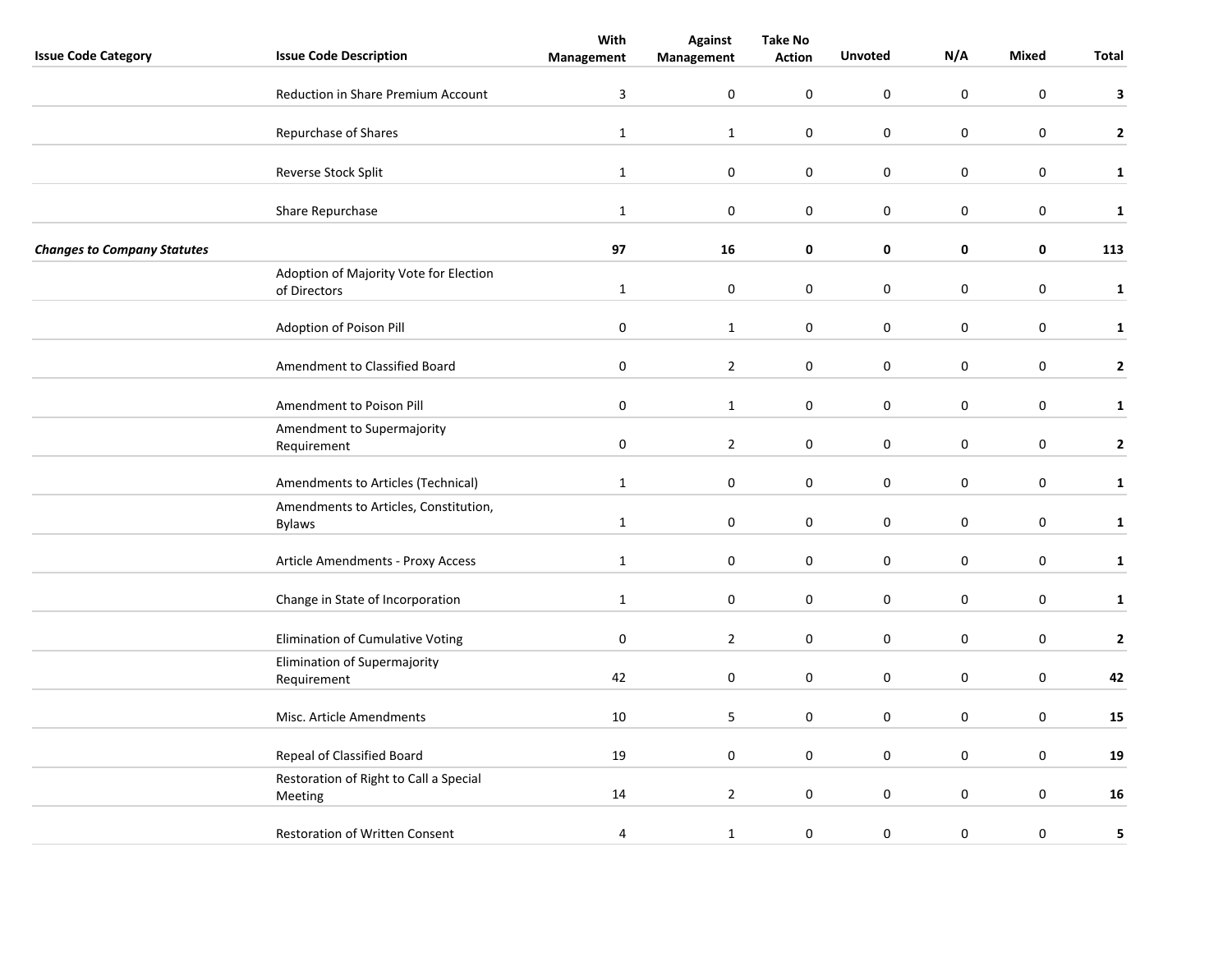| <b>Issue Code Category</b> | <b>Issue Code Description</b>                                    | With<br>Management | <b>Against</b><br>Management | <b>Take No</b><br><b>Action</b> | <b>Unvoted</b> | N/A              | <b>Mixed</b>     | Total        |
|----------------------------|------------------------------------------------------------------|--------------------|------------------------------|---------------------------------|----------------|------------------|------------------|--------------|
|                            | <b>Technical Amendments to</b><br>Charter/Bylaw                  | $\overline{3}$     | 0                            | 0                               | $\pmb{0}$      | $\mathbf 0$      | $\boldsymbol{0}$ | 3            |
| Compensation               |                                                                  | 1071               | 191                          | 0                               | $\mathbf{1}$   | $\mathbf{1}$     | 0                | 1264         |
|                            | Adoption of Director Equity<br><b>Compensation Plan</b>          | 5                  | $\pmb{0}$                    | 0                               | $\pmb{0}$      | $\pmb{0}$        | $\mathbf 0$      | 5            |
|                            | Adoption of Employee Stock Purchase<br>Plan                      | 20                 | $\mathbf 1$                  | 0                               | $\mathbf 0$    | $\bf{0}$         | $\mathbf 0$      | 21           |
|                            | Adoption of Equity Compensation Plan                             | 66                 | 6                            | $\boldsymbol{0}$                | $\mathbf 0$    | $\boldsymbol{0}$ | $\mathbf 0$      | 72           |
|                            | Advisory Vote on Executive<br>Compensation                       | 736                | 147                          | $\pmb{0}$                       | $\mathbf 0$    | $\boldsymbol{0}$ | $\boldsymbol{0}$ | 883          |
|                            | Advisory Vote on Severance                                       | 19                 | 10                           | 0                               | $\mathbf{1}$   | $\boldsymbol{0}$ | $\boldsymbol{0}$ | 30           |
|                            | Amendment to Bonus/162(m) Plan                                   | $\mathbf{1}$       | $\pmb{0}$                    | 0                               | $\mathbf 0$    | $\pmb{0}$        | $\mathbf 0$      | $\mathbf{1}$ |
|                            | Amendment to Director Equity<br><b>Compensation Plan</b>         | 15                 | 3                            | 0                               | $\mathbf 0$    | $\boldsymbol{0}$ | $\mathbf 0$      | 18           |
|                            | Amendment to Employee Stock<br>Purchase Plan                     | 31                 | $\mathbf{1}$                 | $\boldsymbol{0}$                | $\pmb{0}$      | $\boldsymbol{0}$ | $\mathbf 0$      | 32           |
|                            | Amendment to Equity Compensation<br>Plan                         | 111                | 3                            | $\pmb{0}$                       | $\pmb{0}$      | $\boldsymbol{0}$ | $\boldsymbol{0}$ | 114          |
|                            | Bonus/162(m) Plan                                                | $\mathbf{1}$       | 0                            | 0                               | $\mathbf 0$    | 0                | $\mathbf 0$      | $\mathbf{1}$ |
|                            | Capital Proposal to Implement Equity<br><b>Compensation Plan</b> | $\overline{2}$     | 0                            | 0                               | $\pmb{0}$      | $\pmb{0}$        | $\mathbf 0$      | $\mathbf{2}$ |
|                            | Directors' Fees                                                  | $\mathbf{3}$       | $\mathbf 1$                  | 0                               | $\pmb{0}$      | $\pmb{0}$        | $\mathbf 0$      | 4            |
|                            | <b>Employment Agreement</b>                                      | 3                  | $\mathbf 0$                  | 0                               | $\mathbf 0$    | $\boldsymbol{0}$ | $\mathbf 0$      | 3            |
|                            | Non-Executive Remuneration Policy<br>(Forward-Looking)           | $\overline{3}$     | $\mathbf 1$                  | $\pmb{0}$                       | $\pmb{0}$      | $\boldsymbol{0}$ | $\pmb{0}$        | 4            |
|                            | <b>Option Exchange/Repricing</b>                                 | $\pmb{0}$          | $\mathbf{1}$                 | 0                               | $\mathbf 0$    | $\pmb{0}$        | $\mathbf 0$      | $\mathbf{1}$ |
|                            | Remuneration Policy (Forward-Looking)                            | $\overline{2}$     | $\overline{2}$               | 0                               | $\mathbf 0$    | $\pmb{0}$        | $\mathbf 0$      | 4            |
|                            | Remuneration Report (Retrospective)                              | $\overline{a}$     | $\mathbf 2$                  | 0                               | $\pmb{0}$      | $\pmb{0}$        | $\mathbf 0$      | $\bf 6$      |
|                            | Say When on Pay                                                  | 48                 | 12                           | 0                               | $\pmb{0}$      | $\mathbf{1}$     | $\pmb{0}$        | 61           |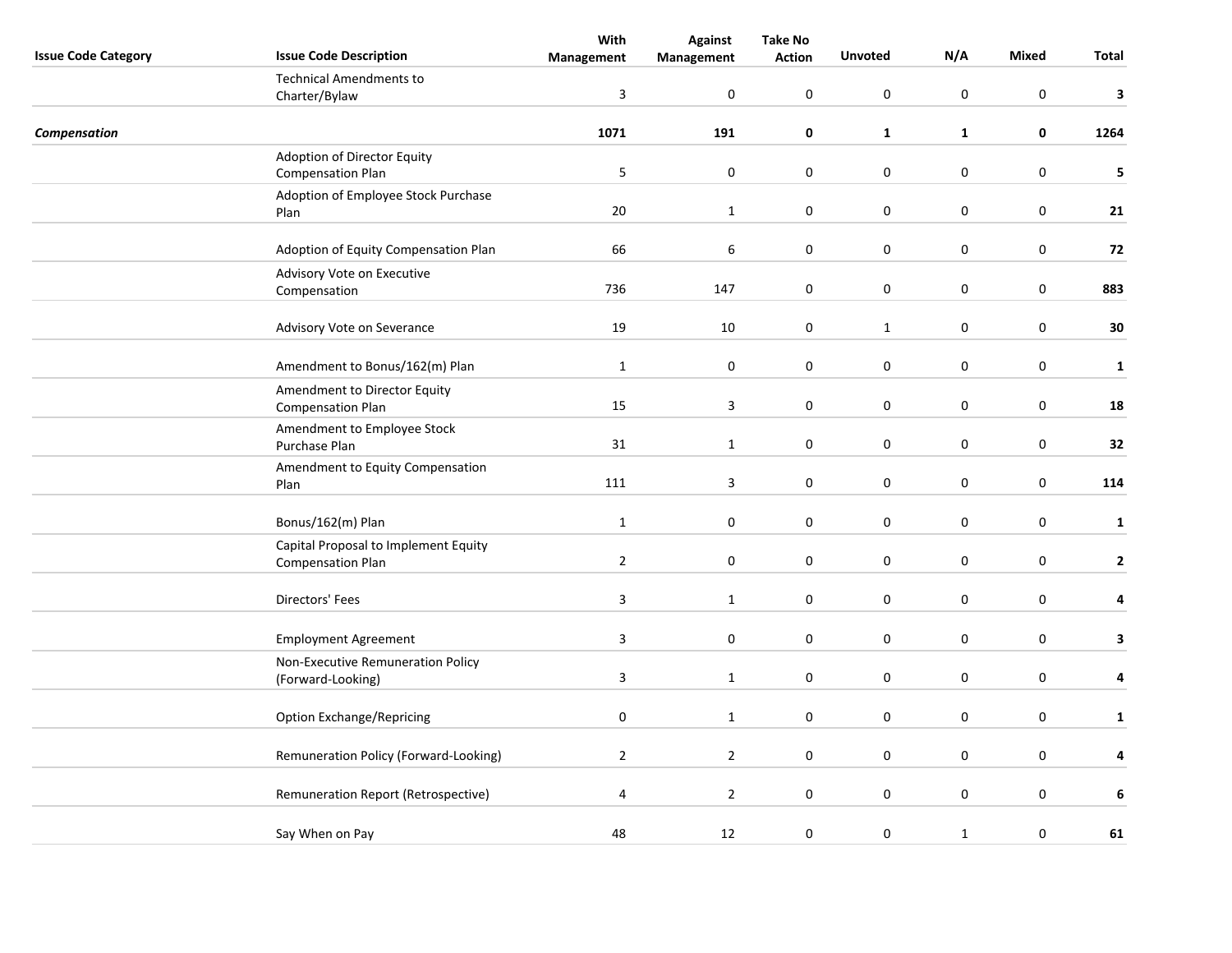|                               |                                                           | With           | <b>Against</b> | <b>Take No</b>   |                     |                  |                  |                         |
|-------------------------------|-----------------------------------------------------------|----------------|----------------|------------------|---------------------|------------------|------------------|-------------------------|
| <b>Issue Code Category</b>    | <b>Issue Code Description</b>                             | Management     | Management     | <b>Action</b>    | <b>Unvoted</b>      | N/A              | Mixed            | Total                   |
|                               | <b>Stock Purchase Plan</b>                                | $\mathbf{1}$   | 0              | $\boldsymbol{0}$ | $\mathbf 0$         | $\mathbf 0$      | $\mathbf 0$      | ${\bf 1}$               |
|                               | Supervisory Board/ Corp Assembly Fees                     | $\pmb{0}$      | $\mathbf 1$    | $\pmb{0}$        | $\pmb{0}$           | $\pmb{0}$        | $\pmb{0}$        | $\mathbf 1$             |
| <b>M&amp;A</b>                |                                                           | 46             | 3              | 0                | $\mathbf{1}$        | $\pmb{0}$        | $\mathbf 0$      | 50                      |
|                               | Merger/Acquisition                                        | 42             | 3              | $\pmb{0}$        | $\mathbf{1}$        | $\pmb{0}$        | $\mathbf 0$      | 46                      |
|                               | Restructuring/Reorganization                              | $\mathbf{1}$   | 0              | 0                | $\mathbf 0$         | $\pmb{0}$        | $\mathbf 0$      | $\mathbf 1$             |
|                               | Sale of Assets                                            | $\overline{2}$ | 0              | 0                | $\pmb{0}$           | $\pmb{0}$        | $\mathbf 0$      | $\mathbf{2}$            |
|                               | Spin-off                                                  | $\mathbf{1}$   | 0              | $\pmb{0}$        | $\mathbf 0$         | $\boldsymbol{0}$ | $\mathbf 0$      | $\mathbf 1$             |
| <b>Meeting Administration</b> |                                                           | 38             | 3              | $\pmb{0}$        | $\mathbf 1$         | $\mathbf 0$      | $\pmb{0}$        | 42                      |
|                               | Appointment of Independent Proxy<br>(Switzerland)         | $\overline{2}$ | 0              | 0                | $\bf{0}$            | 0                | $\mathbf 0$      | $\overline{\mathbf{2}}$ |
|                               | Authorization of Legal Formalities                        | $\mathbf{1}$   | $\pmb{0}$      | $\pmb{0}$        | $\pmb{0}$           | $\pmb{0}$        | $\pmb{0}$        | $\mathbf 1$             |
|                               | Right to Adjourn Meeting                                  | 35             | $\overline{2}$ | $\pmb{0}$        | $\mathbf 1$         | $\pmb{0}$        | $\mathbf 0$      | 38                      |
|                               | <b>Transaction of Other Business</b>                      | $\pmb{0}$      | $\mathbf{1}$   | $\pmb{0}$        | $\mathsf{O}\xspace$ | $\boldsymbol{0}$ | $\boldsymbol{0}$ | $\mathbf{1}$            |
| <b>Other</b>                  |                                                           | 0              | $\mathbf{2}$   | 0                | $\mathbf{1}$        | 0                | 0                | 3                       |
|                               | Management Proposal Regarding ESG<br>Issues               | $\pmb{0}$      | $\overline{2}$ | $\boldsymbol{0}$ | $\pmb{0}$           | $\mathbf 0$      | $\pmb{0}$        | $\mathbf{2}$            |
|                               | Misc. Proposal                                            | $\pmb{0}$      | 0              | $\boldsymbol{0}$ | $\mathbf{1}$        | $\pmb{0}$        | $\mathbf 0$      | $\mathbf 1$             |
| <b>SHP: Compensation</b>      |                                                           | ${\bf 14}$     | 17             | $\pmb{0}$        | $\pmb{0}$           | $\pmb{0}$        | $\mathbf 0$      | 31                      |
|                               | SHP Recoupment of Unearned Bonuses<br>(Clawback)          | $\overline{2}$ | $\mathbf{1}$   | $\mathbf 0$      | $\mathbf 0$         | $\mathbf 0$      | $\boldsymbol{0}$ | $\mathbf{3}$            |
|                               | SHP Regarding Golden Parachutes                           | $\pmb{0}$      | $\mathbf{1}$   | $\boldsymbol{0}$ | $\mathbf 0$         | $\mathbf 0$      | $\mathbf 0$      | $\mathbf{1}$            |
|                               | SHP Regarding Linking Executive Pay to<br>Social Criteria | $\pmb{0}$      | 6              | $\pmb{0}$        | $\mathbf 0$         | $\mathbf 0$      | $\pmb{0}$        | $\bf 6$                 |
|                               | SHP Regarding Misc. Compensation                          | $\overline{a}$ | $\overline{2}$ | 0                | $\boldsymbol{0}$    | $\boldsymbol{0}$ | $\mathbf 0$      | 6                       |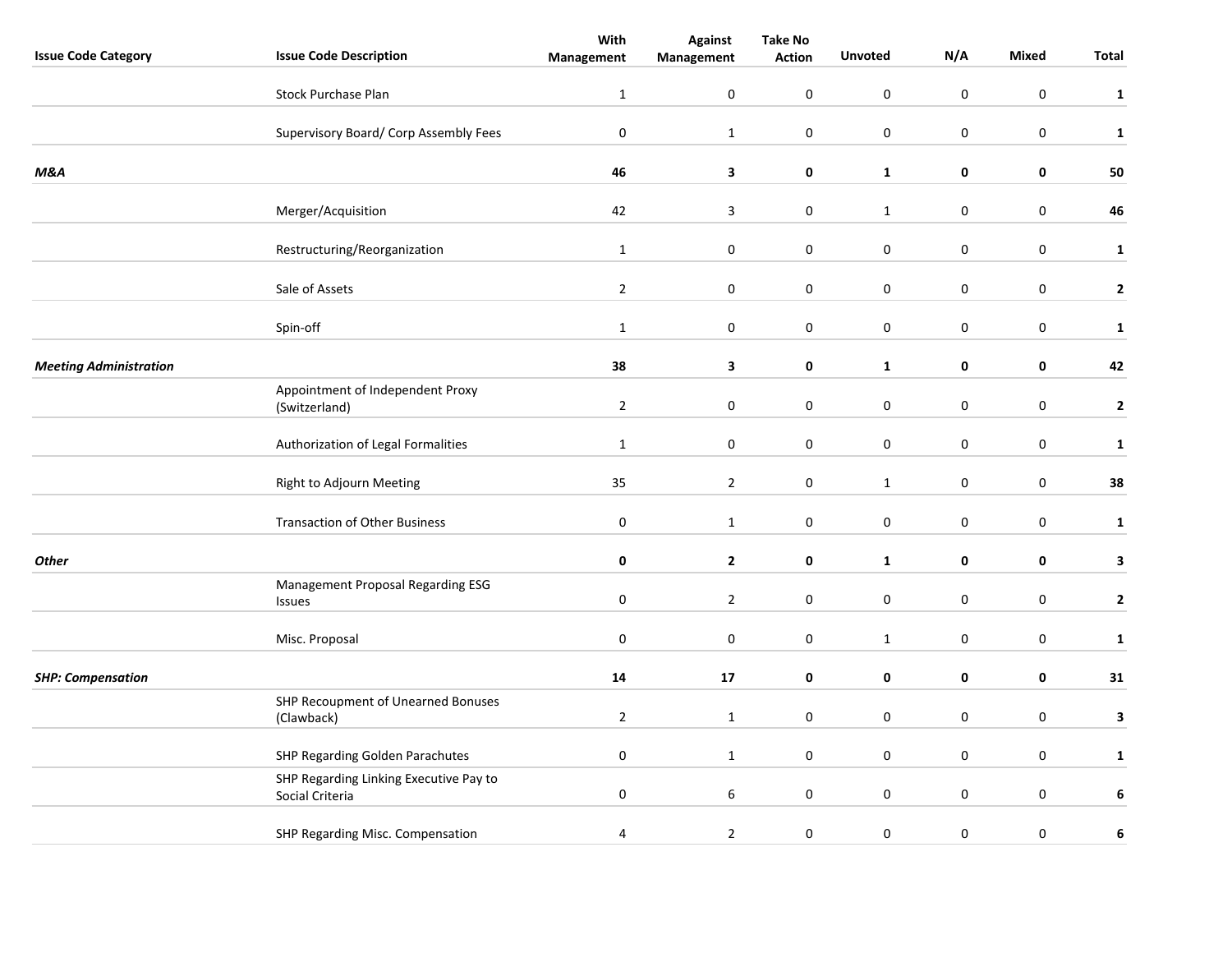|                            |                                                         | With           | <b>Against</b>          | <b>Take No</b> |                  |                  |                  |                         |
|----------------------------|---------------------------------------------------------|----------------|-------------------------|----------------|------------------|------------------|------------------|-------------------------|
| <b>Issue Code Category</b> | <b>Issue Code Description</b>                           | Management     | Management              | <b>Action</b>  | <b>Unvoted</b>   | N/A              | <b>Mixed</b>     | Total                   |
|                            | SHP Regarding Race and/or Gender Pay                    |                |                         |                |                  |                  |                  |                         |
|                            | <b>Equity Report</b>                                    | $\pmb{0}$      | 5                       | $\mathbf 0$    | $\boldsymbol{0}$ | $\mathsf 0$      | $\boldsymbol{0}$ | 5                       |
|                            | SHP Regarding Report on Ratio Between                   |                |                         |                |                  |                  |                  |                         |
|                            | CEO and Employee Pay                                    | $\overline{7}$ | $\mathbf 0$             | 0              | 0                | 0                | $\mathbf 0$      | $\overline{\mathbf{z}}$ |
|                            | <b>SHP Regarding Restricting Executive</b>              |                |                         |                |                  |                  |                  |                         |
|                            | Compensation                                            | $\mathbf{1}$   | $\overline{2}$          | 0              | $\boldsymbol{0}$ | $\boldsymbol{0}$ | $\pmb{0}$        | 3                       |
| <b>SHP: Environment</b>    |                                                         | 16             | 19                      | $\pmb{0}$      | $\mathbf 0$      | 0                | 0                | 35                      |
|                            | SHP Regarding Climate Lobbying                          | $\pmb{0}$      | 6                       | 0              | $\boldsymbol{0}$ | $\boldsymbol{0}$ | $\pmb{0}$        | $\bf 6$                 |
|                            |                                                         |                |                         |                |                  |                  |                  |                         |
|                            | SHP Regarding Environmental Report                      | 4              | $\overline{2}$          | $\mathbf 0$    | $\pmb{0}$        | $\pmb{0}$        | $\boldsymbol{0}$ | 6                       |
|                            | SHP Regarding Formation of                              |                |                         |                |                  |                  |                  |                         |
|                            | Environmental/Social Committee of the                   | $\pmb{0}$      | $\mathbf{1}$            | $\mathbf 0$    | $\pmb{0}$        | $\pmb{0}$        | $\boldsymbol{0}$ | $\mathbf{1}$            |
|                            | SHP Regarding Misc.                                     |                |                         |                |                  |                  |                  |                         |
|                            | Energy/Environmental Issues                             | 9              | $\mathbf{1}$            | 0              | $\mathbf 0$      | 0                | $\mathbf 0$      | 10                      |
|                            | SHP Regarding Report on Antibiotics in                  |                |                         |                |                  |                  |                  |                         |
|                            | Animal Agriculture                                      | $\pmb{0}$      | $\mathbf{1}$            | 0              | $\pmb{0}$        | 0                | $\mathbf 0$      | $\mathbf{1}$            |
|                            | SHP Regarding Report/Action on<br>Climate Change        | $\mathbf 1$    | $\boldsymbol{7}$        | $\pmb{0}$      | $\pmb{0}$        | $\pmb{0}$        | $\pmb{0}$        | 8                       |
|                            | SHP Regarding Reporting and Reducing                    |                |                         |                |                  |                  |                  |                         |
|                            | Greenhouse Gas Emissions                                | $\overline{2}$ | 1                       | $\pmb{0}$      | $\pmb{0}$        | $\pmb{0}$        | $\pmb{0}$        | 3                       |
|                            |                                                         |                |                         |                |                  |                  |                  |                         |
| <b>SHP: Governance</b>     |                                                         | 97             | 152                     | 0              | 0                | $\mathbf{1}$     | $\mathbf 0$      | 250                     |
|                            | SHP Regarding Board Composition                         | 10             | $\mathbf{1}$            | 0              | $\pmb{0}$        | 0                | $\mathbf 0$      | 11                      |
|                            |                                                         |                |                         |                |                  |                  |                  |                         |
|                            | SHP Regarding Directors' Roles in<br>Corporate Strategy | $\mathbf 1$    | 0                       | 0              | $\pmb{0}$        | $\pmb{0}$        | $\pmb{0}$        | $\mathbf{1}$            |
|                            |                                                         |                |                         |                |                  |                  |                  |                         |
|                            | SHP Regarding Double Board Nominees                     | $\mathbf{1}$   | $\mathbf 0$             | 0              | $\boldsymbol{0}$ | $\boldsymbol{0}$ | $\mathbf 0$      | $\mathbf 1$             |
|                            | SHP Regarding Election of Board                         |                |                         |                |                  |                  |                  |                         |
|                            | Member(s) During a Contested Election                   | $\pmb{0}$      | 21                      | 0              | $\boldsymbol{0}$ | $\boldsymbol{0}$ | $\mathbf 0$      | 21                      |
|                            | <b>SHP Regarding Eliminating</b>                        |                |                         |                |                  |                  |                  |                         |
|                            | <b>Supermajority Provisions</b>                         | $\overline{3}$ | 13                      | 0              | $\pmb{0}$        | $\mathbf{1}$     | $\mathbf 0$      | 17                      |
|                            | SHP Regarding Independent Board                         |                |                         |                |                  |                  |                  |                         |
|                            | Chairman/Seperation of Chair and CEO                    | 6              | 26                      | 0              | 0                | 0                | $\mathbf 0$      | 32                      |
|                            | SHP Regarding Majority Vote for                         |                |                         |                |                  |                  |                  |                         |
|                            | <b>Election of Directors</b>                            | $\pmb{0}$      | $\overline{\mathbf{3}}$ | 0              | $\pmb{0}$        | $\boldsymbol{0}$ | $\mathbf 0$      | 3                       |
|                            | SHP Regarding Misc. Board/Shareholder                   | $\overline{2}$ | $\boldsymbol{0}$        | $\mathbf 0$    | $\boldsymbol{0}$ | $\boldsymbol{0}$ | 0                | 2                       |
|                            | <b>Rights Issue</b>                                     |                |                         |                |                  |                  |                  |                         |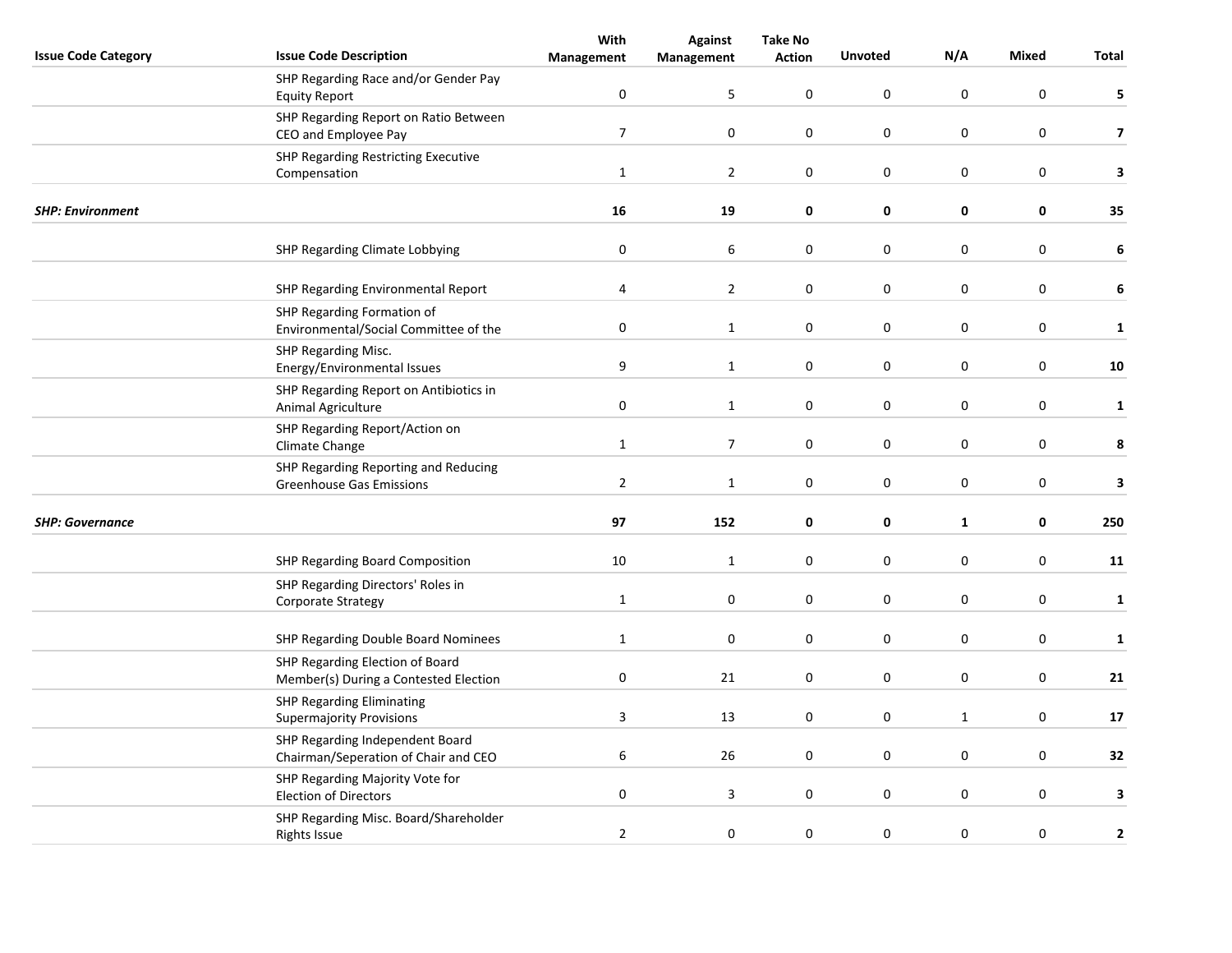|                            |                                                                            | With           | <b>Against</b> | <b>Take No</b>   |                |                  |                  |              |
|----------------------------|----------------------------------------------------------------------------|----------------|----------------|------------------|----------------|------------------|------------------|--------------|
| <b>Issue Code Category</b> | <b>Issue Code Description</b>                                              | Management     | Management     | <b>Action</b>    | <b>Unvoted</b> | N/A              | <b>Mixed</b>     | Total        |
|                            | <b>SHP Regarding Recapitalization</b>                                      | $\pmb{0}$      | 8              | $\pmb{0}$        | $\pmb{0}$      | $\boldsymbol{0}$ | $\boldsymbol{0}$ | 8            |
|                            | SHP Regarding Reducing Supermajority                                       |                |                |                  |                |                  |                  |              |
|                            | Provisions                                                                 | $\mathbf{1}$   | 0              | 0                | $\mathbf 0$    | 0                | $\mathbf 0$      | $\mathbf{1}$ |
|                            | SHP Regarding Reincorporation                                              | 14             | $\pmb{0}$      | 0                | $\pmb{0}$      | $\boldsymbol{0}$ | $\pmb{0}$        | 14           |
|                            | SHP Regarding Removal of Directors                                         | $\pmb{0}$      | 10             | 0                | $\pmb{0}$      | $\pmb{0}$        | $\mathbf 0$      | ${\bf 10}$   |
|                            | SHP Regarding Right to Act by Written                                      | 29             | 40             | $\boldsymbol{0}$ | $\pmb{0}$      | $\boldsymbol{0}$ | $\pmb{0}$        | 69           |
|                            | Consent                                                                    |                |                |                  |                |                  |                  |              |
|                            | SHP Regarding Right to Call a Special<br>Meeting                           | 5              | 23             | $\pmb{0}$        | $\pmb{0}$      | $\boldsymbol{0}$ | $\mathbf 0$      | 28           |
|                            | SHP Regarding the Declassification of<br>the Board                         | $\mathbf{1}$   | $\mathbf 2$    | $\boldsymbol{0}$ | $\pmb{0}$      | $\boldsymbol{0}$ | $\boldsymbol{0}$ | 3            |
|                            |                                                                            |                |                |                  |                |                  |                  |              |
|                            | SHP Regarding Trained, Qualified<br>Directors on Environment, Health and S | $\mathbf 1$    | $\overline{2}$ | 0                | $\pmb{0}$      | $\boldsymbol{0}$ | $\mathbf 0$      | 3            |
|                            | SHP Shareholder Access to the                                              | 23             | 3              | 0                | $\pmb{0}$      | $\boldsymbol{0}$ | $\pmb{0}$        | 26           |
|                            | Nomination Process (Proxy Access)                                          |                |                |                  |                |                  |                  |              |
| <b>SHP: Misc</b>           |                                                                            | $\mathbf{1}$   | $\mathbf 1$    | 0                | 0              | $\pmb{0}$        | $\mathbf 0$      | $\mathbf{2}$ |
|                            | SHP Regarding Repeal of Bylaw                                              |                |                |                  |                |                  |                  |              |
|                            | Amendments                                                                 | $\pmb{0}$      | $\mathbf{1}$   | $\pmb{0}$        | $\mathbf 0$    | $\boldsymbol{0}$ | $\pmb{0}$        | $\mathbf{1}$ |
|                            | SHP: Misc. Issues                                                          | $\mathbf{1}$   | 0              | 0                | $\mathbf 0$    | $\pmb{0}$        | $\mathbf 0$      | $\mathbf{1}$ |
| <b>SHP: Social</b>         |                                                                            | 23             | 78             | 0                | $\pmb{0}$      | $\mathbf{1}$     | $\mathbf 0$      | 102          |
|                            |                                                                            |                |                |                  |                |                  |                  |              |
|                            | SHP Regarding Animal Welfare                                               | $\pmb{0}$      | $\mathbf 2$    | 0                | $\pmb{0}$      | $\pmb{0}$        | $\pmb{0}$        | $\mathbf 2$  |
|                            | SHP Regarding Drug Pricing/Distribution                                    | $\pmb{0}$      | 3              | 0                | $\mathbf 0$    | $\boldsymbol{0}$ | $\pmb{0}$        | 3            |
|                            | SHP Regarding Independent Verification                                     |                |                |                  |                |                  |                  |              |
|                            | of Contractors' Compliance with Labor a                                    | $\mathbf 1$    | 0              | $\pmb{0}$        | $\mathbf 0$    | $\boldsymbol{0}$ | $\pmb{0}$        | $\mathbf 1$  |
|                            | SHP Regarding Misc. Human Capital<br>Management                            | $\overline{3}$ | 9              | 0                | $\pmb{0}$      | $\mathbf{1}$     | $\mathbf 0$      | 13           |
|                            | SHP Regarding Misc. Labor                                                  |                |                |                  |                |                  |                  |              |
|                            | Issues/Policies                                                            | $\mathbf{1}$   | $\pmb{0}$      | 0                | $\pmb{0}$      | 0                | $\mathbf 0$      | $\mathbf{1}$ |
|                            | SHP Regarding Misc. Social Issue                                           | $\pmb{0}$      | 25             | 0                | $\pmb{0}$      | $\pmb{0}$        | $\pmb{0}$        | 25           |
|                            | SHP Regarding Report on EEO                                                | $\pmb{0}$      | $\mathbf 2$    | 0                | $\pmb{0}$      | $\boldsymbol{0}$ | $\pmb{0}$        | 2            |
|                            |                                                                            |                |                |                  |                |                  |                  |              |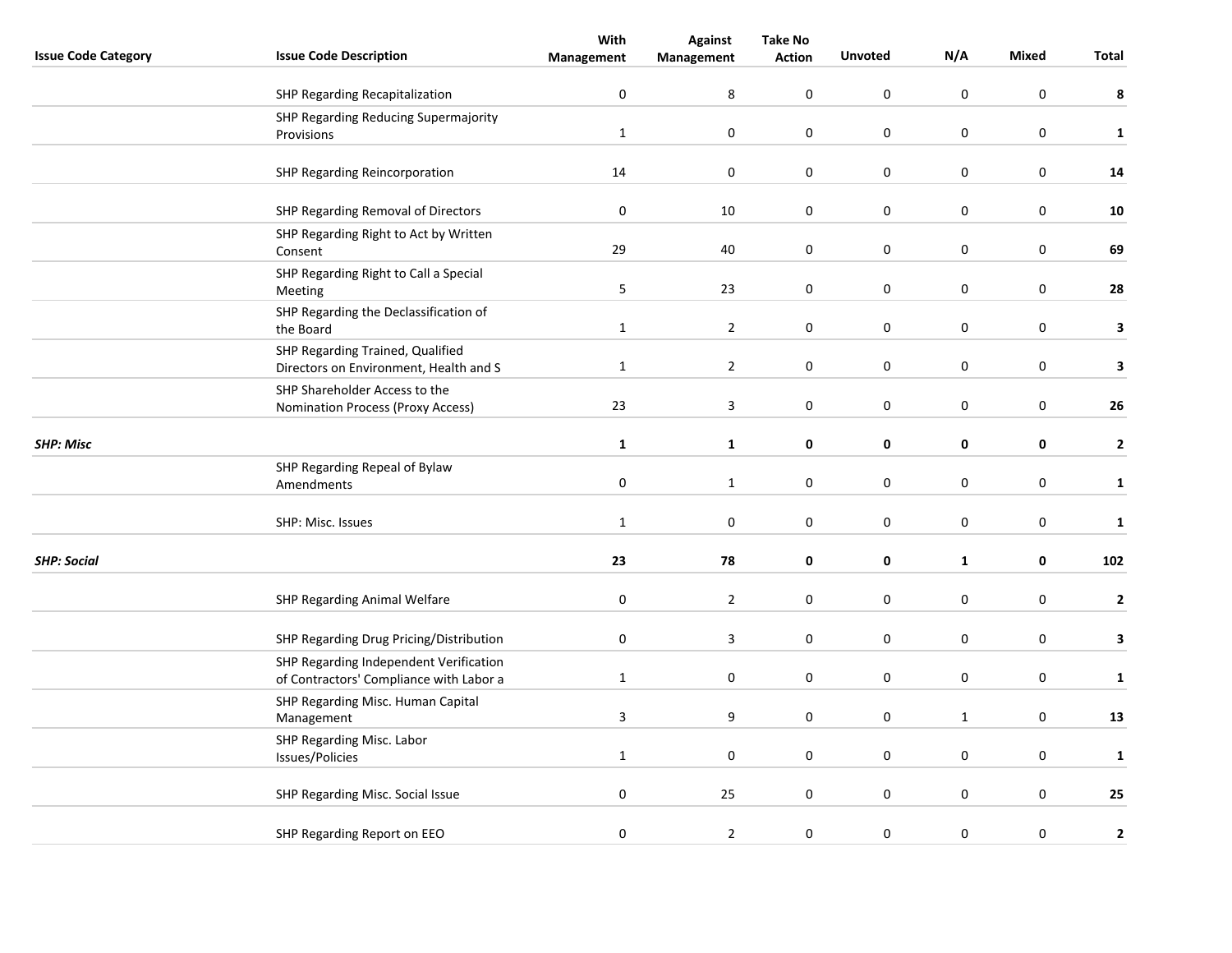| <b>Issue Code Category</b> | <b>Issue Code Description</b>                                                 | With<br>Management | Against<br>Management | Take No<br><b>Action</b> | <b>Unvoted</b> | N/A | Mixed | Total |
|----------------------------|-------------------------------------------------------------------------------|--------------------|-----------------------|--------------------------|----------------|-----|-------|-------|
|                            | SHP Regarding Reporting on Company's<br>Compliance with International Human R |                    | 4                     |                          | 0              | 0   | 0     |       |
|                            | SHP Regarding Reviewing Charitable<br>Spending                                | 0                  |                       |                          | 0              | 0   | 0     |       |
|                            | SHP Regarding Reviewing Political<br>Spending or Lobbying                     | 15                 | 30                    |                          | 0              | 0   | 0     | 45    |
|                            | SHP Regarding Tobacco/Alcohol                                                 | 0                  |                       |                          | 0              | 0   | 0     |       |

## Proposal Types – Votes Versus Policy

| <b>Issue Code Category</b>      | <b>Issue Code Description</b>                       | With<br><b>Policy</b> | <b>Against</b><br>Policy | Manual      | <b>Take No</b><br><b>Action</b> | <b>Unvoted</b>   | N/A         | <b>Mixed</b>     | <b>Total</b> |
|---------------------------------|-----------------------------------------------------|-----------------------|--------------------------|-------------|---------------------------------|------------------|-------------|------------------|--------------|
| <b>Total for all Categories</b> |                                                     | 10851                 | $\mathbf{1}$             | 81          | 0                               | 5                | $\mathbf 0$ | $\mathbf 0$      | 10938        |
| <b>Audit/Financials</b>         |                                                     | 979                   | 0                        | 0           | 0                               | 0                | 0           | $\mathbf 0$      | 979          |
|                                 | Accounts and Reports (Bundled Issues)               | $\mathbf{1}$          | 0                        | $\pmb{0}$   | 0                               | $\boldsymbol{0}$ | 0           | 0                | $\mathbf{1}$ |
|                                 | Allocation of Profits/Dividends                     | 8                     | 0                        | $\mathbf 0$ | $\mathbf 0$                     | $\mathbf 0$      | 0           | $\mathbf 0$      | 8            |
|                                 | Appointment of Auditor                              | 15                    | 0                        | 0           | 0                               | $\boldsymbol{0}$ | 0           | $\mathbf 0$      | 15           |
|                                 | Appointment of Auditor and Authority to<br>Set Fees | 13                    | $\mathbf 0$              | $\pmb{0}$   | 0                               | $\pmb{0}$        | 0           | $\pmb{0}$        | 13           |
|                                 | Appointment of Special Auditor                      | $\mathbf{1}$          | 0                        | $\pmb{0}$   | 0                               | $\boldsymbol{0}$ | 0           | $\pmb{0}$        | 1            |
|                                 | Authority to Set Auditor's Fees                     | 9                     | $\mathbf 0$              | $\pmb{0}$   | 0                               | $\pmb{0}$        | $\mathbf 0$ | $\pmb{0}$        | 9            |
|                                 | <b>Financial Statements</b>                         | 16                    | $\mathbf 0$              | $\pmb{0}$   | 0                               | $\boldsymbol{0}$ | 0           | $\boldsymbol{0}$ | 16           |
|                                 | <b>Ratification of Auditor</b>                      | 916                   | 0                        | 0           | 0                               | $\boldsymbol{0}$ | $\mathbf 0$ | $\mathbf 0$      | 916          |
| <b>Board Related</b>            |                                                     | 7993                  | $\mathbf{1}$             | 0           | 0                               | $\mathbf{1}$     | 0           | 0                | 7995         |
|                                 | Change in Board Size                                | 4                     | $\mathbf 0$              | 0           | $\mathbf 0$                     | $\boldsymbol{0}$ | 0           | $\pmb{0}$        | 4            |
|                                 | <b>Election of Board Committee Members</b>          | 7                     | 0                        | 0           | 0                               | $\pmb{0}$        | 0           | $\pmb{0}$        | 7            |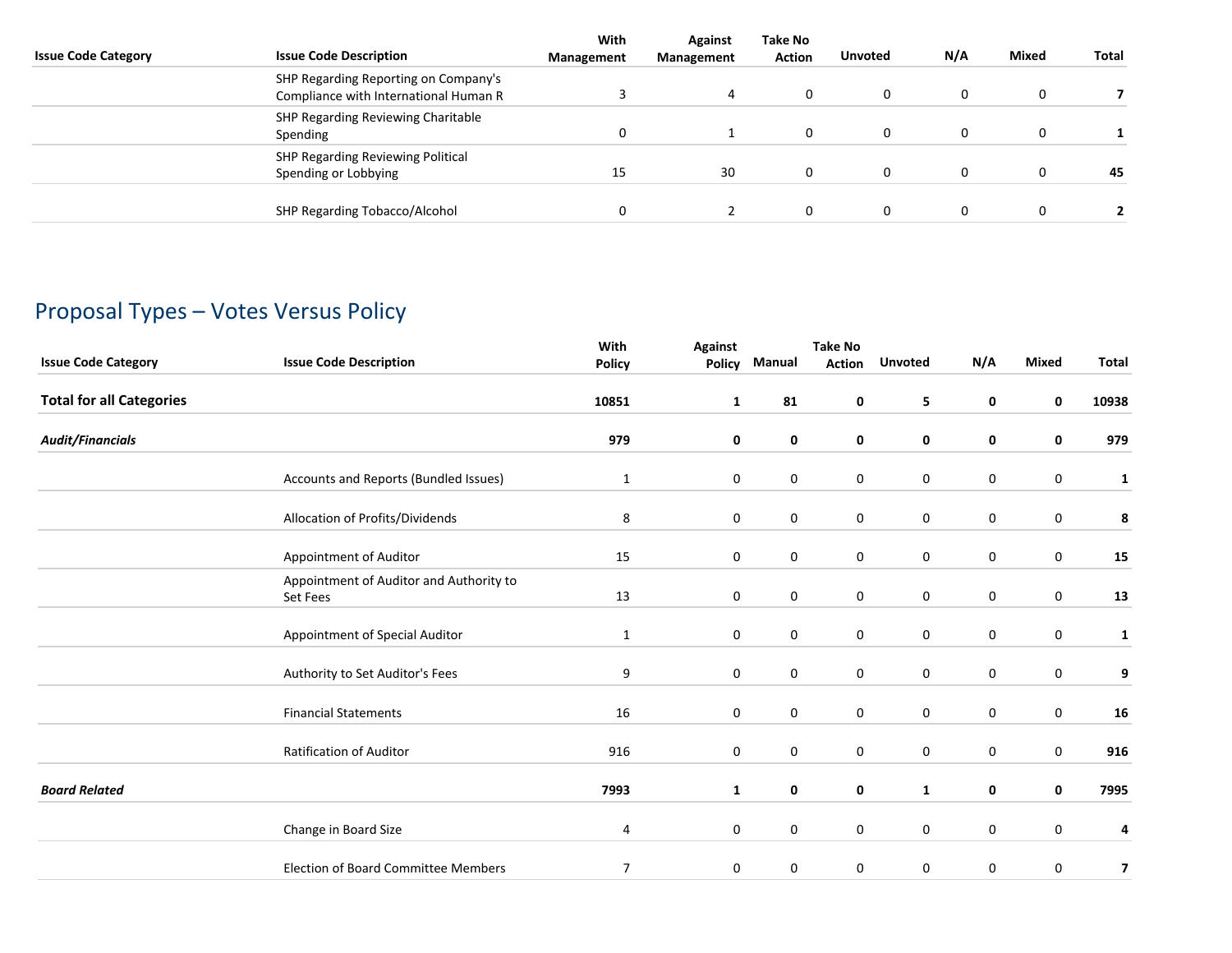|                            |                                                    | With           | <b>Take No</b> |             |               |                  |           |                  |                         |
|----------------------------|----------------------------------------------------|----------------|----------------|-------------|---------------|------------------|-----------|------------------|-------------------------|
| <b>Issue Code Category</b> | <b>Issue Code Description</b>                      | <b>Policy</b>  | <b>Policy</b>  | Manual      | <b>Action</b> | <b>Unvoted</b>   | N/A       | Mixed            | Total                   |
|                            | <b>Election of Directors</b>                       | 7936           | $\mathbf{1}$   | $\mathbf 0$ | 0             | $\mathbf 0$      | 0         | $\mathbf 0$      | 7937                    |
|                            | Election of Non-Principal Members                  |                |                |             |               |                  |           |                  |                         |
|                            | (Chairman, alternates)                             | $\overline{2}$ | $\pmb{0}$      | $\pmb{0}$   | 0             | $\boldsymbol{0}$ | $\pmb{0}$ | $\boldsymbol{0}$ | $\mathbf{2}$            |
|                            | <b>Election of Statutory Auditors</b>              | $\mathbf{1}$   | $\pmb{0}$      | $\pmb{0}$   | 0             | $\boldsymbol{0}$ | 0         | $\boldsymbol{0}$ | $\mathbf{1}$            |
|                            | <b>Election of Subsidiary Directors</b>            | 24             | $\mathbf 0$    | 0           | 0             | $\boldsymbol{0}$ | 0         | $\pmb{0}$        | 24                      |
|                            | Election of Supervisory Board                      | $\overline{7}$ | $\mathbf 0$    | 0           | 0             | $\mathbf 0$      | 0         | $\mathbf 0$      | $\overline{\mathbf{z}}$ |
|                            | Misc. Management Proposal Regarding<br>Board       | $\overline{2}$ | 0              | 0           | 0             | 0                | 0         | 0                | $\mathbf{2}$            |
|                            | Misc. Proposal Regarding the Board                 | $\pmb{0}$      | $\mathbf 0$    | $\pmb{0}$   | 0             | $\mathbf{1}$     | 0         | $\pmb{0}$        | $\mathbf{1}$            |
|                            | Ratification of Board Acts - Legal                 | $\bf 8$        | $\mathbf 0$    | $\pmb{0}$   | 0             | $\boldsymbol{0}$ | 0         | $\boldsymbol{0}$ | 8                       |
|                            | Ratification of Management Acts - Legal            | $\overline{2}$ | 0              | 0           | 0             | $\pmb{0}$        | 0         | $\pmb{0}$        | $\mathbf{2}$            |
| <b>Capital Management</b>  |                                                    | 72             | $\mathbf 0$    | 0           | 0             | 0                | 0         | 0                | 72                      |
|                            | Authority to Issue Shares w/ Preemptive<br>Rights  | 13             | $\mathbf 0$    | 0           | 0             | $\boldsymbol{0}$ | 0         | $\boldsymbol{0}$ | 13                      |
|                            | Authority to Issue Shares w/o<br>Preemptive Rights | 15             | $\mathbf 0$    | 0           | 0             | $\boldsymbol{0}$ | 0         | $\boldsymbol{0}$ | 15                      |
|                            | Authority to Repurchase Shares                     | 11             | $\mathbf 0$    | $\pmb{0}$   | 0             | 0                | 0         | $\pmb{0}$        | 11                      |
|                            | Authority to Set Offering Price of Shares          | $\sqrt{5}$     | $\pmb{0}$      | $\mathbf 0$ | 0             | $\mathbf 0$      | 0         | $\mathbf 0$      | 5                       |
|                            | Cancellation of Authorized Stock                   | $\overline{2}$ | $\mathbf 0$    | $\pmb{0}$   | 0             | $\pmb{0}$        | 0         | $\pmb{0}$        | $\mathbf{2}$            |
|                            | Increase in Authorized Capital                     | $\mathbf{1}$   | $\mathbf 0$    | 0           | 0             | $\boldsymbol{0}$ | 0         | $\pmb{0}$        | $\mathbf{1}$            |
|                            | Increase in Authorized Common Stock                | 12             | 0              | 0           | 0             | $\pmb{0}$        | 0         | $\pmb{0}$        | 12                      |
|                            | Increase in/Authorization of Preferred<br>Stock    | $\mathbf{3}$   | $\pmb{0}$      | $\mathbf 0$ | 0             | $\mathbf 0$      | 0         | $\mathbf 0$      | 3                       |
|                            | <b>Issuance of Common Stock</b>                    | $\overline{2}$ | $\mathbf 0$    | $\pmb{0}$   | 0             | $\boldsymbol{0}$ | 0         | $\boldsymbol{0}$ | $\mathbf{2}$            |
|                            | <b>Issuance of Repurchased Shares</b>              | $\mathbf{1}$   | $\pmb{0}$      | 0           | 0             | $\boldsymbol{0}$ | $\pmb{0}$ | $\boldsymbol{0}$ | $\mathbf{1}$            |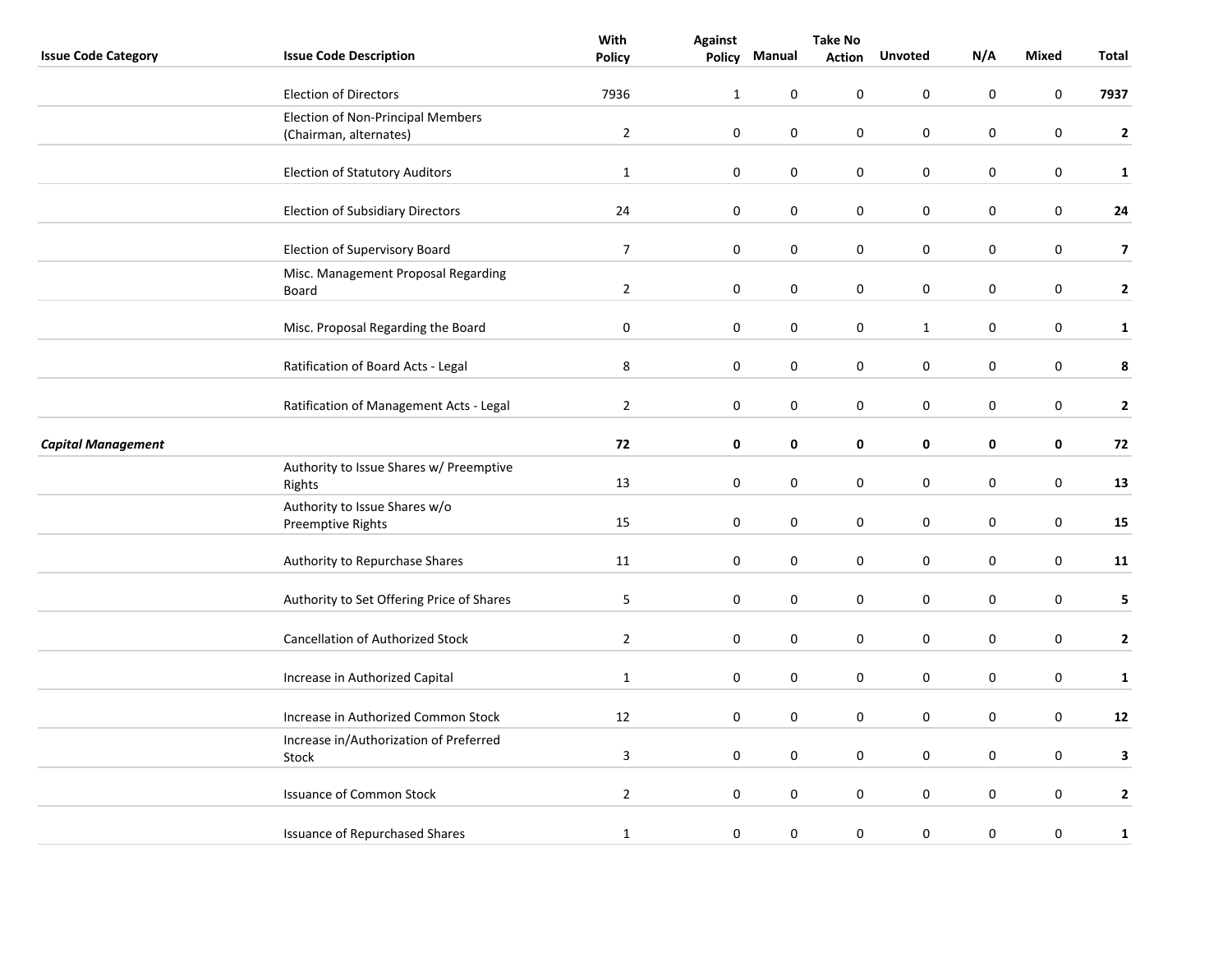|                                    |                                                               | With                    | <b>Against</b> | <b>Take No</b> |               |                  |     |                  |              |
|------------------------------------|---------------------------------------------------------------|-------------------------|----------------|----------------|---------------|------------------|-----|------------------|--------------|
| <b>Issue Code Category</b>         | <b>Issue Code Description</b>                                 | <b>Policy</b>           | Policy         | Manual         | <b>Action</b> | <b>Unvoted</b>   | N/A | <b>Mixed</b>     | <b>Total</b> |
|                                    | <b>Reduction in Share Premium Account</b>                     | $\overline{\mathbf{3}}$ | $\mathbf 0$    | 0              | 0             | 0                | 0   | $\pmb{0}$        | 3            |
|                                    | Repurchase of Shares                                          | $\overline{2}$          | $\mathbf 0$    | $\pmb{0}$      | 0             | $\pmb{0}$        | 0   | $\pmb{0}$        | $\mathbf{2}$ |
|                                    | Reverse Stock Split                                           | $\mathbf{1}$            | $\pmb{0}$      | $\mathbf 0$    | 0             | $\pmb{0}$        | 0   | $\pmb{0}$        | $\mathbf{1}$ |
|                                    | Share Repurchase                                              | $\mathbf{1}$            | $\pmb{0}$      | $\pmb{0}$      | 0             | $\pmb{0}$        | 0   | $\pmb{0}$        | $\mathbf{1}$ |
| <b>Changes to Company Statutes</b> |                                                               | 112                     | $\mathbf 0$    | $\mathbf{1}$   | 0             | 0                | 0   | $\pmb{0}$        | 113          |
|                                    | Adoption of Majority Vote for Election of<br><b>Directors</b> | $\mathbf{1}$            | $\mathbf 0$    | 0              | 0             | $\pmb{0}$        | 0   | $\pmb{0}$        | $\mathbf{1}$ |
|                                    | Adoption of Poison Pill                                       | $\mathbf{1}$            | $\mathbf 0$    | $\pmb{0}$      | 0             | $\boldsymbol{0}$ | 0   | $\boldsymbol{0}$ | $\mathbf{1}$ |
|                                    | Amendment to Classified Board                                 | $\overline{2}$          | $\mathbf 0$    | $\pmb{0}$      | 0             | $\boldsymbol{0}$ | 0   | $\pmb{0}$        | $\mathbf{2}$ |
|                                    | Amendment to Poison Pill                                      | $\mathbf{1}$            | $\mathbf 0$    | $\mathbf 0$    | 0             | $\mathbf 0$      | 0   | $\mathbf 0$      | $\mathbf{1}$ |
|                                    | Amendment to Supermajority<br>Requirement                     | $\overline{2}$          | $\mathbf 0$    | 0              | 0             | $\pmb{0}$        | 0   | $\boldsymbol{0}$ | $\mathbf{2}$ |
|                                    | Amendments to Articles (Technical)                            | $\mathbf{1}$            | $\mathbf 0$    | 0              | 0             | $\boldsymbol{0}$ | 0   | $\pmb{0}$        | $\mathbf{1}$ |
|                                    | Amendments to Articles, Constitution,<br><b>Bylaws</b>        | $\mathbf{1}$            | $\mathbf 0$    | 0              | 0             | $\boldsymbol{0}$ | 0   | $\boldsymbol{0}$ | $\mathbf{1}$ |
|                                    | Article Amendments - Proxy Access                             | $\mathbf{1}$            | $\mathbf 0$    | $\pmb{0}$      | 0             | $\boldsymbol{0}$ | 0   | $\boldsymbol{0}$ | $\mathbf{1}$ |
|                                    | Change in State of Incorporation                              | $\mathbf 0$             | $\mathbf 0$    | $\mathbf 1$    | 0             | $\boldsymbol{0}$ | 0   | $\boldsymbol{0}$ | $\mathbf{1}$ |
|                                    | Elimination of Cumulative Voting                              | $\overline{2}$          | $\mathbf 0$    | $\pmb{0}$      | 0             | $\mathbf 0$      | 0   | $\mathbf 0$      | $\mathbf{2}$ |
|                                    | Elimination of Supermajority<br>Requirement                   | 42                      | $\mathbf 0$    | 0              | 0             | $\boldsymbol{0}$ | 0   | 0                | 42           |
|                                    | Misc. Article Amendments                                      | 15                      | $\mathbf 0$    | 0              | 0             | $\boldsymbol{0}$ | 0   | 0                | 15           |
|                                    | Repeal of Classified Board                                    | 19                      | $\mathbf 0$    | $\pmb{0}$      | 0             | $\pmb{0}$        | 0   | $\pmb{0}$        | 19           |
|                                    | Restoration of Right to Call a Special<br>Meeting             | 16                      | $\mathbf 0$    | $\pmb{0}$      | 0             | $\boldsymbol{0}$ | 0   | $\boldsymbol{0}$ | 16           |
|                                    | <b>Restoration of Written Consent</b>                         | 5                       | $\pmb{0}$      | 0              | 0             | $\boldsymbol{0}$ | 0   | $\boldsymbol{0}$ | 5            |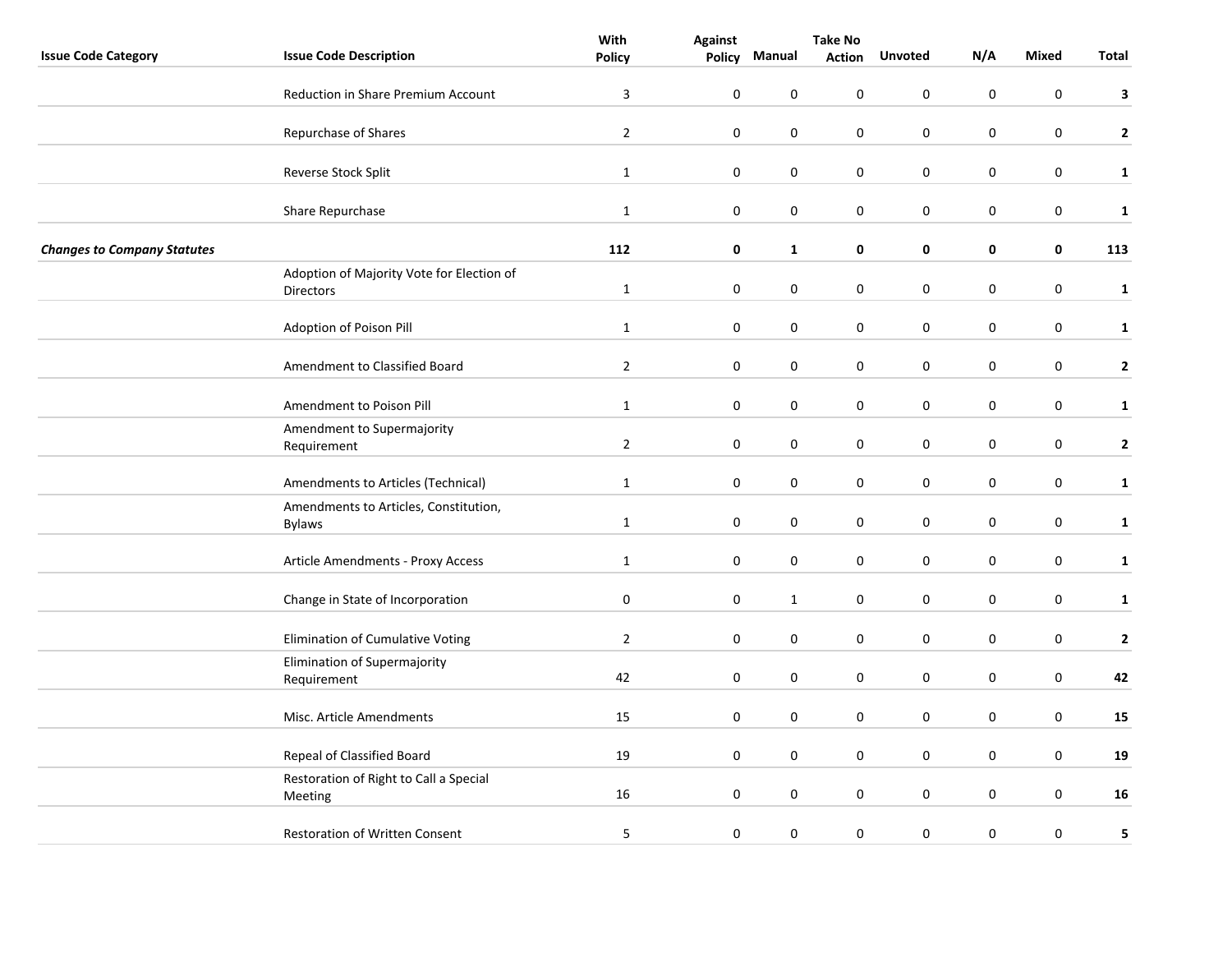|                            |                                                           | With           | <b>Against</b>   | <b>Take No</b> |               |                  |           |           |              |
|----------------------------|-----------------------------------------------------------|----------------|------------------|----------------|---------------|------------------|-----------|-----------|--------------|
| <b>Issue Code Category</b> | <b>Issue Code Description</b>                             | <b>Policy</b>  |                  | Policy Manual  | <b>Action</b> | <b>Unvoted</b>   | N/A       | Mixed     | Total        |
|                            | Technical Amendments to Charter/Bylaw                     | 3              | 0                | $\mathbf 0$    | 0             | 0                | 0         | 0         | 3            |
| Compensation               |                                                           | 1263           | 0                | $\mathbf 0$    | 0             | $\mathbf{1}$     | 0         | 0         | 1264         |
|                            | Adoption of Director Equity<br><b>Compensation Plan</b>   | 5              | 0                | $\pmb{0}$      | $\pmb{0}$     | $\pmb{0}$        | 0         | $\pmb{0}$ | 5            |
|                            | Adoption of Employee Stock Purchase<br>Plan               | 21             | $\boldsymbol{0}$ | $\pmb{0}$      | $\pmb{0}$     | $\boldsymbol{0}$ | $\pmb{0}$ | $\pmb{0}$ | 21           |
|                            | Adoption of Equity Compensation Plan                      | 72             | $\boldsymbol{0}$ | $\pmb{0}$      | 0             | $\boldsymbol{0}$ | $\pmb{0}$ | $\pmb{0}$ | 72           |
|                            | Advisory Vote on Executive<br>Compensation                | 883            | 0                | 0              | 0             | 0                | 0         | 0         | 883          |
|                            | Advisory Vote on Severance                                | 29             | $\mathbf 0$      | 0              | 0             | $\mathbf{1}$     | $\pmb{0}$ | $\pmb{0}$ | $\bf{30}$    |
|                            | Amendment to Bonus/162(m) Plan                            | $\mathbf{1}$   | $\pmb{0}$        | $\pmb{0}$      | 0             | $\boldsymbol{0}$ | $\pmb{0}$ | $\pmb{0}$ | $\mathbf{1}$ |
|                            | Amendment to Director Equity<br><b>Compensation Plan</b>  | 18             | 0                | $\pmb{0}$      | 0             | $\pmb{0}$        | 0         | 0         | 18           |
|                            | Amendment to Employee Stock Purchase<br>Plan              | 32             | $\boldsymbol{0}$ | 0              | 0             | $\boldsymbol{0}$ | $\pmb{0}$ | $\pmb{0}$ | 32           |
|                            | Amendment to Equity Compensation<br>Plan                  | 114            | $\pmb{0}$        | 0              | $\pmb{0}$     | 0                | $\pmb{0}$ | $\pmb{0}$ | 114          |
|                            | Bonus/162(m) Plan                                         | $\mathbf{1}$   | $\mathbf 0$      | 0              | 0             | 0                | 0         | 0         | $\mathbf 1$  |
|                            | Capital Proposal to Implement Equity<br>Compensation Plan | $\overline{2}$ | $\boldsymbol{0}$ | $\pmb{0}$      | 0             | $\pmb{0}$        | $\pmb{0}$ | $\pmb{0}$ | $\mathbf{2}$ |
|                            | Directors' Fees                                           | $\overline{4}$ | $\boldsymbol{0}$ | $\pmb{0}$      | $\pmb{0}$     | $\boldsymbol{0}$ | 0         | $\pmb{0}$ | 4            |
|                            | <b>Employment Agreement</b>                               | $\overline{3}$ | $\boldsymbol{0}$ | $\pmb{0}$      | 0             | $\pmb{0}$        | $\pmb{0}$ | $\pmb{0}$ | $\mathbf{3}$ |
|                            | Non-Executive Remuneration Policy<br>(Forward-Looking)    | 4              | $\pmb{0}$        | 0              | $\pmb{0}$     | $\boldsymbol{0}$ | $\pmb{0}$ | $\pmb{0}$ | 4            |
|                            | <b>Option Exchange/Repricing</b>                          | $\mathbf{1}$   | $\mathbf 0$      | 0              | 0             | 0                | 0         | 0         | $\mathbf{1}$ |
|                            | Remuneration Policy (Forward-Looking)                     | $\overline{4}$ | 0                | $\pmb{0}$      | 0             | $\pmb{0}$        | 0         | $\pmb{0}$ | $\pmb{4}$    |
|                            | Remuneration Report (Retrospective)                       | 6              | 0                | $\pmb{0}$      | $\pmb{0}$     | $\boldsymbol{0}$ | 0         | $\pmb{0}$ | 6            |
|                            | Say When on Pay                                           | 61             | 0                | 0              | $\pmb{0}$     | $\boldsymbol{0}$ | $\pmb{0}$ | $\pmb{0}$ | 61           |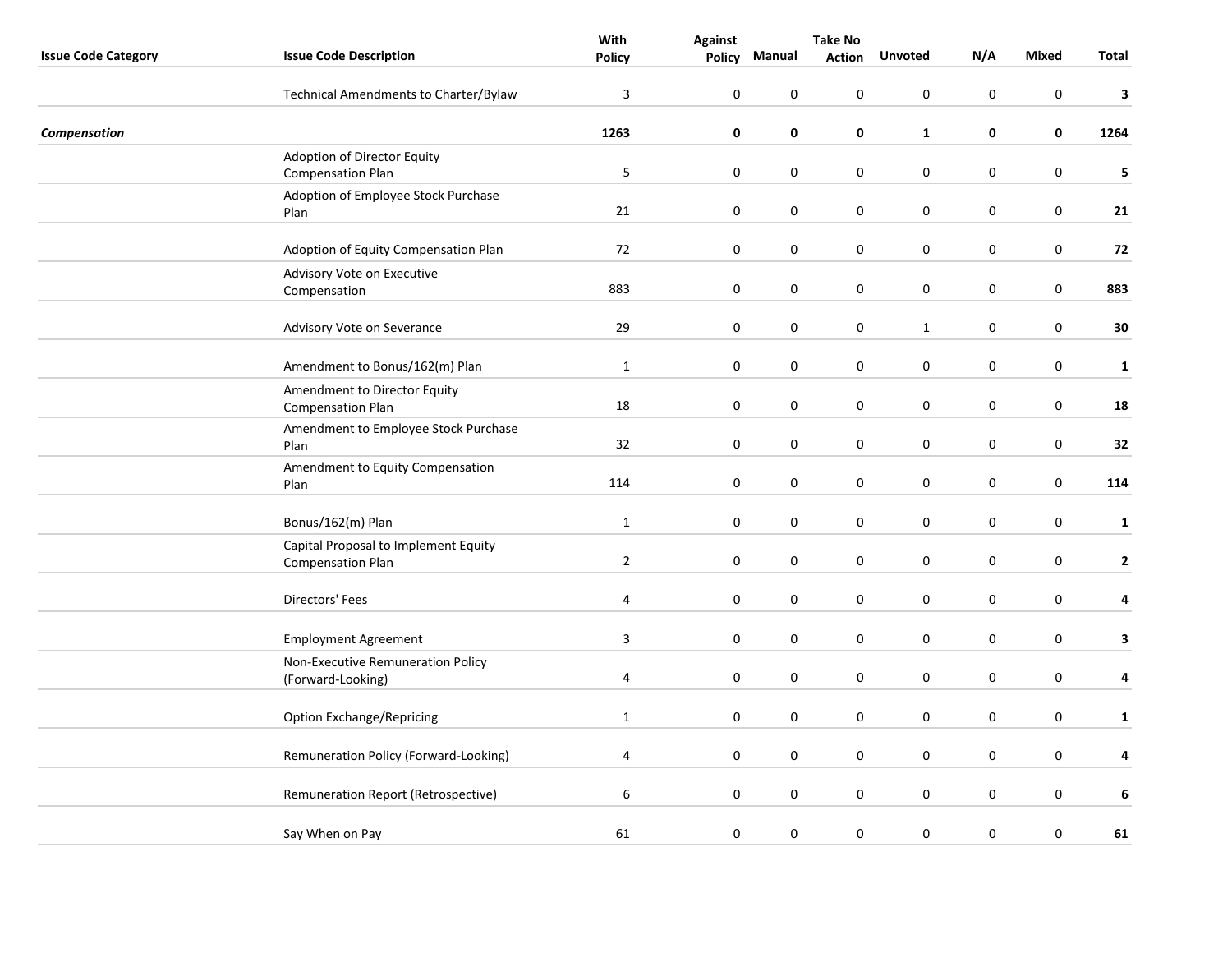|                               |                                                           | With             | <b>Against</b>   | <b>Take No</b>   |               |                  |                  |              |                |
|-------------------------------|-----------------------------------------------------------|------------------|------------------|------------------|---------------|------------------|------------------|--------------|----------------|
| <b>Issue Code Category</b>    | <b>Issue Code Description</b>                             | <b>Policy</b>    | <b>Policy</b>    | Manual           | <b>Action</b> | <b>Unvoted</b>   | N/A              | <b>Mixed</b> | Total          |
|                               | <b>Stock Purchase Plan</b>                                | $\mathbf{1}$     | $\pmb{0}$        | $\boldsymbol{0}$ | $\pmb{0}$     | $\mathbf 0$      | $\pmb{0}$        | $\pmb{0}$    | $\mathbf{1}$   |
|                               | Supervisory Board/ Corp Assembly Fees                     | $\mathbf 1$      | $\pmb{0}$        | $\pmb{0}$        | $\pmb{0}$     | $\pmb{0}$        | $\pmb{0}$        | $\pmb{0}$    | $\mathbf{1}$   |
| M&A                           |                                                           | 49               | $\mathbf 0$      | $\pmb{0}$        | $\pmb{0}$     | $\mathbf{1}$     | $\mathbf 0$      | $\pmb{0}$    | 50             |
|                               | Merger/Acquisition                                        | 45               | $\mathbf 0$      | $\pmb{0}$        | $\pmb{0}$     | $\mathbf 1$      | $\pmb{0}$        | $\mathbf 0$  | 46             |
|                               | Restructuring/Reorganization                              | $\mathbf{1}$     | $\pmb{0}$        | 0                | $\pmb{0}$     | $\boldsymbol{0}$ | $\pmb{0}$        | $\pmb{0}$    | $\mathbf{1}$   |
|                               | Sale of Assets                                            | $\mathbf 2$      | $\mathbf 0$      | $\boldsymbol{0}$ | $\pmb{0}$     | 0                | $\pmb{0}$        | $\pmb{0}$    | $\mathbf{2}$   |
|                               | Spin-off                                                  | $\mathbf{1}$     | $\mathbf 0$      | $\pmb{0}$        | $\pmb{0}$     | $\pmb{0}$        | $\pmb{0}$        | $\pmb{0}$    | $\mathbf{1}$   |
| <b>Meeting Administration</b> |                                                           | 41               | $\pmb{0}$        | $\pmb{0}$        | $\pmb{0}$     | $\mathbf{1}$     | $\mathbf 0$      | $\pmb{0}$    | 42             |
|                               | Appointment of Independent Proxy<br>(Switzerland)         | $\overline{2}$   | 0                | 0                | 0             | 0                | $\boldsymbol{0}$ | $\mathbf 0$  | $\overline{2}$ |
|                               | Authorization of Legal Formalities                        | $\mathbf{1}$     | $\pmb{0}$        | $\pmb{0}$        | $\pmb{0}$     | $\pmb{0}$        | $\mathbf 0$      | $\pmb{0}$    | $\mathbf{1}$   |
|                               | Right to Adjourn Meeting                                  | 37               | $\pmb{0}$        | $\pmb{0}$        | $\pmb{0}$     | $\mathbf 1$      | $\pmb{0}$        | $\pmb{0}$    | 38             |
|                               | <b>Transaction of Other Business</b>                      | $\mathbf{1}$     | $\mathbf 0$      | 0                | $\pmb{0}$     | $\boldsymbol{0}$ | $\pmb{0}$        | $\mathbf 0$  | $\mathbf{1}$   |
| <b>Other</b>                  |                                                           | $\mathbf 2$      | $\mathbf 0$      | $\pmb{0}$        | 0             | $\mathbf{1}$     | 0                | 0            | $\mathbf{3}$   |
|                               | Management Proposal Regarding ESG<br>Issues               | $\mathbf 2$      | $\pmb{0}$        | $\pmb{0}$        | $\pmb{0}$     | $\pmb{0}$        | $\pmb{0}$        | $\pmb{0}$    | $\mathbf{2}$   |
|                               | Misc. Proposal                                            | $\pmb{0}$        | $\pmb{0}$        | $\pmb{0}$        | $\pmb{0}$     | $\mathbf 1$      | $\pmb{0}$        | $\pmb{0}$    | $\mathbf{1}$   |
| <b>SHP: Compensation</b>      |                                                           | 31               | $\mathbf 0$      | $\pmb{0}$        | $\pmb{0}$     | $\pmb{0}$        | $\mathbf 0$      | $\pmb{0}$    | 31             |
|                               | SHP Recoupment of Unearned Bonuses<br>(Clawback)          | $\overline{3}$   | $\boldsymbol{0}$ | $\pmb{0}$        | $\pmb{0}$     | $\pmb{0}$        | $\pmb{0}$        | $\pmb{0}$    | $\mathbf{3}$   |
|                               | SHP Regarding Golden Parachutes                           | $\mathbf{1}$     | $\pmb{0}$        | $\pmb{0}$        | $\pmb{0}$     | $\pmb{0}$        | $\mathbf 0$      | $\pmb{0}$    | $\mathbf{1}$   |
|                               | SHP Regarding Linking Executive Pay to<br>Social Criteria | $\boldsymbol{6}$ | $\pmb{0}$        | $\pmb{0}$        | $\pmb{0}$     | $\pmb{0}$        | $\pmb{0}$        | $\pmb{0}$    | 6              |
|                               | SHP Regarding Misc. Compensation                          | $\boldsymbol{6}$ | $\pmb{0}$        | $\pmb{0}$        | $\pmb{0}$     | $\pmb{0}$        | $\pmb{0}$        | $\pmb{0}$    | 6              |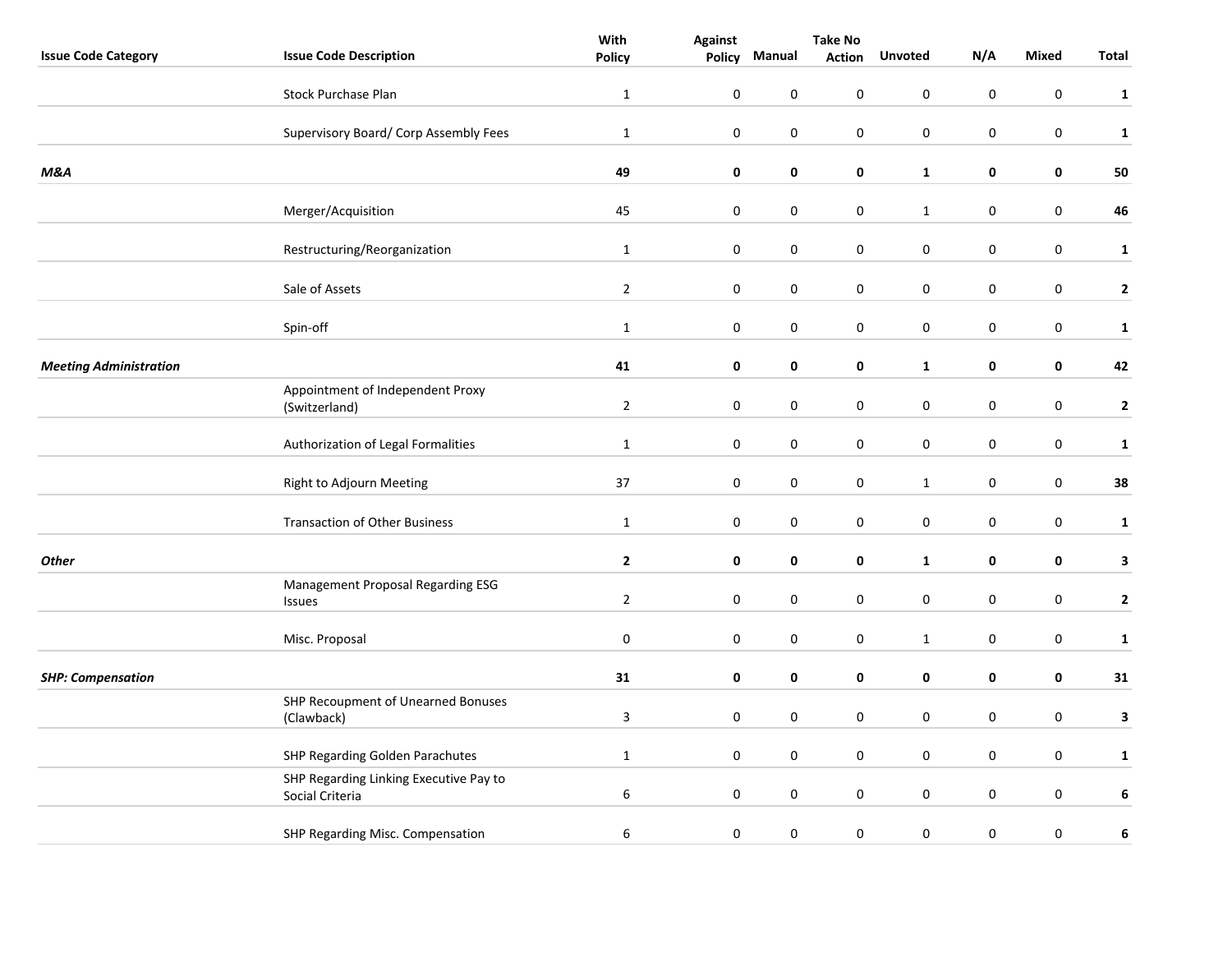|                            |                                                                                     | With             | <b>Against</b>   | <b>Take No</b> |               |                  |           |                  |                         |
|----------------------------|-------------------------------------------------------------------------------------|------------------|------------------|----------------|---------------|------------------|-----------|------------------|-------------------------|
| <b>Issue Code Category</b> | <b>Issue Code Description</b>                                                       | <b>Policy</b>    | <b>Policy</b>    | Manual         | <b>Action</b> | <b>Unvoted</b>   | N/A       | Mixed            | Total                   |
|                            | SHP Regarding Race and/or Gender Pay<br><b>Equity Report</b>                        | 5                | 0                | $\mathbf 0$    | 0             | $\mathbf 0$      | 0         | $\mathbf 0$      | 5                       |
|                            | SHP Regarding Report on Ratio Between<br>CEO and Employee Pay                       | $\overline{7}$   | $\pmb{0}$        | 0              | 0             | $\pmb{0}$        | 0         | $\pmb{0}$        | $\overline{\mathbf{z}}$ |
|                            | <b>SHP Regarding Restricting Executive</b><br>Compensation                          | $\mathbf{3}$     | $\boldsymbol{0}$ | $\pmb{0}$      | 0             | $\boldsymbol{0}$ | $\pmb{0}$ | $\boldsymbol{0}$ | 3                       |
| <b>SHP: Environment</b>    |                                                                                     | $\mathbf{2}$     | $\mathbf 0$      | 33             | 0             | 0                | 0         | 0                | 35                      |
|                            | SHP Regarding Climate Lobbying                                                      | $\boldsymbol{0}$ | $\boldsymbol{0}$ | 6              | 0             | $\boldsymbol{0}$ | $\pmb{0}$ | $\pmb{0}$        | 6                       |
|                            | SHP Regarding Environmental Report                                                  | 0                | 0                | 6              | 0             | $\mathbf 0$      | 0         | 0                | 6                       |
|                            | SHP Regarding Formation of<br>Environmental/Social Committee of the                 | $\mathbf{1}$     | $\pmb{0}$        | 0              | 0             | $\mathbf 0$      | 0         | $\mathbf 0$      | $\mathbf 1$             |
|                            | SHP Regarding Misc.<br>Energy/Environmental Issues                                  | $\pmb{0}$        | $\mathbf 0$      | 10             | 0             | $\boldsymbol{0}$ | 0         | $\boldsymbol{0}$ | 10                      |
|                            | SHP Regarding Report on Antibiotics in<br>Animal Agriculture                        | $\mathbf{1}$     | $\mathbf 0$      | $\pmb{0}$      | 0             | $\pmb{0}$        | 0         | $\pmb{0}$        | $\mathbf{1}$            |
|                            | SHP Regarding Report/Action on Climate<br>Change                                    | $\pmb{0}$        | $\boldsymbol{0}$ | 8              | 0             | $\boldsymbol{0}$ | $\pmb{0}$ | $\boldsymbol{0}$ | 8                       |
|                            | SHP Regarding Reporting and Reducing<br><b>Greenhouse Gas Emissions</b>             | $\pmb{0}$        | $\boldsymbol{0}$ | 3              | 0             | $\pmb{0}$        | 0         | $\boldsymbol{0}$ | 3                       |
| <b>SHP: Governance</b>     |                                                                                     | 250              | 0                | 0              | 0             | 0                | 0         | 0                | 250                     |
|                            | <b>SHP Regarding Board Composition</b>                                              | 11               | $\mathbf 0$      | $\pmb{0}$      | 0             | $\boldsymbol{0}$ | 0         | $\boldsymbol{0}$ | 11                      |
|                            | SHP Regarding Directors' Roles in<br>Corporate Strategy                             | $\mathbf{1}$     | $\mathbf 0$      | $\pmb{0}$      | 0             | $\boldsymbol{0}$ | 0         | $\boldsymbol{0}$ | $\mathbf{1}$            |
|                            | SHP Regarding Double Board Nominees                                                 | $\mathbf{1}$     | $\boldsymbol{0}$ | 0              | 0             | $\boldsymbol{0}$ | $\pmb{0}$ | $\boldsymbol{0}$ | $\mathbf 1$             |
|                            | SHP Regarding Election of Board Member<br>(s) During a Contested Election - Disside | 21               | $\pmb{0}$        | 0              | 0             | $\boldsymbol{0}$ | $\pmb{0}$ | $\boldsymbol{0}$ | 21                      |
|                            | SHP Regarding Eliminating Supermajority<br>Provisions                               | 17               | 0                | 0              | 0             | $\mathbf 0$      | 0         | 0                | 17                      |
|                            | SHP Regarding Independent Board<br>Chairman/Seperation of Chair and CEO             | 32               | 0                | 0              | 0             | $\pmb{0}$        | 0         | $\pmb{0}$        | 32                      |
|                            | SHP Regarding Majority Vote for Election<br>of Directors                            | 3                | 0                | $\pmb{0}$      | 0             | $\boldsymbol{0}$ | 0         | $\boldsymbol{0}$ | 3                       |
|                            | SHP Regarding Misc. Board/Shareholder<br><b>Rights Issue</b>                        | $\overline{2}$   | $\pmb{0}$        | 0              | $\pmb{0}$     | $\boldsymbol{0}$ | $\pmb{0}$ | $\pmb{0}$        | $\mathbf{2}$            |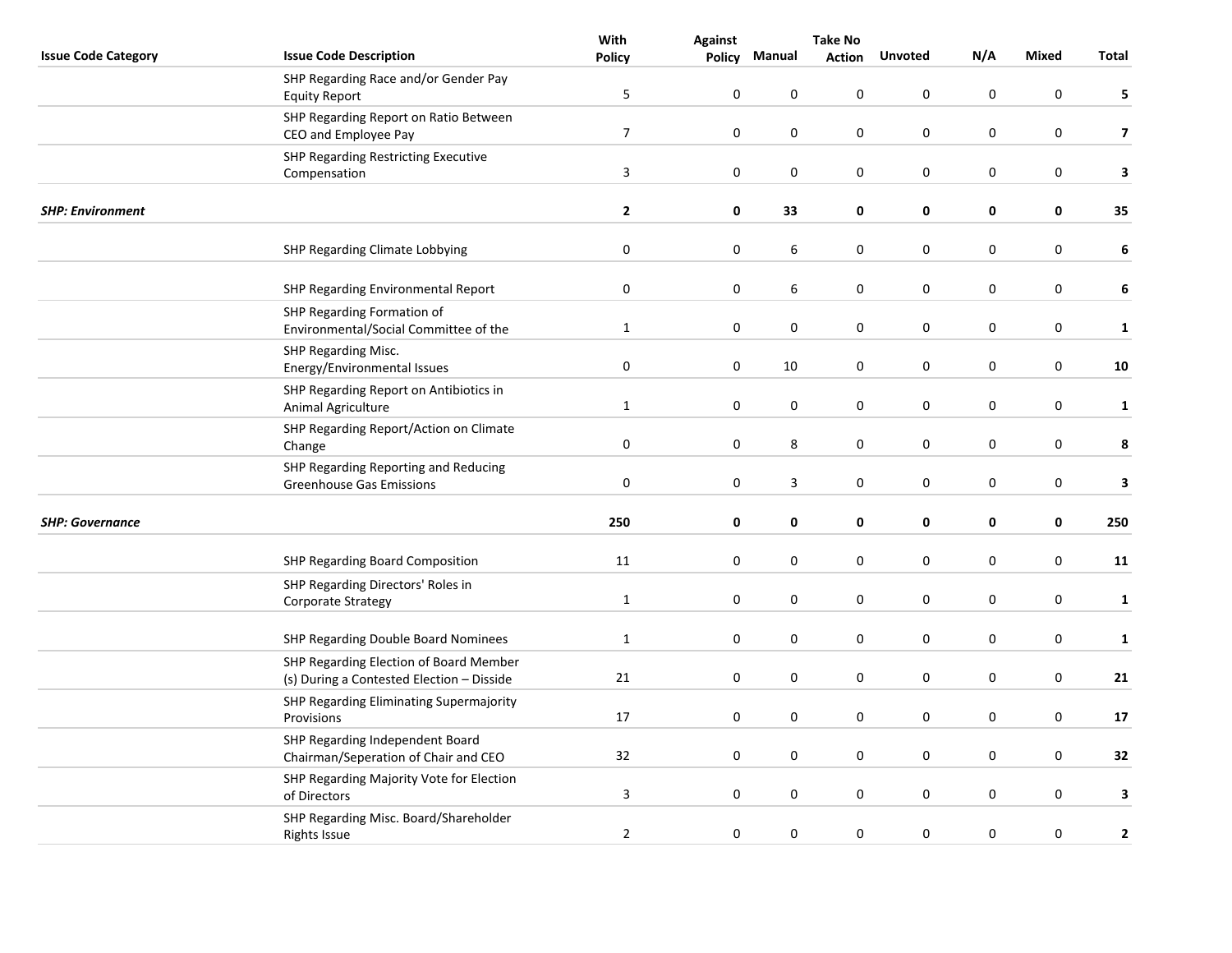|                            |                                                                                    | With           | <b>Against</b> | <b>Take No</b> |               |                  |           |                  |              |
|----------------------------|------------------------------------------------------------------------------------|----------------|----------------|----------------|---------------|------------------|-----------|------------------|--------------|
| <b>Issue Code Category</b> | <b>Issue Code Description</b>                                                      | <b>Policy</b>  | Policy         | Manual         | <b>Action</b> | <b>Unvoted</b>   | N/A       | Mixed            | <b>Total</b> |
|                            | SHP Regarding Recapitalization                                                     | $\bf 8$        | $\mathbf 0$    | 0              | 0             | $\mathbf 0$      | $\pmb{0}$ | $\pmb{0}$        | 8            |
|                            | SHP Regarding Reducing Supermajority<br>Provisions                                 | $\mathbf{1}$   | $\pmb{0}$      | 0              | 0             | $\boldsymbol{0}$ | $\pmb{0}$ | $\boldsymbol{0}$ | $\mathbf{1}$ |
|                            | SHP Regarding Reincorporation                                                      | 14             | $\pmb{0}$      | 0              | 0             | $\pmb{0}$        | 0         | $\pmb{0}$        | 14           |
|                            | SHP Regarding Removal of Directors                                                 | 10             | $\pmb{0}$      | $\pmb{0}$      | 0             | $\pmb{0}$        | 0         | $\pmb{0}$        | 10           |
|                            | SHP Regarding Right to Act by Written<br>Consent                                   | 69             | $\mathbf 0$    | 0              | 0             | $\boldsymbol{0}$ | $\pmb{0}$ | $\boldsymbol{0}$ | 69           |
|                            | SHP Regarding Right to Call a Special<br>Meeting                                   | 28             | $\pmb{0}$      | 0              | 0             | $\mathbf 0$      | 0         | $\pmb{0}$        | 28           |
|                            | SHP Regarding the Declassification of the<br>Board                                 | $\mathbf{3}$   | $\pmb{0}$      | 0              | 0             | $\boldsymbol{0}$ | 0         | $\boldsymbol{0}$ | 3            |
|                            | SHP Regarding Trained, Qualified<br>Directors on Environment, Health and Sa        | $\overline{3}$ | $\mathbf 0$    | $\pmb{0}$      | 0             | $\boldsymbol{0}$ | 0         | $\boldsymbol{0}$ | 3            |
|                            | SHP Shareholder Access to the<br><b>Nomination Process (Proxy Access)</b>          | 26             | $\pmb{0}$      | 0              | 0             | $\pmb{0}$        | 0         | $\pmb{0}$        | ${\bf 26}$   |
| <b>SHP: Misc</b>           |                                                                                    | $\mathbf{2}$   | $\pmb{0}$      | 0              | 0             | 0                | 0         | 0                | $\mathbf{2}$ |
|                            | SHP Regarding Repeal of Bylaw<br>Amendments                                        | $\mathbf{1}$   | $\pmb{0}$      | 0              | 0             | $\mathbf 0$      | 0         | $\boldsymbol{0}$ | $\mathbf{1}$ |
|                            | SHP: Misc. Issues                                                                  | $\mathbf{1}$   | $\mathbf 0$    | 0              | 0             | $\boldsymbol{0}$ | 0         | $\boldsymbol{0}$ | $\mathbf 1$  |
| <b>SHP: Social</b>         |                                                                                    | 55             | $\pmb{0}$      | 47             | 0             | $\pmb{0}$        | 0         | $\pmb{0}$        | 102          |
|                            | SHP Regarding Animal Welfare                                                       | $\overline{2}$ | $\mathbf 0$    | $\pmb{0}$      | 0             | $\boldsymbol{0}$ | $\pmb{0}$ | $\boldsymbol{0}$ | $\mathbf{2}$ |
|                            | SHP Regarding Drug Pricing/Distribution                                            | $\mathbf{3}$   | $\mathbf 0$    | 0              | 0             | $\pmb{0}$        | 0         | $\mathbf 0$      | 3            |
|                            | SHP Regarding Independent Verification<br>of Contractors' Compliance with Labor an | $\mathbf{1}$   | $\pmb{0}$      | 0              | 0             | 0                | 0         | 0                | $\mathbf{1}$ |
|                            | SHP Regarding Misc. Human Capital<br>Management                                    | 11             | $\pmb{0}$      | $\mathbf{2}$   | 0             | $\mathbf 0$      | 0         | $\boldsymbol{0}$ | 13           |
|                            | SHP Regarding Misc. Labor<br>Issues/Policies                                       | $\mathbf{1}$   | $\mathbf 0$    | $\pmb{0}$      | 0             | $\pmb{0}$        | 0         | $\boldsymbol{0}$ | $\mathbf{1}$ |
|                            | SHP Regarding Misc. Social Issue                                                   | 25             | $\pmb{0}$      | $\pmb{0}$      | 0             | $\boldsymbol{0}$ | 0         | $\boldsymbol{0}$ | 25           |
|                            | SHP Regarding Report on EEO                                                        | $\overline{2}$ | $\pmb{0}$      | 0              | $\pmb{0}$     | $\mathbf 0$      | $\pmb{0}$ | $\boldsymbol{0}$ | $\mathbf 2$  |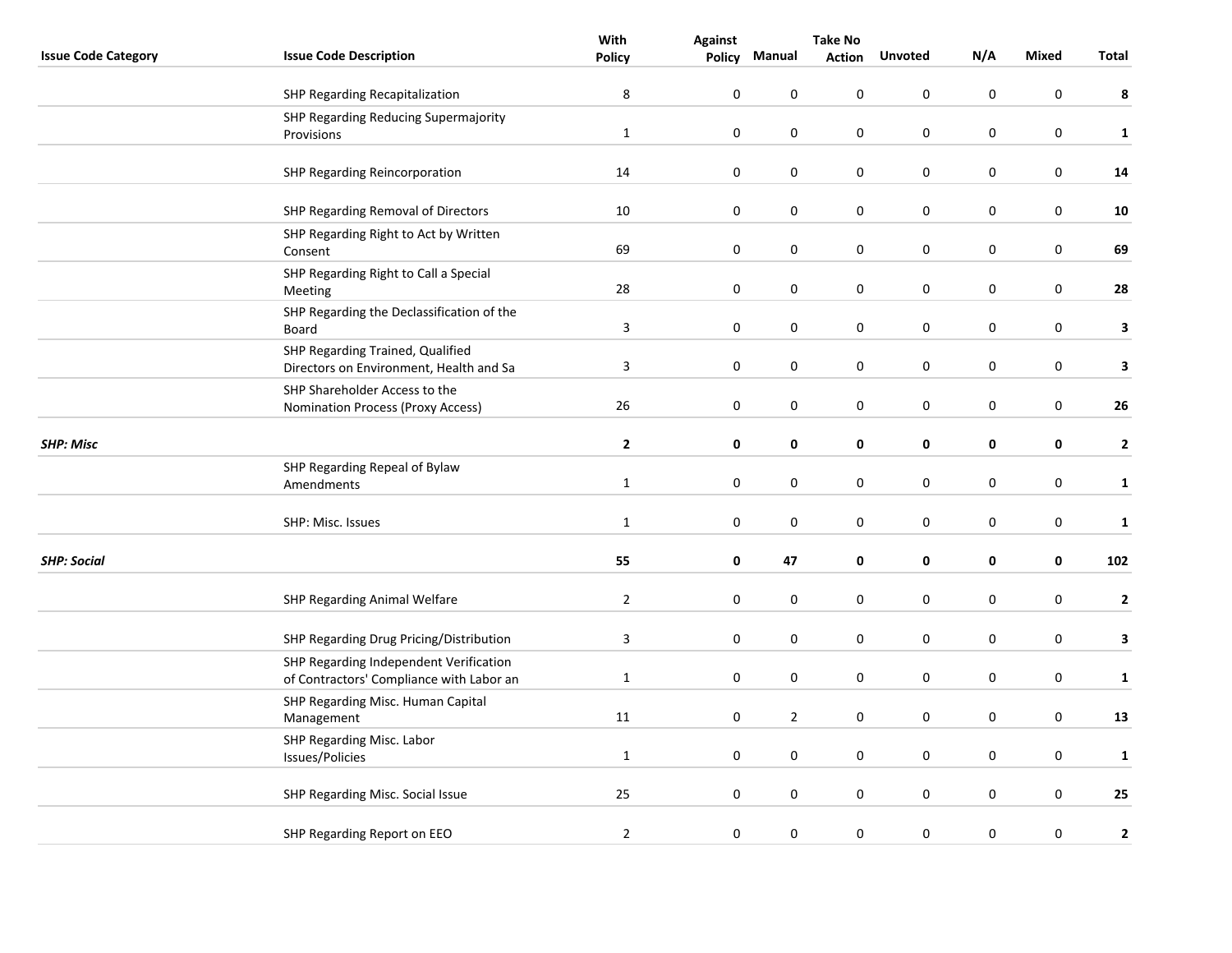| <b>Issue Code Category</b> | <b>Issue Code Description</b>                                                  | With<br>Policy | <b>Against</b><br>Policy | Manual | Take No<br><b>Action</b> | <b>Unvoted</b> | N/A | <b>Mixed</b> | Total |
|----------------------------|--------------------------------------------------------------------------------|----------------|--------------------------|--------|--------------------------|----------------|-----|--------------|-------|
|                            | SHP Regarding Reporting on Company's<br>Compliance with International Human Ri |                | $\Omega$                 |        | $\Omega$                 |                |     |              |       |
|                            | SHP Regarding Reviewing Charitable<br>Spending                                 |                | $\Omega$                 |        |                          |                |     | $\Omega$     |       |
|                            | SHP Regarding Reviewing Political<br>Spending or Lobbying                      | 0              | 0                        | 45     |                          |                |     |              | 45    |
|                            | SHP Regarding Tobacco/Alcohol                                                  |                | 0                        |        |                          |                |     |              |       |

## Proposal Types – Votes Versus Glass Lewis

| <b>Issue Code Category</b>      | <b>Issue Code Description</b>                       | With<br><b>Glass Lewis</b> | <b>Against Glass</b><br>Lewis | <b>Take No</b><br><b>Action</b> | <b>Unvoted</b> | N/A              | <b>Mixed</b>     | Total        |
|---------------------------------|-----------------------------------------------------|----------------------------|-------------------------------|---------------------------------|----------------|------------------|------------------|--------------|
| <b>Total for all Categories</b> |                                                     | 10817                      | 111                           | 0                               | 5              | 5                | 0                | 10938        |
| <b>Audit/Financials</b>         |                                                     | 979                        | 0                             | 0                               | 0              | 0                | 0                | 979          |
|                                 | Accounts and Reports (Bundled Issues)               | $\mathbf{1}$               | 0                             | 0                               | $\mathbf 0$    | 0                | $\mathbf 0$      | 1            |
|                                 | Allocation of Profits/Dividends                     | 8                          | 0                             | $\mathbf 0$                     | $\mathbf 0$    | 0                | $\pmb{0}$        | 8            |
|                                 | Appointment of Auditor                              | 15                         | $\pmb{0}$                     | 0                               | 0              | 0                | $\mathbf 0$      | 15           |
|                                 | Appointment of Auditor and Authority to<br>Set Fees | 13                         | 0                             | 0                               | $\mathbf 0$    | 0                | $\mathbf 0$      | 13           |
|                                 | Appointment of Special Auditor                      | $\mathbf{1}$               | $\mathbf 0$                   | 0                               | $\mathbf 0$    | 0                | $\mathbf 0$      | $\mathbf{1}$ |
|                                 | Authority to Set Auditor's Fees                     | 9                          | $\mathbf 0$                   | $\mathbf 0$                     | $\mathbf 0$    | 0                | $\mathbf 0$      | 9            |
|                                 | <b>Financial Statements</b>                         | 16                         | 0                             | $\mathbf 0$                     | $\mathbf 0$    | $\boldsymbol{0}$ | $\pmb{0}$        | 16           |
|                                 | Ratification of Auditor                             | 916                        | 0                             | $\mathbf 0$                     | $\mathbf 0$    | 0                | $\boldsymbol{0}$ | 916          |
| <b>Board Related</b>            |                                                     | 7925                       | 69                            | 0                               | $\mathbf{1}$   | 0                | 0                | 7995         |
|                                 | Change in Board Size                                | 4                          | 0                             | 0                               | 0              | 0                | 0                | 4            |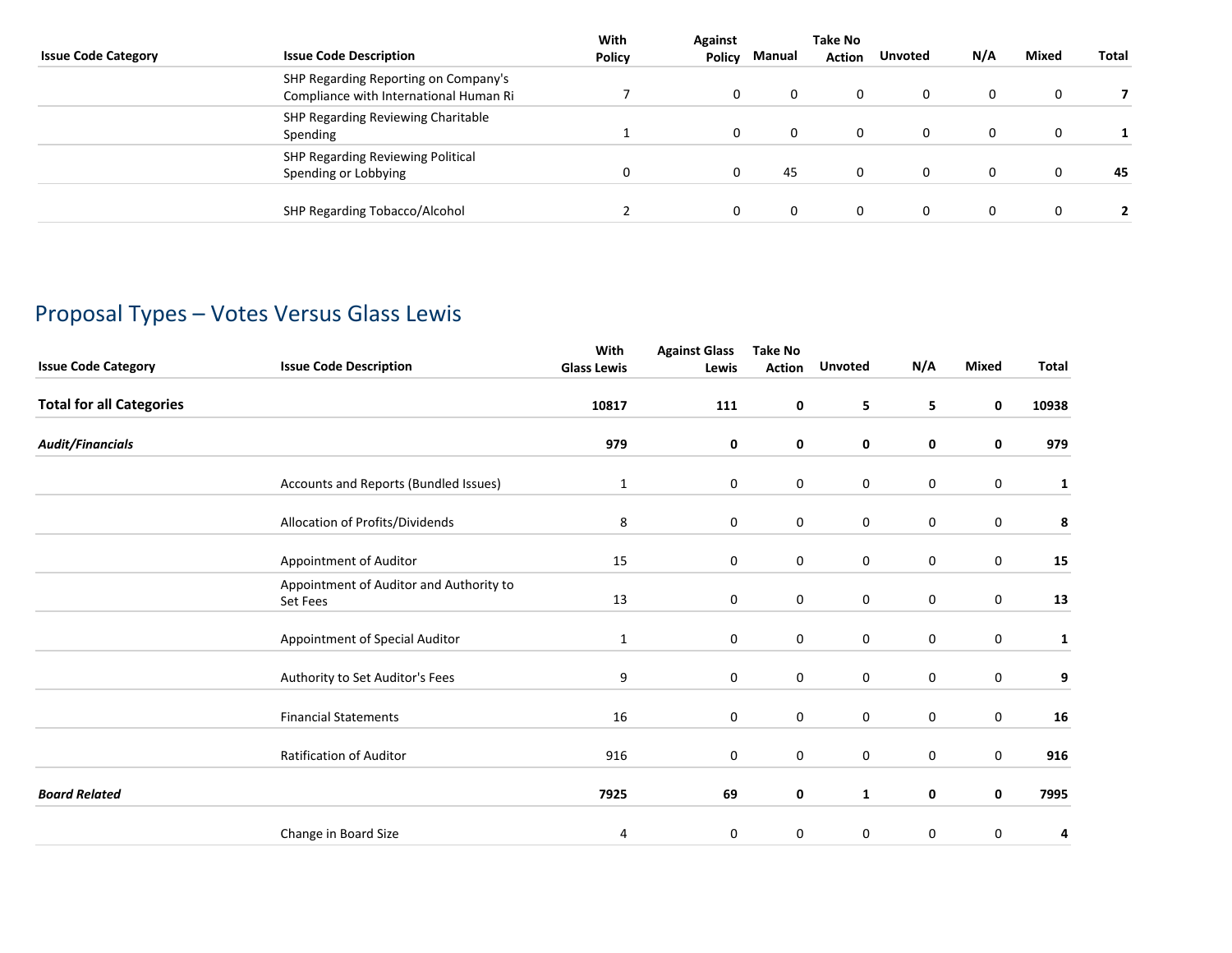|                            |                                                             | With               | <b>Against Glass</b> | <b>Take No</b> |                  |                  |                  |                         |
|----------------------------|-------------------------------------------------------------|--------------------|----------------------|----------------|------------------|------------------|------------------|-------------------------|
| <b>Issue Code Category</b> | <b>Issue Code Description</b>                               | <b>Glass Lewis</b> | Lewis                | <b>Action</b>  | <b>Unvoted</b>   | N/A              | <b>Mixed</b>     | Total                   |
|                            | <b>Election of Board Committee Members</b>                  | $\overline{7}$     | 0                    | 0              | 0                | $\mathbf 0$      | 0                | $\overline{7}$          |
|                            | <b>Election of Directors</b>                                | 7868               | 69                   | 0              | 0                | $\pmb{0}$        | 0                | 7937                    |
|                            | Election of Non-Principal Members<br>(Chairman, alternates) | $\overline{2}$     | 0                    | 0              | 0                | $\pmb{0}$        | 0                | $\mathbf{2}$            |
|                            | <b>Election of Statutory Auditors</b>                       | $\mathbf 1$        | 0                    | 0              | 0                | $\pmb{0}$        | 0                | $\mathbf 1$             |
|                            | <b>Election of Subsidiary Directors</b>                     | 24                 | $\boldsymbol{0}$     | $\pmb{0}$      | $\boldsymbol{0}$ | $\pmb{0}$        | $\boldsymbol{0}$ | ${\bf 24}$              |
|                            | Election of Supervisory Board                               | $\overline{7}$     | 0                    | 0              | 0                | $\mathbf 0$      | 0                | $\overline{\mathbf{z}}$ |
|                            | Misc. Management Proposal Regarding<br>Board                | $\overline{2}$     | 0                    | 0              | $\mathsf 0$      | $\pmb{0}$        | 0                | $\mathbf{2}$            |
|                            | Misc. Proposal Regarding the Board                          | 0                  | 0                    | 0              | $\mathbf{1}$     | $\mathbf 0$      | 0                | $\mathbf{1}$            |
|                            | Ratification of Board Acts - Legal                          | 8                  | $\pmb{0}$            | 0              | 0                | $\pmb{0}$        | 0                | 8                       |
|                            | Ratification of Management Acts - Legal                     | $\overline{2}$     | $\pmb{0}$            | 0              | 0                | $\pmb{0}$        | $\boldsymbol{0}$ | $\mathbf{2}$            |
| <b>Capital Management</b>  |                                                             | 72                 | 0                    | 0              | 0                | 0                | 0                | 72                      |
|                            | Authority to Issue Shares w/ Preemptive<br>Rights           | 13                 | 0                    | 0              | 0                | $\pmb{0}$        | $\boldsymbol{0}$ | 13                      |
|                            | Authority to Issue Shares w/o<br>Preemptive Rights          | 15                 | 0                    | 0              | 0                | $\pmb{0}$        | 0                | 15                      |
|                            | Authority to Repurchase Shares                              | 11                 | $\pmb{0}$            | 0              | 0                | 0                | 0                | 11                      |
|                            | Authority to Set Offering Price of Shares                   | 5                  | $\pmb{0}$            | 0              | 0                | $\mathbf 0$      | 0                | 5                       |
|                            | <b>Cancellation of Authorized Stock</b>                     | $\mathbf{2}$       | 0                    | 0              | 0                | $\mathbf 0$      | 0                | $\mathbf{2}$            |
|                            | Increase in Authorized Capital                              | $\mathbf 1$        | 0                    | 0              | 0                | $\pmb{0}$        | 0                | $\mathbf{1}$            |
|                            | Increase in Authorized Common Stock                         | 12                 | $\boldsymbol{0}$     | 0              | $\boldsymbol{0}$ | $\pmb{0}$        | $\boldsymbol{0}$ | 12                      |
|                            | Increase in/Authorization of Preferred<br>Stock             | $\mathbf{3}$       | 0                    | 0              | 0                | $\pmb{0}$        | 0                | З                       |
|                            | <b>Issuance of Common Stock</b>                             | $\overline{2}$     | $\pmb{0}$            | 0              | $\pmb{0}$        | $\boldsymbol{0}$ | $\boldsymbol{0}$ | $\mathbf{2}$            |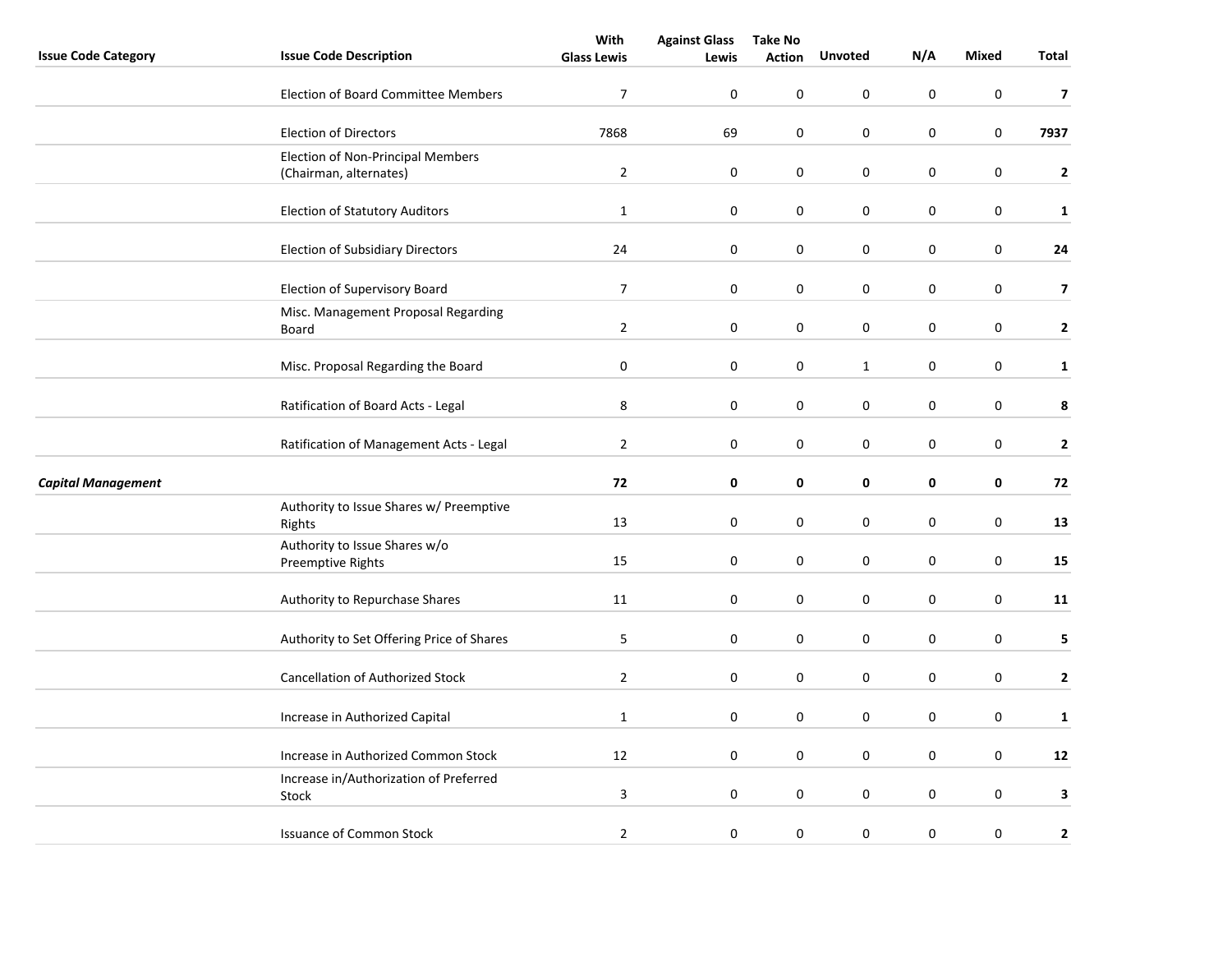|                                    |                                                               | With               | <b>Against Glass</b> | <b>Take No</b> |                  |                  |                  |              |
|------------------------------------|---------------------------------------------------------------|--------------------|----------------------|----------------|------------------|------------------|------------------|--------------|
| <b>Issue Code Category</b>         | <b>Issue Code Description</b>                                 | <b>Glass Lewis</b> | Lewis                | <b>Action</b>  | <b>Unvoted</b>   | N/A              | <b>Mixed</b>     | Total        |
|                                    | <b>Issuance of Repurchased Shares</b>                         | $\mathbf{1}$       | 0                    | 0              | 0                | 0                | $\pmb{0}$        | $\mathbf{1}$ |
|                                    | Reduction in Share Premium Account                            | $\mathbf{3}$       | $\pmb{0}$            | 0              | 0                | $\boldsymbol{0}$ | $\mathsf 0$      | 3            |
|                                    | Repurchase of Shares                                          | $\overline{2}$     | 0                    | 0              | 0                | $\mathbf 0$      | $\mathsf 0$      | $\mathbf{2}$ |
|                                    | Reverse Stock Split                                           | $\mathbf{1}$       | 0                    | $\pmb{0}$      | 0                | 0                | $\pmb{0}$        | $\mathbf{1}$ |
|                                    | Share Repurchase                                              | $\mathbf{1}$       | $\boldsymbol{0}$     | 0              | 0                | $\boldsymbol{0}$ | $\boldsymbol{0}$ | $\mathbf 1$  |
| <b>Changes to Company Statutes</b> |                                                               | 109                | 4                    | 0              | 0                | 0                | 0                | 113          |
|                                    | Adoption of Majority Vote for Election of<br><b>Directors</b> | $\mathbf{1}$       | 0                    | 0              | 0                | 0                | $\mathsf 0$      | $\mathbf{1}$ |
|                                    | Adoption of Poison Pill                                       | $\boldsymbol{0}$   | $\mathbf 1$          | 0              | 0                | $\boldsymbol{0}$ | $\pmb{0}$        | $\mathbf{1}$ |
|                                    | Amendment to Classified Board                                 | $\overline{2}$     | 0                    | 0              | 0                | 0                | 0                | $\mathbf{2}$ |
|                                    | Amendment to Poison Pill                                      | $\pmb{0}$          | $\mathbf 1$          | 0              | 0                | 0                | 0                | $\mathbf{1}$ |
|                                    | Amendment to Supermajority<br>Requirement                     | $\overline{2}$     | 0                    | 0              | 0                | $\boldsymbol{0}$ | $\pmb{0}$        | $\mathbf{2}$ |
|                                    | Amendments to Articles (Technical)                            | $\mathbf{1}$       | 0                    | 0              | 0                | 0                | $\pmb{0}$        | $\mathbf{1}$ |
|                                    | Amendments to Articles, Constitution,<br><b>Bylaws</b>        | $\mathbf{1}$       | $\boldsymbol{0}$     | 0              | $\boldsymbol{0}$ | $\boldsymbol{0}$ | $\pmb{0}$        | $\mathbf{1}$ |
|                                    | Article Amendments - Proxy Access                             | $\mathbf{1}$       | $\pmb{0}$            | 0              | $\mathbf 0$      | $\boldsymbol{0}$ | $\pmb{0}$        | $\mathbf{1}$ |
|                                    | Change in State of Incorporation                              | $\mathbf{1}$       | 0                    | 0              | 0                | 0                | 0                | $\mathbf{1}$ |
|                                    | Elimination of Cumulative Voting                              | 0                  | $\mathbf{2}$         | 0              | 0                | $\mathbf 0$      | 0                | $\mathbf{2}$ |
|                                    | Elimination of Supermajority<br>Requirement                   | 42                 | 0                    | 0              | $\mathbf{0}$     | 0                | $\boldsymbol{0}$ | 42           |
|                                    | Misc. Article Amendments                                      | 15                 | $\boldsymbol{0}$     | 0              | 0                | 0                | $\pmb{0}$        | 15           |
|                                    | Repeal of Classified Board                                    | 19                 | $\pmb{0}$            | 0              | $\mathbf 0$      | 0                | $\boldsymbol{0}$ | 19           |
|                                    | Restoration of Right to Call a Special<br>Meeting             | 16                 | 0                    | 0              | 0                | $\boldsymbol{0}$ | 0                | 16           |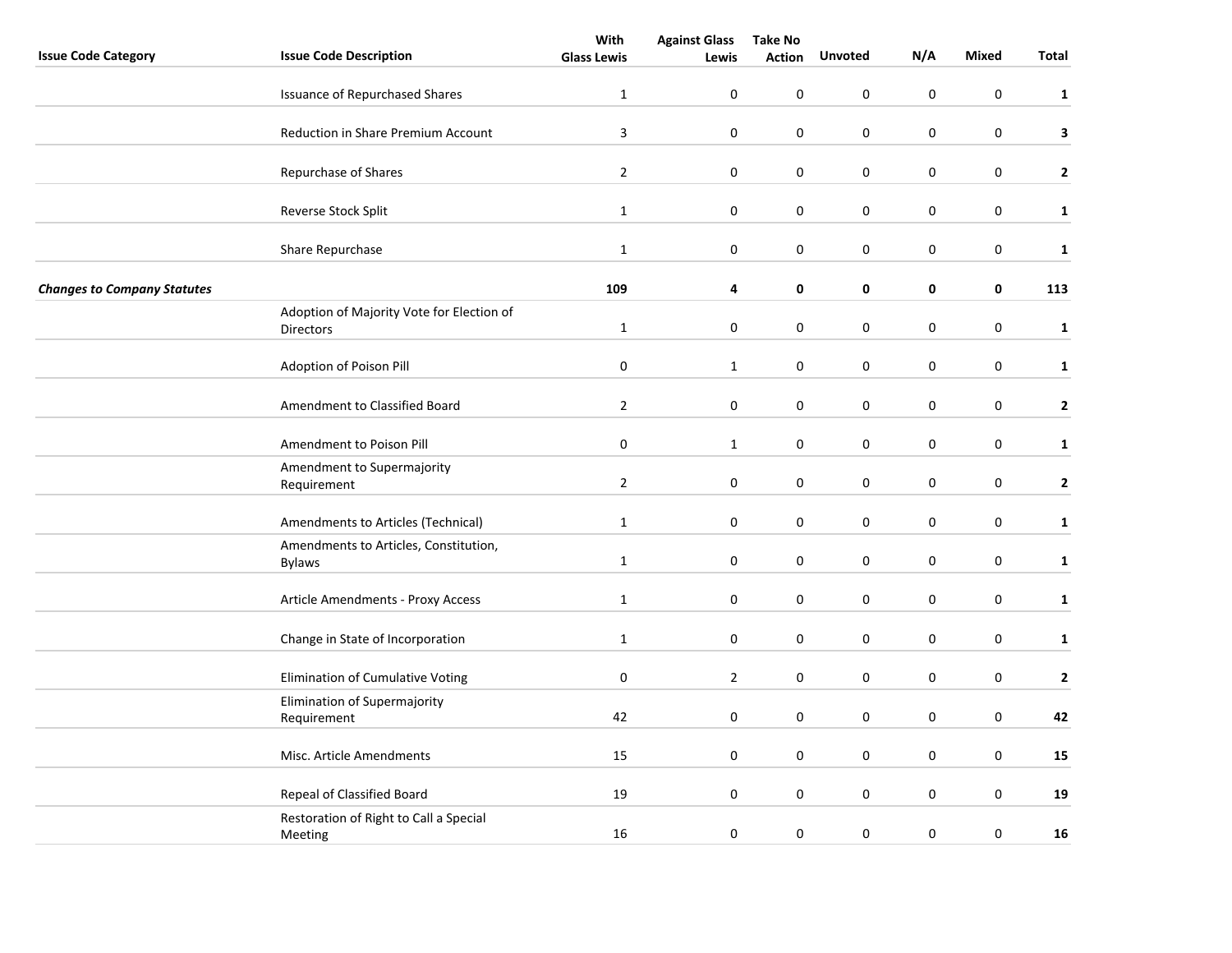|                            |                                                                  | With               | <b>Against Glass</b> | <b>Take No</b> |                  |                  |                  |              |
|----------------------------|------------------------------------------------------------------|--------------------|----------------------|----------------|------------------|------------------|------------------|--------------|
| <b>Issue Code Category</b> | <b>Issue Code Description</b>                                    | <b>Glass Lewis</b> | Lewis                | <b>Action</b>  | <b>Unvoted</b>   | N/A              | <b>Mixed</b>     | Total        |
|                            | <b>Restoration of Written Consent</b>                            | 5                  | 0                    | 0              | 0                | 0                | 0                | 5            |
|                            | Technical Amendments to Charter/Bylaw                            | $\mathsf{3}$       | 0                    | 0              | 0                | 0                | 0                | 3            |
| Compensation               |                                                                  | 1260               | 3                    | 0              | $\mathbf{1}$     | 0                | 0                | 1264         |
|                            | Adoption of Director Equity<br><b>Compensation Plan</b>          | $\mathsf S$        | $\boldsymbol{0}$     | $\pmb{0}$      | 0                | $\boldsymbol{0}$ | $\boldsymbol{0}$ | 5            |
|                            | Adoption of Employee Stock Purchase<br>Plan                      | 21                 | $\boldsymbol{0}$     | $\pmb{0}$      | $\boldsymbol{0}$ | $\boldsymbol{0}$ | $\boldsymbol{0}$ | 21           |
|                            | Adoption of Equity Compensation Plan                             | 70                 | $\overline{2}$       | 0              | 0                | 0                | 0                | 72           |
|                            | Advisory Vote on Executive<br>Compensation                       | 883                | 0                    | 0              | 0                | 0                | 0                | 883          |
|                            | Advisory Vote on Severance                                       | 29                 | $\boldsymbol{0}$     | 0              | $\mathbf{1}$     | $\boldsymbol{0}$ | $\boldsymbol{0}$ | 30           |
|                            | Amendment to Bonus/162(m) Plan                                   | $1\,$              | 0                    | 0              | 0                | 0                | 0                | $\mathbf{1}$ |
|                            | Amendment to Director Equity<br><b>Compensation Plan</b>         | 18                 | $\boldsymbol{0}$     | $\pmb{0}$      | $\boldsymbol{0}$ | $\boldsymbol{0}$ | $\boldsymbol{0}$ | 18           |
|                            | Amendment to Employee Stock Purchase<br>Plan                     | 32                 | 0                    | 0              | 0                | 0                | $\boldsymbol{0}$ | 32           |
|                            | Amendment to Equity Compensation<br>Plan                         | 113                | $\mathbf{1}$         | 0              | 0                | 0                | 0                | 114          |
|                            | Bonus/162(m) Plan                                                | $1\,$              | $\boldsymbol{0}$     | 0              | $\boldsymbol{0}$ | $\boldsymbol{0}$ | $\boldsymbol{0}$ | $\mathbf{1}$ |
|                            | Capital Proposal to Implement Equity<br><b>Compensation Plan</b> | $\overline{2}$     | $\pmb{0}$            | 0              | 0                | 0                | 0                | $\mathbf{2}$ |
|                            | Directors' Fees                                                  | 4                  | $\boldsymbol{0}$     | 0              | $\boldsymbol{0}$ | 0                | $\boldsymbol{0}$ | 4            |
|                            | <b>Employment Agreement</b>                                      | $\overline{3}$     | 0                    | $\pmb{0}$      | $\boldsymbol{0}$ | $\boldsymbol{0}$ | $\boldsymbol{0}$ | 3            |
|                            | Non-Executive Remuneration Policy<br>(Forward-Looking)           | 4                  | 0                    | 0              | 0                | 0                | $\mathsf 0$      | 4            |
|                            | <b>Option Exchange/Repricing</b>                                 | $\mathbf{1}$       | $\boldsymbol{0}$     | 0              | 0                | 0                | $\boldsymbol{0}$ | $\mathbf{1}$ |
|                            | Remuneration Policy (Forward-Looking)                            | 4                  | $\pmb{0}$            | 0              | 0                | 0                | $\boldsymbol{0}$ | 4            |
|                            | Remuneration Report (Retrospective)                              | 6                  | 0                    | 0              | 0                | $\boldsymbol{0}$ | 0                | 6            |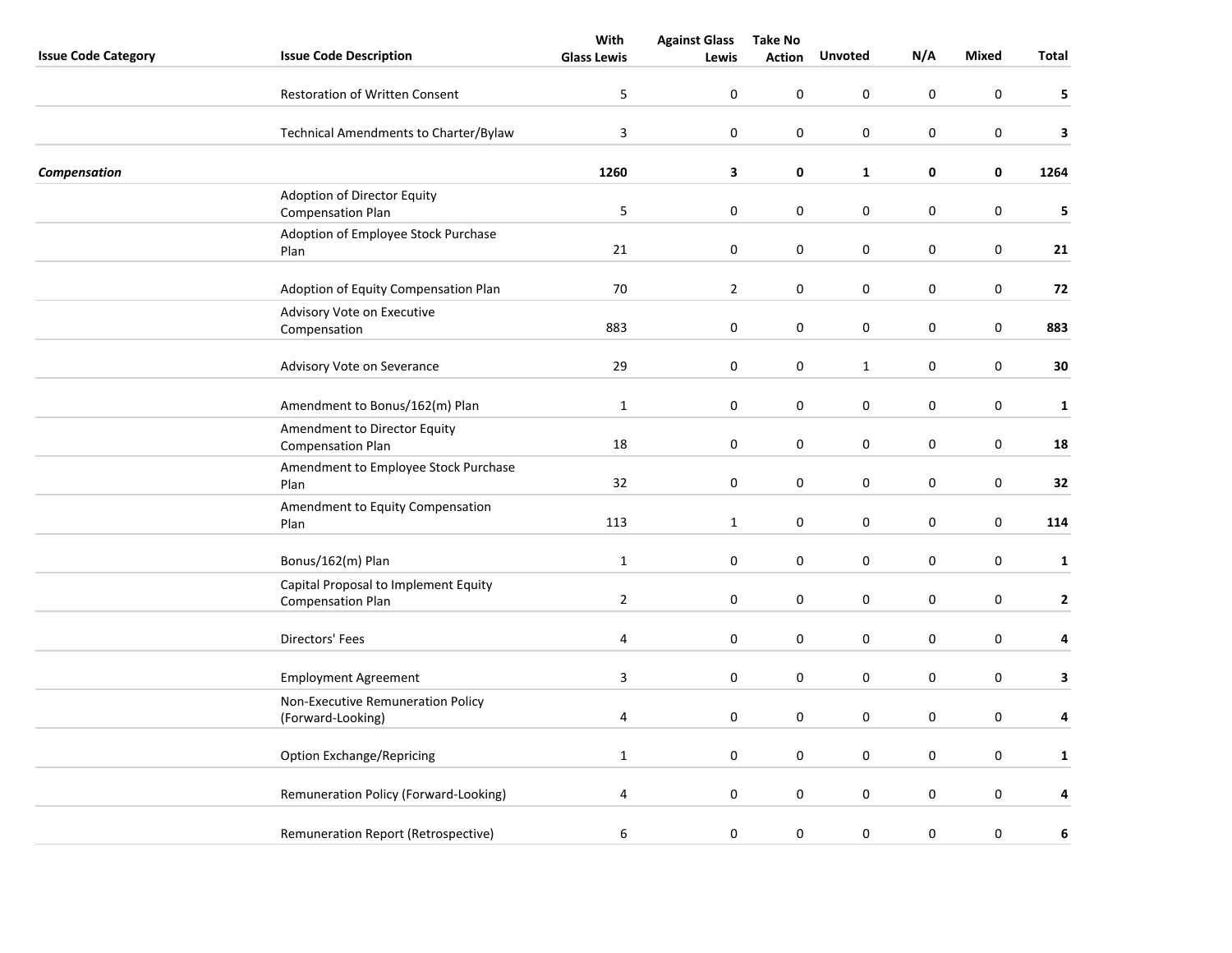|                               |                                                           | With               | <b>Against Glass</b> | <b>Take No</b> |                  |                  |                  |              |
|-------------------------------|-----------------------------------------------------------|--------------------|----------------------|----------------|------------------|------------------|------------------|--------------|
| <b>Issue Code Category</b>    | <b>Issue Code Description</b>                             | <b>Glass Lewis</b> | Lewis                | <b>Action</b>  | <b>Unvoted</b>   | N/A              | <b>Mixed</b>     | Total        |
|                               | Say When on Pay                                           | 61                 | $\boldsymbol{0}$     | 0              | 0                | $\pmb{0}$        | $\pmb{0}$        | 61           |
|                               | <b>Stock Purchase Plan</b>                                | $\mathbf{1}$       | $\mathbf 0$          | 0              | 0                | 0                | 0                | $\mathbf{1}$ |
|                               | Supervisory Board/ Corp Assembly Fees                     | $\mathbf 1$        | $\pmb{0}$            | $\pmb{0}$      | $\boldsymbol{0}$ | $\pmb{0}$        | $\pmb{0}$        | $\mathbf{1}$ |
| M&A                           |                                                           | 49                 | 0                    | 0              | $\mathbf{1}$     | 0                | 0                | 50           |
|                               | Merger/Acquisition                                        | 45                 | $\pmb{0}$            | 0              | $\mathbf{1}$     | $\pmb{0}$        | $\mathbf 0$      | 46           |
|                               | Restructuring/Reorganization                              | $\mathbf{1}$       | $\boldsymbol{0}$     | 0              | $\boldsymbol{0}$ | $\pmb{0}$        | $\mathbf 0$      | $\mathbf{1}$ |
|                               | Sale of Assets                                            | $\overline{2}$     | $\pmb{0}$            | 0              | $\boldsymbol{0}$ | $\pmb{0}$        | $\mathbf 0$      | $\mathbf{2}$ |
|                               | Spin-off                                                  | $\mathbf 1$        | $\pmb{0}$            | 0              | $\boldsymbol{0}$ | $\pmb{0}$        | $\pmb{0}$        | $\mathbf{1}$ |
| <b>Meeting Administration</b> |                                                           | 41                 | 0                    | 0              | $\mathbf{1}$     | 0                | 0                | 42           |
|                               | Appointment of Independent Proxy<br>(Switzerland)         | $\overline{2}$     | $\pmb{0}$            | 0              | $\boldsymbol{0}$ | $\pmb{0}$        | $\mathbf 0$      | $\mathbf 2$  |
|                               | Authorization of Legal Formalities                        | $\mathbf{1}$       | $\boldsymbol{0}$     | $\pmb{0}$      | $\boldsymbol{0}$ | $\pmb{0}$        | $\mathbf 0$      | $\mathbf{1}$ |
|                               | Right to Adjourn Meeting                                  | 37                 | 0                    | 0              | $\mathbf{1}$     | 0                | $\pmb{0}$        | 38           |
|                               | <b>Transaction of Other Business</b>                      | $\mathbf{1}$       | $\pmb{0}$            | 0              | 0                | $\pmb{0}$        | $\pmb{0}$        | $\mathbf{1}$ |
| <b>Other</b>                  |                                                           | $\mathbf{2}$       | $\pmb{0}$            | 0              | $\mathbf{1}$     | 0                | 0                | $\mathbf{3}$ |
|                               | Management Proposal Regarding ESG<br><b>Issues</b>        | $\overline{2}$     | $\pmb{0}$            | 0              | 0                | 0                | $\pmb{0}$        | $\mathbf{2}$ |
|                               | Misc. Proposal                                            | $\pmb{0}$          | $\pmb{0}$            | $\pmb{0}$      | $\mathbf{1}$     | $\pmb{0}$        | $\pmb{0}$        | $\mathbf{1}$ |
| <b>SHP: Compensation</b>      |                                                           | 21                 | ${\bf 10}$           | 0              | 0                | 0                | $\pmb{0}$        | 31           |
|                               | SHP Recoupment of Unearned Bonuses<br>(Clawback)          | $\mathbf{3}$       | $\pmb{0}$            | 0              | 0                | $\pmb{0}$        | $\pmb{0}$        | 3            |
|                               | SHP Regarding Golden Parachutes                           | $\pmb{0}$          | $\mathbf{1}$         | $\pmb{0}$      | 0                | $\pmb{0}$        | $\pmb{0}$        | $\mathbf{1}$ |
|                               | SHP Regarding Linking Executive Pay to<br>Social Criteria | $\mathbf 1$        | 5                    | $\pmb{0}$      | 0                | $\boldsymbol{0}$ | $\boldsymbol{0}$ | $\bf 6$      |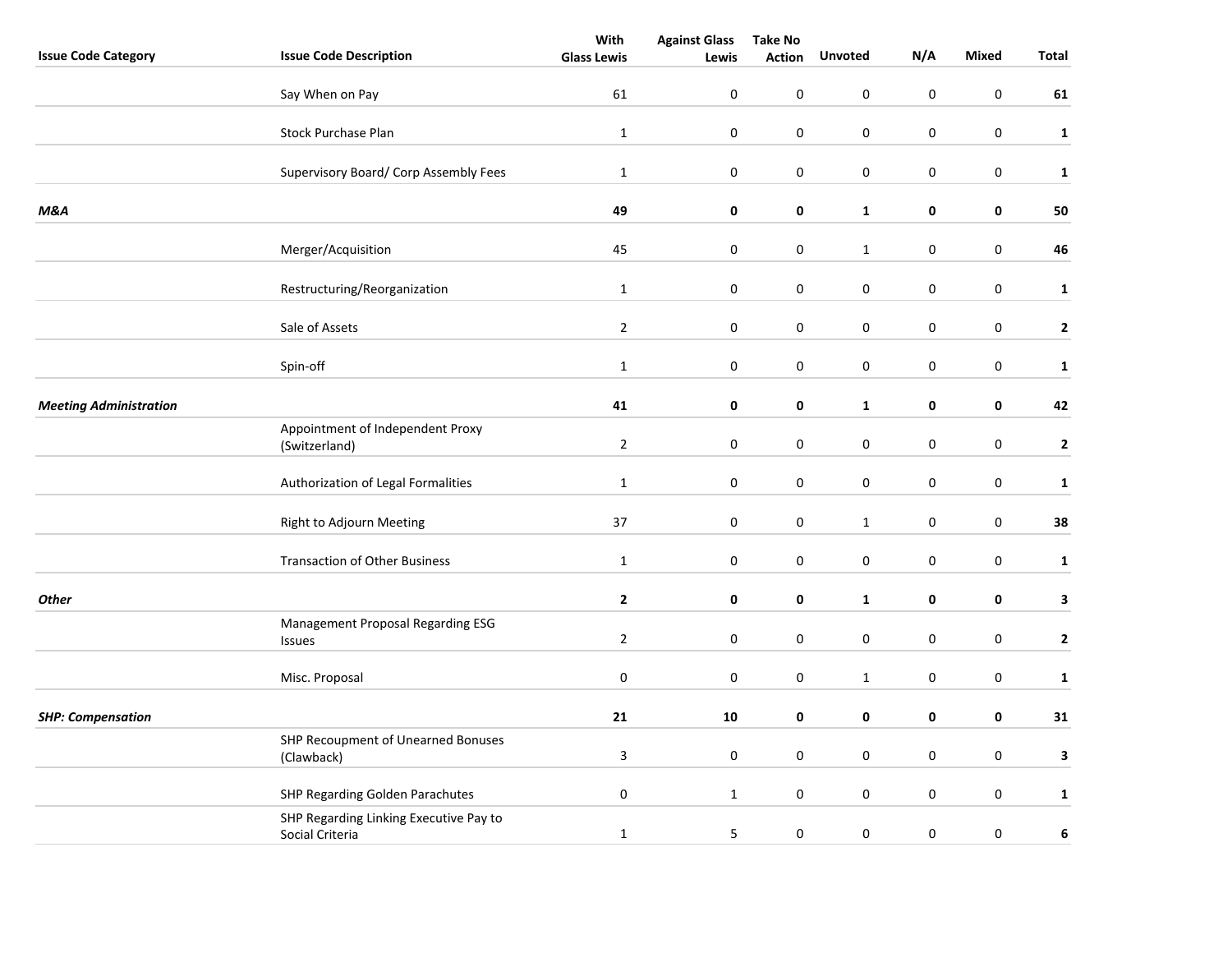|                            |                                                                                     | With               | <b>Against Glass</b> | <b>Take No</b> |                |                  |                  |                         |
|----------------------------|-------------------------------------------------------------------------------------|--------------------|----------------------|----------------|----------------|------------------|------------------|-------------------------|
| <b>Issue Code Category</b> | <b>Issue Code Description</b>                                                       | <b>Glass Lewis</b> | Lewis                | <b>Action</b>  | <b>Unvoted</b> | N/A              | <b>Mixed</b>     | Total                   |
|                            | SHP Regarding Misc. Compensation                                                    | 6                  | 0                    | $\pmb{0}$      | 0              | $\pmb{0}$        | $\boldsymbol{0}$ | 6                       |
|                            | SHP Regarding Race and/or Gender Pay<br><b>Equity Report</b>                        | $\mathbf{1}$       | 4                    | $\pmb{0}$      | $\pmb{0}$      | $\pmb{0}$        | $\pmb{0}$        | 5                       |
|                            | SHP Regarding Report on Ratio Between<br>CEO and Employee Pay                       | $\overline{7}$     | $\mathbf 0$          | 0              | 0              | $\pmb{0}$        | 0                | $\overline{\mathbf{z}}$ |
|                            | <b>SHP Regarding Restricting Executive</b><br>Compensation                          | $\mathbf{3}$       | $\pmb{0}$            | 0              | 0              | 0                | 0                | 3                       |
| <b>SHP: Environment</b>    |                                                                                     | 32                 | 3                    | 0              | 0              | 0                | 0                | 35                      |
|                            | SHP Regarding Climate Lobbying                                                      | 6                  | 0                    | 0              | 0              | 0                | 0                | 6                       |
|                            | SHP Regarding Environmental Report                                                  | 6                  | $\mathbf 0$          | 0              | $\mathsf 0$    | $\pmb{0}$        | 0                | 6                       |
|                            | SHP Regarding Formation of<br>Environmental/Social Committee of the                 | $\mathbf 0$        | $\mathbf{1}$         | 0              | 0              | $\mathbf 0$      | 0                | $\mathbf{1}$            |
|                            | SHP Regarding Misc.<br>Energy/Environmental Issues                                  | 10                 | $\pmb{0}$            | 0              | 0              | $\pmb{0}$        | 0                | 10                      |
|                            | SHP Regarding Report on Antibiotics in<br>Animal Agriculture                        | $\boldsymbol{0}$   | $\mathbf{1}$         | $\pmb{0}$      | $\pmb{0}$      | $\boldsymbol{0}$ | $\boldsymbol{0}$ | $\mathbf{1}$            |
|                            | SHP Regarding Report/Action on Climate<br>Change                                    | $\overline{7}$     | $\mathbf{1}$         | 0              | 0              | 0                | 0                | 8                       |
|                            | SHP Regarding Reporting and Reducing<br><b>Greenhouse Gas Emissions</b>             | 3                  | $\pmb{0}$            | 0              | 0              | 0                | 0                | 3                       |
| <b>SHP: Governance</b>     |                                                                                     | 245                | 0                    | 0              | 0              | 5                | 0                | 250                     |
|                            | SHP Regarding Board Composition                                                     | 11                 | $\boldsymbol{0}$     | $\pmb{0}$      | $\mathsf 0$    | $\pmb{0}$        | $\boldsymbol{0}$ | 11                      |
|                            | SHP Regarding Directors' Roles in<br>Corporate Strategy                             | $\mathbf 1$        | $\mathbf 0$          | 0              | 0              | $\mathbf 0$      | 0                | $\mathbf{1}$            |
|                            | SHP Regarding Double Board Nominees                                                 | $\mathbf 1$        | 0                    | 0              | 0              | $\boldsymbol{0}$ | 0                | $\mathbf 1$             |
|                            | SHP Regarding Election of Board Member<br>(s) During a Contested Election - Disside | 21                 | 0                    | 0              | 0              | $\pmb{0}$        | $\mathbf 0$      | 21                      |
|                            | SHP Regarding Eliminating Supermajority<br>Provisions                               | 17                 | $\mathbf 0$          | 0              | 0              | $\mathbf 0$      | 0                | 17                      |
|                            | SHP Regarding Independent Board<br>Chairman/Seperation of Chair and CEO             | 32                 | $\boldsymbol{0}$     | 0              | 0              | $\pmb{0}$        | $\boldsymbol{0}$ | 32                      |
|                            | SHP Regarding Majority Vote for Election<br>of Directors                            | 3                  | 0                    | $\pmb{0}$      | 0              | $\boldsymbol{0}$ | $\boldsymbol{0}$ | 3                       |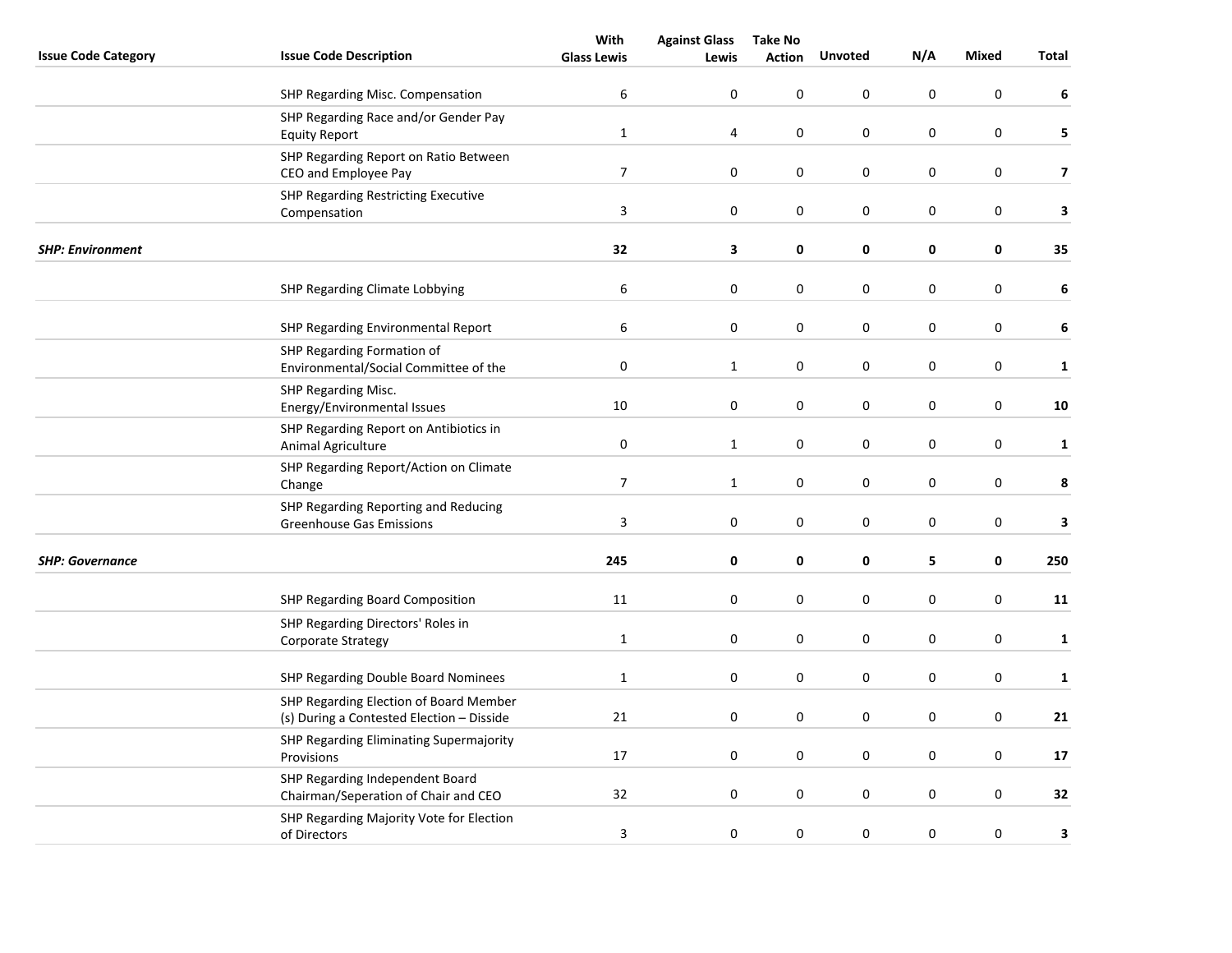|                            |                                                                                    | With               | <b>Against Glass</b> | <b>Take No</b> |             |                  |                  |              |
|----------------------------|------------------------------------------------------------------------------------|--------------------|----------------------|----------------|-------------|------------------|------------------|--------------|
| <b>Issue Code Category</b> | <b>Issue Code Description</b>                                                      | <b>Glass Lewis</b> | Lewis                | <b>Action</b>  | Unvoted     | N/A              | <b>Mixed</b>     | Total        |
|                            | SHP Regarding Misc. Board/Shareholder<br><b>Rights Issue</b>                       | $\overline{2}$     | 0                    | 0              | $\pmb{0}$   | $\pmb{0}$        | $\boldsymbol{0}$ | $\mathbf{2}$ |
|                            | SHP Regarding Recapitalization                                                     | 8                  | 0                    | 0              | 0           | $\pmb{0}$        | 0                | 8            |
|                            | SHP Regarding Reducing Supermajority<br>Provisions                                 | $\mathbf 1$        | $\pmb{0}$            | 0              | $\mathbf 0$ | $\pmb{0}$        | $\boldsymbol{0}$ | $\mathbf{1}$ |
|                            |                                                                                    |                    |                      |                |             |                  |                  |              |
|                            | SHP Regarding Reincorporation                                                      | $14\,$             | $\pmb{0}$            | 0              | 0           | $\pmb{0}$        | 0                | ${\bf 14}$   |
|                            | SHP Regarding Removal of Directors                                                 | $\mathsf S$        | $\boldsymbol{0}$     | 0              | $\pmb{0}$   | 5                | $\boldsymbol{0}$ | ${\bf 10}$   |
|                            | SHP Regarding Right to Act by Written<br>Consent                                   | 69                 | 0                    | 0              | $\pmb{0}$   | $\pmb{0}$        | $\boldsymbol{0}$ | 69           |
|                            | SHP Regarding Right to Call a Special<br>Meeting                                   | 28                 | 0                    | 0              | $\mathsf 0$ | $\pmb{0}$        | $\pmb{0}$        | 28           |
|                            | SHP Regarding the Declassification of the<br>Board                                 | $\mathbf{3}$       | $\pmb{0}$            | 0              | 0           | $\pmb{0}$        | 0                | 3            |
|                            | SHP Regarding Trained, Qualified<br>Directors on Environment, Health and Sa        | $\mathsf 3$        | $\pmb{0}$            | 0              | $\pmb{0}$   | $\pmb{0}$        | 0                | 3            |
|                            | SHP Shareholder Access to the<br>Nomination Process (Proxy Access)                 | 26                 | $\boldsymbol{0}$     | 0              | $\pmb{0}$   | $\pmb{0}$        | $\pmb{0}$        | 26           |
| <b>SHP: Misc</b>           |                                                                                    | $\mathbf{2}$       | 0                    | 0              | 0           | $\pmb{0}$        | 0                | $\mathbf{2}$ |
|                            | SHP Regarding Repeal of Bylaw<br>Amendments                                        | $\mathbf{1}$       | $\boldsymbol{0}$     | 0              | 0           | $\mathbf 0$      | $\pmb{0}$        | $\mathbf{1}$ |
|                            |                                                                                    |                    |                      |                |             |                  |                  |              |
|                            | SHP: Misc. Issues                                                                  | $\mathbf{1}$       | $\boldsymbol{0}$     | 0              | 0           | $\pmb{0}$        | $\pmb{0}$        | $\mathbf{1}$ |
| <b>SHP: Social</b>         |                                                                                    | 80                 | 22                   | 0              | 0           | 0                | 0                | 102          |
|                            | SHP Regarding Animal Welfare                                                       | $\pmb{0}$          | $\overline{2}$       | 0              | 0           | $\pmb{0}$        | $\pmb{0}$        | $\mathbf{2}$ |
|                            | SHP Regarding Drug Pricing/Distribution                                            | 0                  | 3                    | $\pmb{0}$      | $\pmb{0}$   | $\pmb{0}$        | 0                | $\mathbf{3}$ |
|                            | SHP Regarding Independent Verification<br>of Contractors' Compliance with Labor an | $\mathbf 1$        | 0                    | 0              | 0           | $\mathbf 0$      | $\pmb{0}$        | $\mathbf{1}$ |
|                            | SHP Regarding Misc. Human Capital<br>Management                                    | 13                 | $\pmb{0}$            | 0              | 0           | $\pmb{0}$        | 0                | 13           |
|                            | SHP Regarding Misc. Labor<br>Issues/Policies                                       | $\mathbf 1$        | $\pmb{0}$            | 0              | $\pmb{0}$   | $\pmb{0}$        | $\boldsymbol{0}$ | $\mathbf{1}$ |
|                            | SHP Regarding Misc. Social Issue                                                   | 11                 | 14                   | 0              | 0           | $\boldsymbol{0}$ | $\boldsymbol{0}$ | 25           |
|                            |                                                                                    |                    |                      |                |             |                  |                  |              |